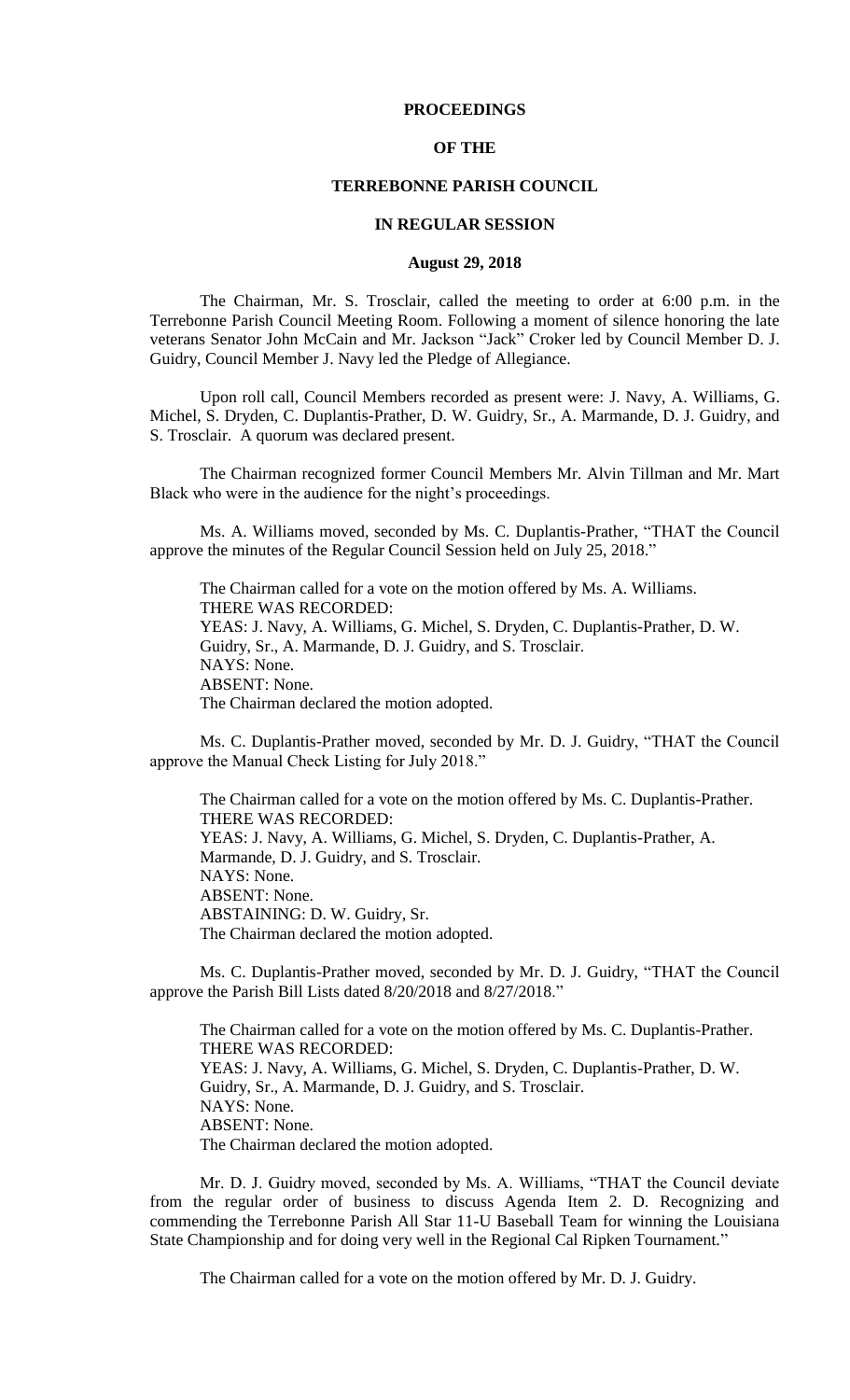THERE WAS RECORDED: YEAS: J. Navy, A. Williams, G. Michel, S. Dryden, C. Duplantis-Prather, D. W. Guidry, Sr., A. Marmande, D. J. Guidry, and S. Trosclair. NAYS: None. ABSENT: None. The Chairman declared the motion adopted.

The Chairman read aloud certificates recognizing the Terrebonne Parish All-Star 11-U Baseball Team for their hard work and dedication toward winning the Cal Ripken District and State Championships and their admirable performance in the Cal Ripken Southwest Regional Tournament. Those athletes and coaching staff being recognized were recorded as follows: Gabe Authement, Landon Boudreaux, Ian Jaubert, Matthew King, Bryson Leblanc, Kyle Liner, Caden Lovell, Cohen Lovell, Hayden Newell, Owen Trosclair, Peyton Trosclair, Coach Allen Leblanc, Coach Louis Liner, Coach Ryan Trosclair, and Manager Lance Lovell.

The Chairman congratulated the team, coaching staff, and parents on their successful season then recognized individual players for being awarded "Most Valuable Player" and other awards throughout their championship games.

Several Council Members congratulated the team for their success and wished them luck in their futures.

Mr. D. J. Guidry moved, seconded by Ms. C. Duplantis-Prather, "THAT the Council return to the regular order of business."

The Chairman called for a vote on the motion offered by Mr. D. J. Guidry. THERE WAS RECORDED: YEAS: J. Navy, A. Williams, G. Michel, S. Dryden, C. Duplantis-Prather, D. W. Guidry, Sr., A. Marmande, D. J. Guidry, and S. Trosclair. NAYS: None. ABSENT: None. The Chairman declared the motion adopted.

The Chairman recognized Parish President G. Dove who asked that the Council ratify his appointment of Mr. Roddy Lerille as Parks and Recreation Department Head.

Several Council Members shared their support for the appointment of Mr. Lerille then shared their optimism for positive change in the Parks and Recreation Department once Mr. Lerille was fully instated as Department Head.

Mr. G. Michel moved, seconded by Mr. D. W. Guidry, Sr., "THAT the Council, in conformance with the requirements of the Parish Code, ratify the Parish President's appointment of Mr. Roddy Lerille as Parks and Recreation Department Head."

The Chairman called for a vote on the motion offered by Mr. G. Michel. THERE WAS RECORDED: YEAS: J. Navy, A. Williams, G. Michel, S. Dryden, C. Duplantis-Prather, D. W. Guidry, Sr., A. Marmande, D. J. Guidry, and S. Trosclair. NAYS: None. ABSENT: None. The Chairman declared the motion adopted.

The Chairman recognized Mr. Roddy Lerille, newly ratified Parks and Recreation Department Head, who thanked the Council and others for their support of his appointment. He then shared his goals for updating the Recreation Department through improving and instating new policies and procedures along with other measures to provide greater safety and security for those athletes, coaches, officials, and others taking part in higher quality Recreation department programming.

The Chairman recognized Parish Manager Mike Toups who gave a brief update on the drainage pump stations and their associated backup generators. He reported that recent rainfall has delayed many ongoing projects and gave an update on the Bayou Neuf pump station that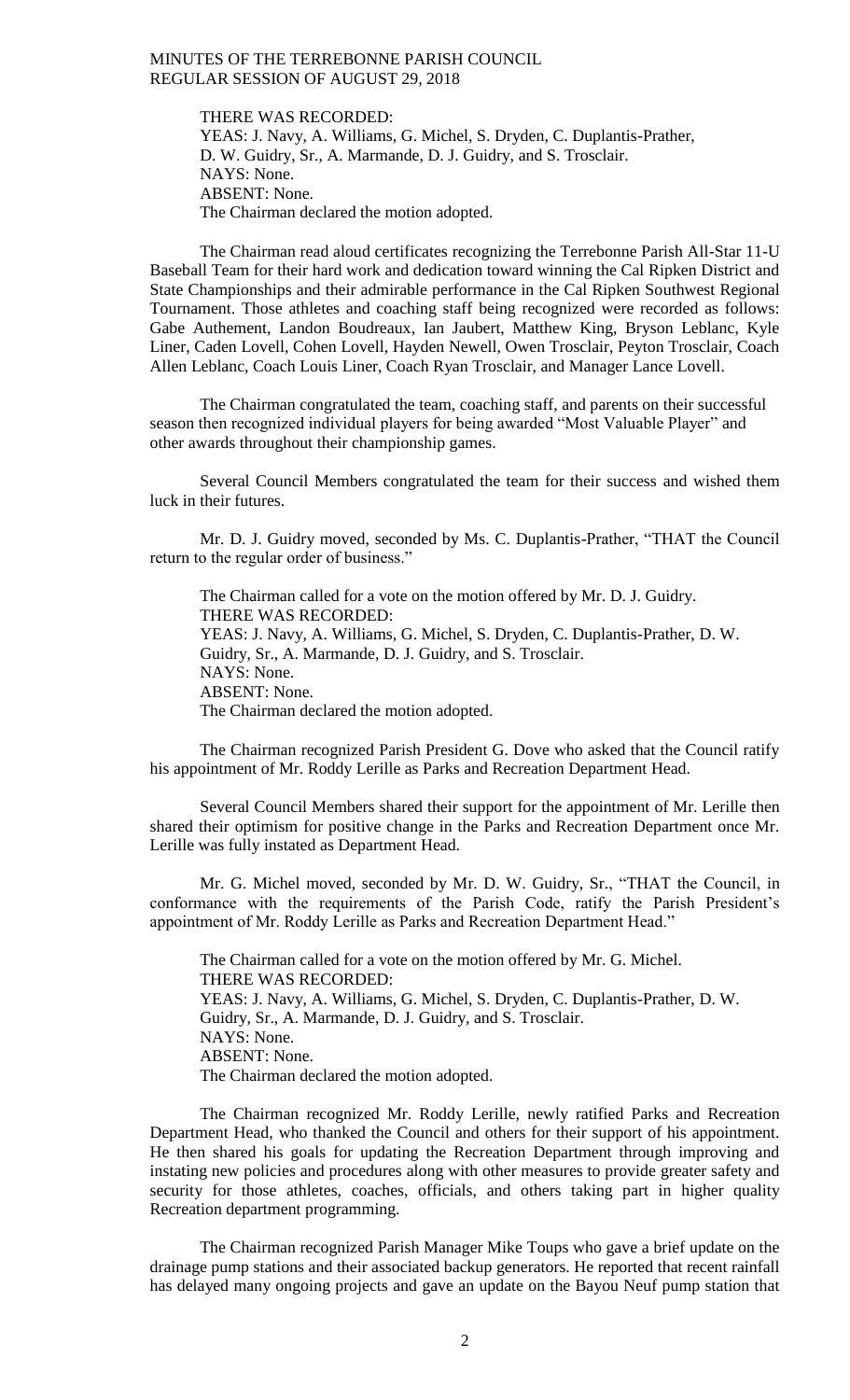will be transferred to a new pump station once the new pump station is constructed. He then reported that the Parish saved nearly a million dollars by purchasing military grade federal surplus backup generators to upgrade the pump stations in the Parish.

Council Member D. J. Guidry thanked those responsible for the new Bayou Neuf pump station being constructed and looked forward to seeing the Lashbrook pump station having similar repairs being done.

The Chairman recognized Parish President G. Dove who presented to the Council and public an update on pump stations with telemetry automation across the parish and those drainage projects currently or soon to be under construction, including the Hanson Canal Pump Station, Elliot Jones Pump Station, Bayou Black Pump Station, Petit Caillou Lock System, and Terrebonne Bayou Lock System at Montegut. He then thanked the Council for their ongoing support of the drainage projects and shared his optimism for having many projects currently underway.

Mr. D. J. Guidry moved, seconded by Ms. A. Williams, "THAT it now being 6:30 p.m., the Council open public hearings."

The Chairman called for a vote on the motion offered by Mr. D. J. Guidry. THERE WAS RECORDED: YEAS: J. Navy, A. Williams, G. Michel, S. Dryden, C. Duplantis-Prather, D. W. Guidry, Sr., A. Marmande, D. J. Guidry, and S. Trosclair. NAYS: None. ABSENT: None. The Chairman declared the motion adopted.

The Chairman recognized the public for comments on the following:

A. An ordinance to declare as surplus (2) tax properties located at 113 Amos Court and 7139 Park Avenue adjudicated to the Terrebonne Parish Consolidated Government and to acquire authorization to dispose of said property.

The Chairman recognized Ms. Anne Pitre Dufresne, Park Avenue resident, who shared her experiences regarding the overgrown grass at the property and asked if there was something in place for the maintenance of the property while being disposed.

Council Member C. Duplantis-Prather thanked Ms. Dufresne for sharing her experiences and stated that she would update Ms. Dufresne on any other decisions made on the property once adjudicated.

The Chairman recognized Mr. Christopher Pulaski, Planning and Zoning Director, who stated that the property did have a contract to be maintained by a contractor and that the contractor would be contacted to ensure the property was attended to soon.

There were no further comments from the public on the proposed ordinance.

Ms. C. Duplantis-Prather moved, seconded by Mr. D. J. Guidry, "THAT the Council close the aforementioned public hearing."

The Chairman called for a vote on the motion offered by Ms. C. Duplantis-Prather. THERE WAS RECORDED: YEAS: J. Navy, A. Williams, G. Michel, S. Dryden, C. Duplantis-Prather, D. W. Guidry, Sr., A. Marmande, D. J. Guidry, and S. Trosclair. NAYS: None. ABSENT: None. The Chairman declared the motion adopted.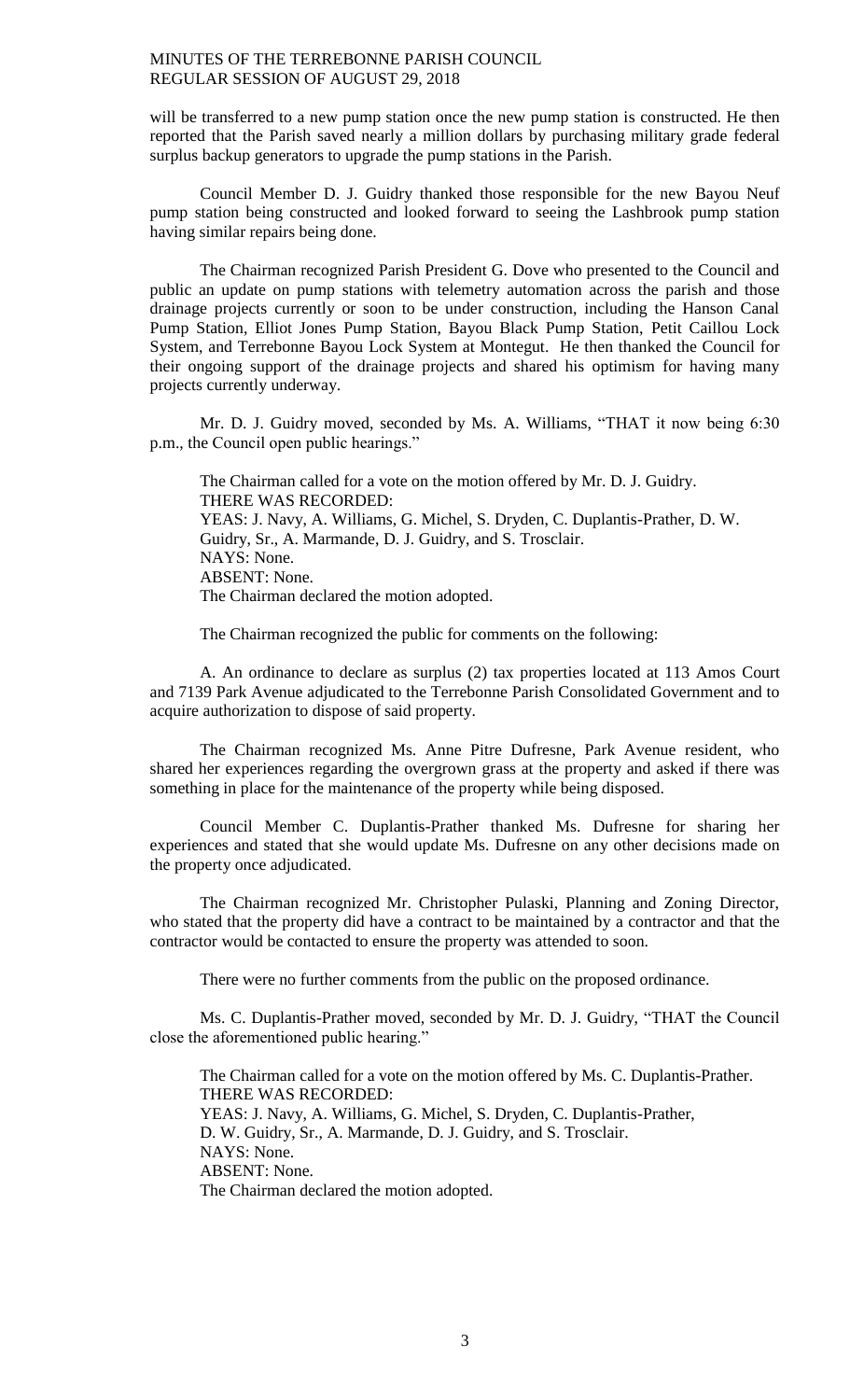OFFERED BY: MS. C. DUPLANTIS-PRATHER SECONDED BY: MR. D. J. GUIDRY

## **ORDINANCE NO. 8996**

AN ORDINANCE DECLARING THE FOLLOWING PROPERTIES ADJUDICATED TO TERREBONNE PARISH CONSOLIDATED GOVERNMENT AS SURPLUS AND NOT NEEDED FOR A PUBLIC PURPOSE; **1) 113 AMOS CT.; 2) 7139 PARK AVE.;** AND TO ADDRESS OTHER MATTERS RELATIVE THERETO.

**WHEREAS, 100%** of immovable property was adjudicated to the Terrebonne Parish Consolidated Government on **JUNE 24, 2014** for nonpayment of taxes; and

**WHEREAS**, LA R.S. 47:2196, *et seq.* authorizes the parish to sell adjudicated property in accordance with law; and

**WHEREAS**, the three (3) year period for redemption provided by Art. 7, §25 of the Louisiana Constitution has elapsed without redemption; and

**WHEREAS**, the Terrebonne Parish Consolidated Government now wishes to declare the property described below surplus and not needed for a public purpose and to dispose of said property in accordance with LA R.S. 47:2196, *et seq*.; and

**NOW BE IT ORDAINED** by the Terrebonne Parish Council, on behalf of the Terrebonne Parish Consolidated Government, that the following described properties adjudicated to the Terrebonne Parish Consolidated Government and depicted on the attached plats, if any, are hereby declared surplus:

- 1. ON THE LEFT DESCENDING BANK OF BAYOU TERREBONNE, BUT NOT FACING THEREON. LOT 70' FRONT ON NORTHWEST SIDE OF SERVITUDE OF PASSAGE, KNOWN AS ST. JOSEPH STREET X BETWEEN STRAIGHT PARALLEL LINES EXTENDING IN NORTHWEST- ERLY DIRECTION TO PROPERTY OF JOSEPH A. BERGERON, NOW OR FORMERLY. BOUNDED SOUTHWEST BY LULA MAE AMOS SCOTT, ETALS. BOUNDED NORTHEAST BY ALBERTINE AMOS STAFFORD. CB 2381/429. (113 AMOS CT.), (PARCEL #16613), WITH OWNER OF RECORD GLORIA THERIOT HARRIS 1/5, WILLIE SCOTT, JR. 1/5, BRENDA JOYCE SCOTT 1/5, BEVERLY ANN SCOTT YOUNG 1/5, JANIE MARIE SCOTT SOLOMON 1/5.
- 2. ON THE LEFT DESCENDING BANK OF BAYOU TERREBONNE. LOT 104 FT. MORE OR LESS ON NORTHEAST SIDE OF PUBLIC ROAD PARALLELING BAYOU TERREBONNE X BETWEEN STRAIGHT LINES SLIGHTLY CONVERGING IN A NORTHEASTERLY DIRECTION ALONG NORTHWEST BOUNDARY OF RIGHT OF WAY ESTABLISHED AS ST.JOSEPH STREET TO A POINT 147 FT. DISTANCE FROM CENTER LINE OF PAVED PORTION OF THE PUBLIC ROAD. BOUNDED SOUTHWEST BY PUBLIC ROAD (WEST PARK AVE.) BOUNDED NORTHEAST BY LULA MAE AMOS SCOTT. CB 2381/435. (7139 PARK AVE.), (PARCEL #16614), WITH OWNER OR RECORD GLORIA THERIOT HARRIS 1/10, WILLIE SCOTT, JR. 1/10, BRENDA JOYCE SCOTT 1/10, BEVERLY ANN SCOTT YOUNG 1/10, JANIE MARIE SCOTT SOLOMON 1/10 AND ALBERTINE AMOS STAFFORD 1/2.

**BE IT FURTHER ORDAINED**, by the Terrebonne Parish Council, on behalf of the Terrebonne Parish Consolidated Government, that Administration be hereby authorized to dispose of the property in accordance with LA R.S. 47:2196, *et seq*. and inclusive of the following terms.

# **SECTION I**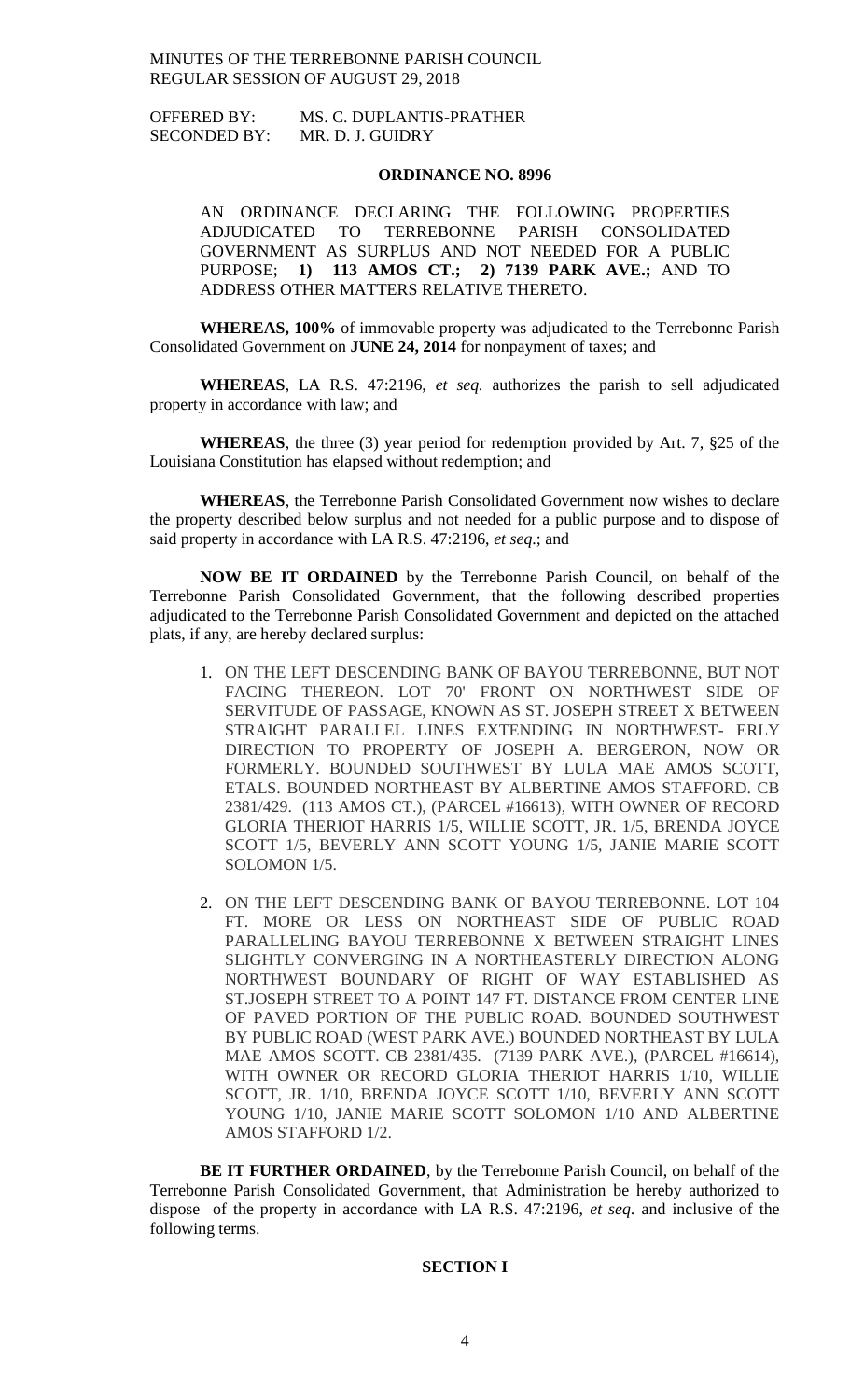Each bid shall be accompanied by a deposit in the form of a Certified Check, Cashier's Check, Money Order or Bid Bond with Power of Attorney (Letters of Credit WILL NOT be accepted) in the amount of five percent (5%) of the proposed price made payable to the Terrebonne Parish Consolidated Government. Bid deposits made for non-winning bids shall be returned. The bid deposit made with the winning bid shall be non-refundable, unless redemption occurs, and paid towards the purchase price. The balance of the purchase price is due at the time of closing and payable in the form of a Certified Check, Cashier's Check, or Money Order.

## **SECTION II**

Additionally, the winning bidder shall bear the cost of recording the sale document into the conveyance records of the Parish of Terrebonne pursuant to La. R.S. 47:2207.

## **SECTION III**

The winning bidder, otherwise known as the Purchaser or Acquirer, of this adjudicated property is solely responsible for compliance with La. R.S. 47:2206 regarding notification of parties who may have had an interest in the property regarding their rights of redemption and La. R.S. 47:2208 regarding recordation of those notices. Copies of the applicable law will be distributed along with bid packets for this adjudicated property. Terrebonne Parish Consolidated Government has not and will not perform these requirements; thus, it is the purchaser's or acquiring person's responsibility to do so. Terrebonne Parish Consolidated Government encourages the Purchaser or Acquiring Person to consult legal counsel regarding Louisiana law on adjudicated property.

## **SECTION IV**

By acquiring a bid packet for the bid/purchase of this adjudicated property, each bidder acknowledges that he/she/it has received all information discussed in this ordinance as well as the statutes (laws) discussed in Section II above, and that he/she/it understands these procedures must be followed in order to fully protect he/she/its rights in the adjudicated property purchased from the parish.

### **SECTION V**

If any word, clause, phrase, section or other portion of this ordinance shall be declared null, void, invalid, illegal, or unconstitutional, the remaining words, clauses, phrases, sections and other portions of this ordinance shall remain in force and effect, the provisions of this ordinance hereby being declared to be severable.

#### **SECTION VI**

Any ordinance or part thereof in conflict herewith is hereby repealed.

#### **SECTION VII**

This ordinance shall become effective upon approval by the Parish President or as otherwise provided in Section 2-13 (b) of the Home Rule Charter for a Consolidated Government for Terrebonne Parish, whichever occurs sooner.

This ordinance, having been introduced and laid on the table for two weeks, was voted upon as follows:

THERE WAS RECORDED: YEAS: J. Navy, A. Williams, G. Michel, S. Dryden, C. Duplantis-Prather, D.W. Guidry, Sr., A. Marmande, D.J. Guidry and S. Trosclair. NAYS: None. NOT VOTING: None. ABSTAINING: None. ABSENT: None.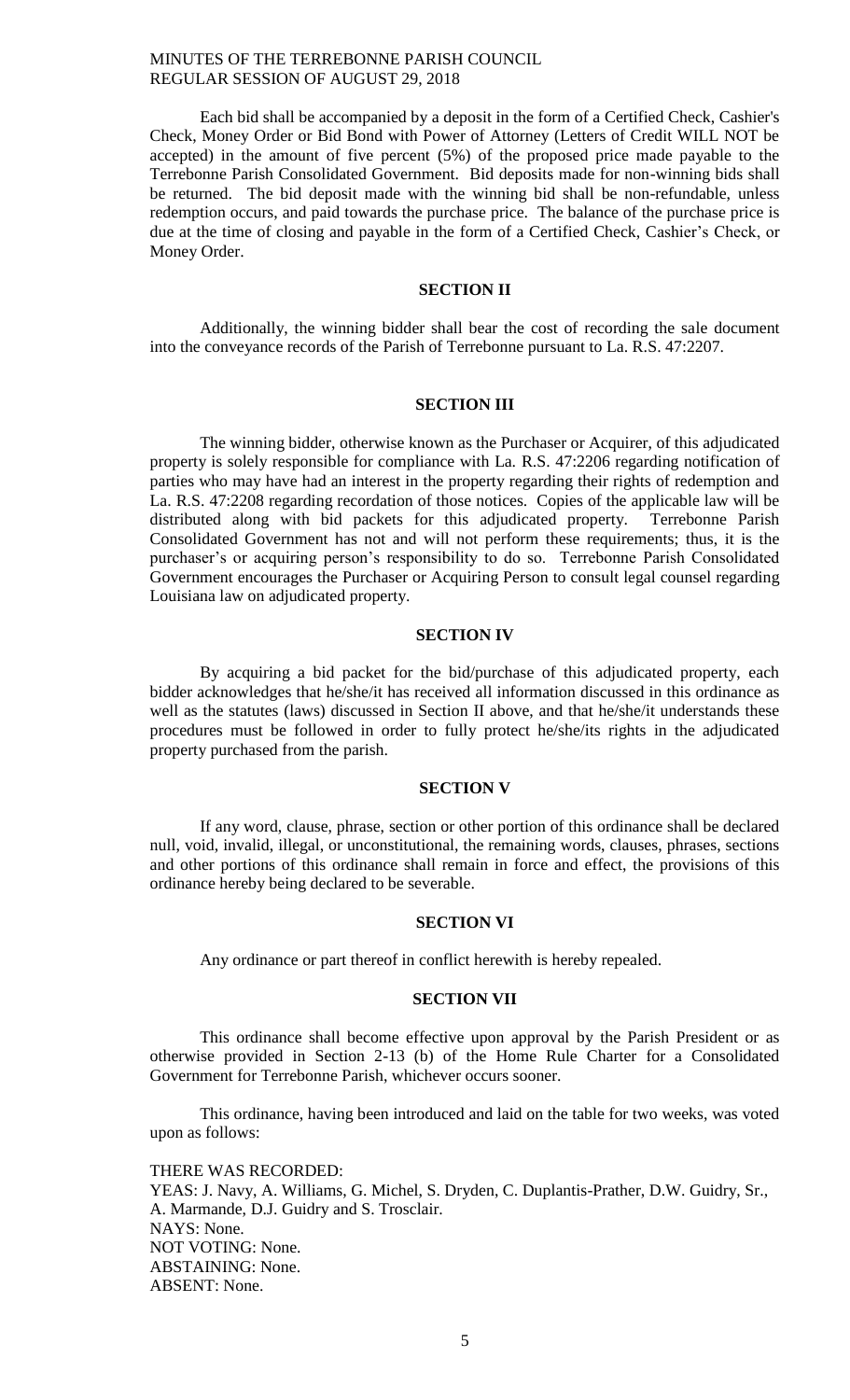The Chairman declared the ordinance adopted on this, the 29th day of August 2018.

The Chairman recognized the public for comments on the following:

B. An ordinance to declare an excavator from Drainage Department as surplus and authorizing said item to be disposed of by any legally approved method.

There were no comments from the public on the proposed ordinance.

Ms. A. Williams moved, seconded by Ms. C. Duplantis-Prather, "THAT the Council close the aforementioned public hearing."

The Chairman called for a vote on the motion offered by Ms. A. Williams. THERE WAS RECORDED: YEAS: J. Navy, A. Williams, G. Michel, S. Dryden, C. Duplantis-Prather, D. W. Guidry, Sr., A. Marmande, D. J. Guidry, and S. Trosclair. NAYS: None. ABSENT: None. The Chairman declared the motion adopted.

OFFERED BY: MS. A. WILLIAMS SECONDED BY: MS. C. DUPLANTIS-PRATHER

# **ORDINANCE NO. 8997**

An Ordinance to declare equipment with a value of Five Thousand Dollars (\$5,000.00) or greater from the Solid Waste Division of the Utilities Department as surplus as described in the attached Exhibit "A" and authorizing said item to be disposed of by public bid, negotiated sale, junked or by any other legally approved method.

## **SECTION I**

WHEREAS, the movable property listed in the attached Exhibit "A" has a value of \$5,000.00 or greater as indicated by the value set out next to the item on the attached Exhibit A; and

### **SECTION II**

NOW THEREFORE BE IT ORDAINED that the Terrebonne Parish Council, on behalf of the Terrebonne Parish Consolidated Government, does hereby declare the attached Exhibit "A" surplus and authorizes the Parish President to dispose of said item(s) by public bid, negotiated sale, junked or by any other legally approved method.

#### **SECTION III**

If any word, clause, phrase, section or other portion of this ordinance shall be declared null, void, invalid, illegal, or unconstitutional, the remaining words, clauses, phrases, sections and other portions of this ordinance shall remain in force and effect, the provisions of this ordinance hereby being declared to be severable.

## **SECTION IV**

This ordinance shall become effective upon approval by the Parish President or as otherwise provided in Section 2-13 (b) of the Home Rule Charter for a Consolidated Government for Terrebonne Parish, whichever occurs sooner.

This ordinance, having been introduced and laid on the table for two weeks, was voted upon as follows:

THERE WAS RECORDED: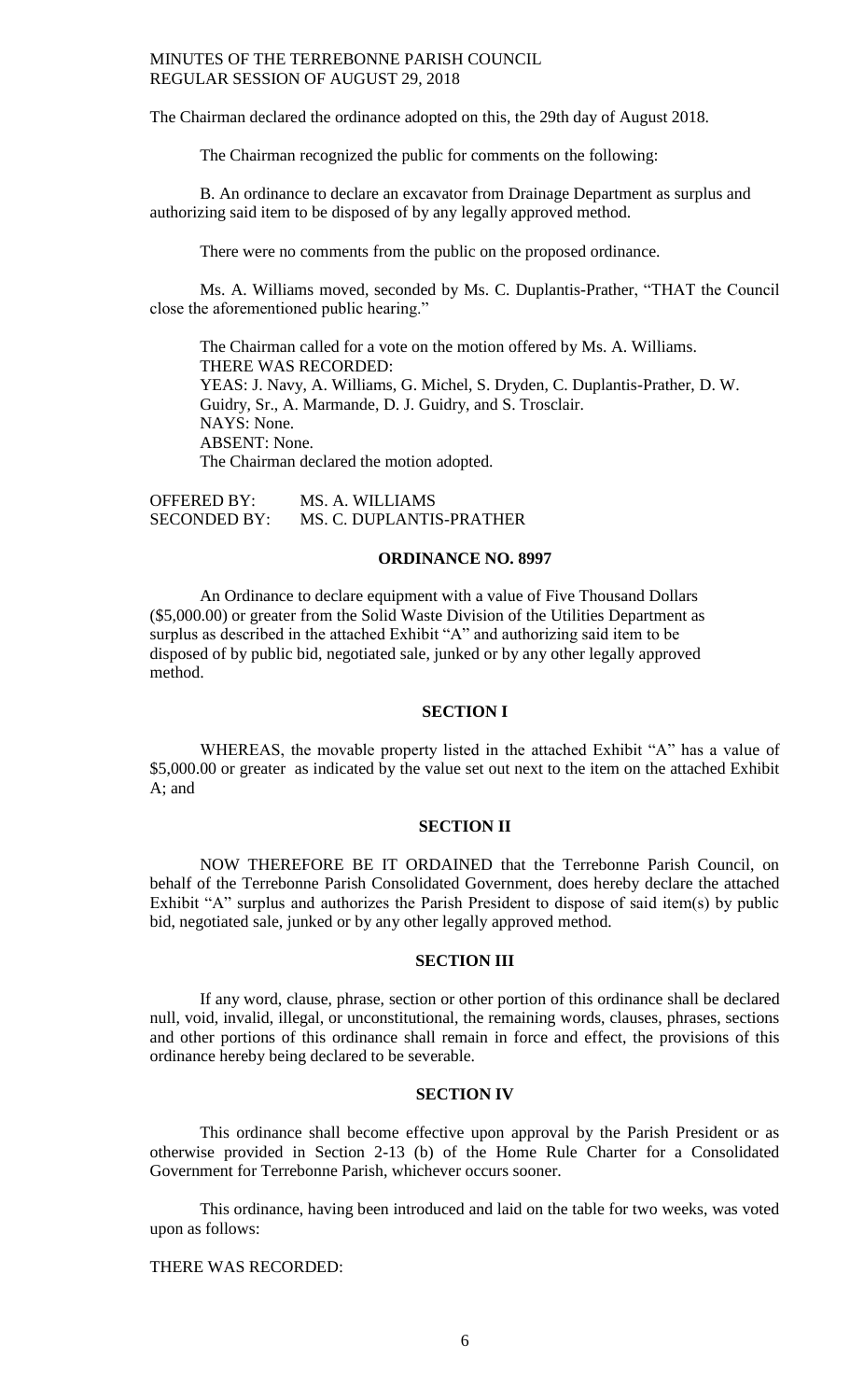YEAS: J. Navy, A. Williams, G. Michel, S. Dryden, C. Duplantis-Prather, D.W. Guidry, Sr., A. Marmande, D.J. Guidry and S. Trosclair. NAYS: None. NOT VOTING: None. ABSTAINING: None. ABSENT: None. The Chairman declared the ordinance adopted on this, the 29th day of August 2018.

The Chairman recognized the public for comments on the following:

C. An ordinance to amend the 2018 Adopted Operating Budget, Budgeted Positions and the 5-Year Capital Outlay Budget of the Terrebonne Parish Consolidated Government for the following items and to provide for related matters:

- I. Houma Police Department Wind Hardening, \$84,212
- II. Houma Downtown Development Corporation, \$338
- III. Houma Police Department, \$160,000
- IV. St. Louis Canal Drainage Improvement Project, (\$48,279)
- V. St. Louis Canal Drainage Improvement Project, \$48,279

There were no comments from the public on the proposed ordinance.

Mr. G. Michel moved, seconded by Ms. A. Williams, "THAT the Council close the aforementioned public hearing."

The Chairman called for a vote on the motion offered by Mr/s. G. Michel. THERE WAS RECORDED: YEAS: J. Navy, A. Williams, G. Michel, S. Dryden, C. Duplantis-Prather, D. W. Guidry, Sr., A. Marmande, D. J. Guidry, and S. Trosclair. NAYS: None. ABSENT: None. The Chairman declared the motion adopted.

Upon Council Member G. Michel's request, the Chairman recognized CFO Kandace Mauldin who explained that some of the funding for the St. Louis Canal Drainage Improvement Project had been de-obligated by the state and that local funding was transferred to the project to accommodate the change.

OFFERED BY: MS. A. WILLIAMS SECONDED BY: MR. G. MICHEL

### **ORDINANCE NO. 8998**

AN ORDINANCE TO AMEND THE 2018 ADOPTED OPERATING BUDGET, BUDGETED POSITIONS AND THE 5-YEAR CAPITAL OUTLAY BUDGET OF THE TERREBONNE PARISH CONSOLIDATED GOVERNMENT FOR THE FOLLOWING ITEMS AND TO PROVIDE FOR RELATED MATTERS.

- **I.** HOUMA POLICE DEPARTMENT WIND HARDENING, \$84,212
- **II.** HOUMA DOWNTOWN DEVELOPMENT CORPORATION, \$338
- **III.** HOUMA POLICE DEPARTMENT, \$160,000
- **IV.** ST. LOUIS CANAL DRAINAGE IMPROVEMENT PROJECT, (\$48,279)
- **V.** ST. LOUIS CANAL DRAINAGE IMPROVEMENT PROJECT, \$48,279

# **SECTION I**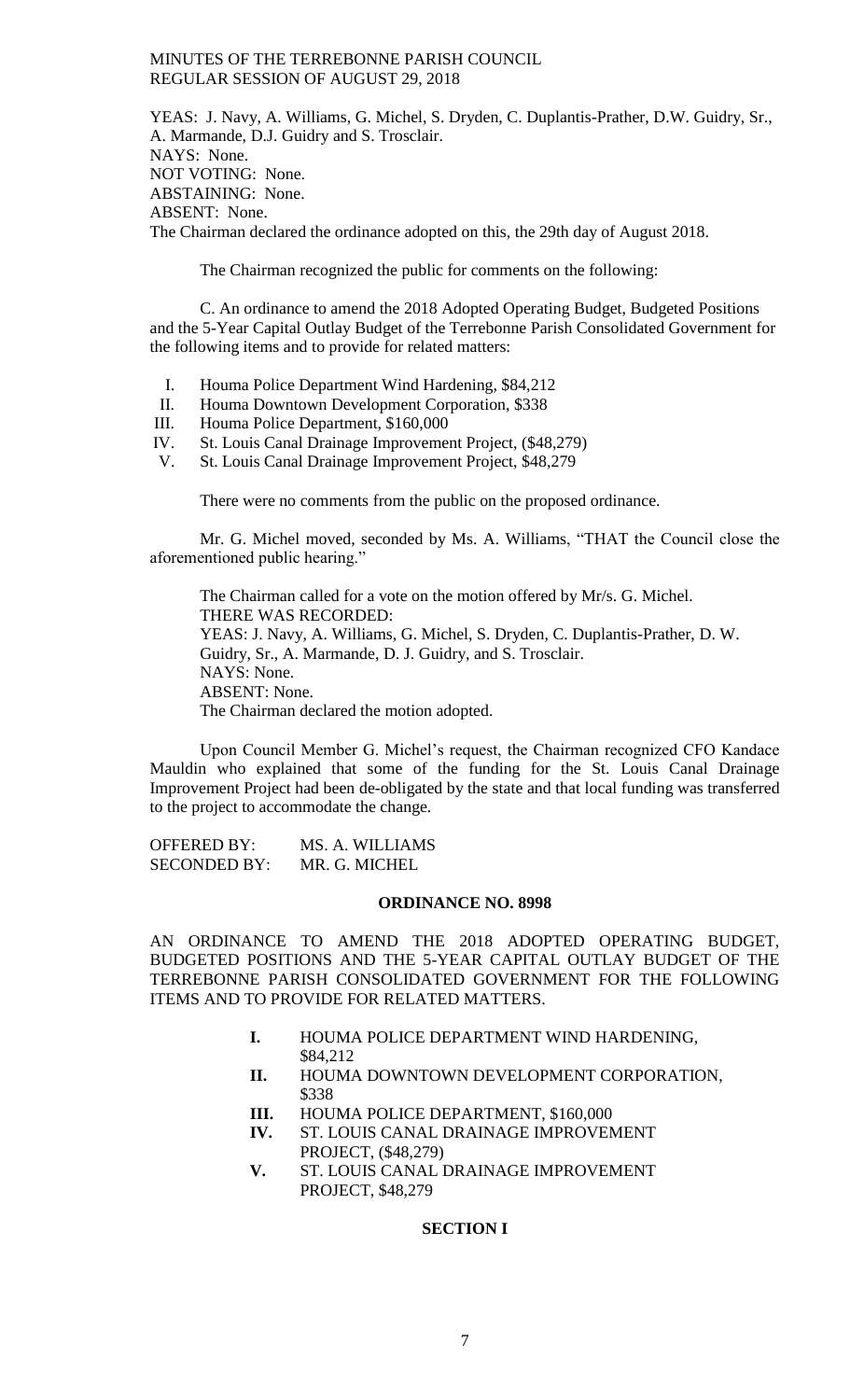**WHEREAS**, the Terrebonne Parish Consolidated Government has been awarded \$260,390 from Hazard Mitigation Grant Program (HMGP) for Wind Retrofit of Public Facilities (HMGP 1786N-109-0002), and

**WHEREAS**, the project will reduce the chances of having flying debris and/or intruding water compromise during a major storm event, and

**WHEREAS**, the Houma Police Wind Hardening Project needs additional funding for construction cost of \$84,212 from the Public Safety Fund.

**NOW, THEREFORE BE IT ORDAINED**, by the Terrebonne Parish Council, on behalf of the Terrebonne Parish Consolidated Government, that the 2018 Adopted Budget of the Terrebonne Parish Consolidated Government be amended for the Houma Police Wind Hardening Project. (Attachment A)

## **SECTION II**

**WHEREAS**, the Houma Downtown Development Corporation received \$338 reimbursement for damages occurred to a camera, and

**WHEREAS**, this reimbursement needs to be reflected in the Operating account for the impending repairs to the camera.

**NOW, THEREFORE BE IT FURTHER ORDAINED**, by the Terrebonne Parish Council, on behalf of the Terrebonne Parish Consolidated Government, that the 2018 Adopted Operating Budget be amended for the Houma Downtown Development Corporation. (Attachment B)

## **SECTION III**

**WHEREAS**, funding is needed for the security at the Courthouse and Courthouse Annex, and

**WHEREAS**, the funding source is from the Public Safety Fund, fund balance for \$160,000.

**NOW, THEREFORE BE IT FURTHER ORDAINED**, by the Terrebonne Parish Council, on behalf of the Terrebonne Parish Consolidated Government, that the 2018 Adopted Operating Budget be amended for the Public Safety Fund. (Attachment C)

## **SECTION IV**

**WHEREAS**, the St. Louis Canal Drainage Improvement Project is funded from the Federal Emergency Management Agency (FEMA), and

**WHEREAS**, FEMA decreased their funding by \$48,279 for the St. Louis Canal Drainage Improvement Project.

**NOW, THEREFORE BE IT FURTHER ORDAINED**, by the Terrebonne Parish Council, on behalf of the Terrebonne Parish Consolidated Government, that the 2018 Adopted Operating Budget and 5-Year Capital Outlay Budget be amended for the St. Louis Canal Drainage Improvement Project. (Attachment D)

### **SECTION V**

**WHEREAS**, funding is needed for the St. Louis Canal Drainage Improvement Project, and

**WHEREAS**, the funding source is from the Westside Area Drainage Project for \$48,279.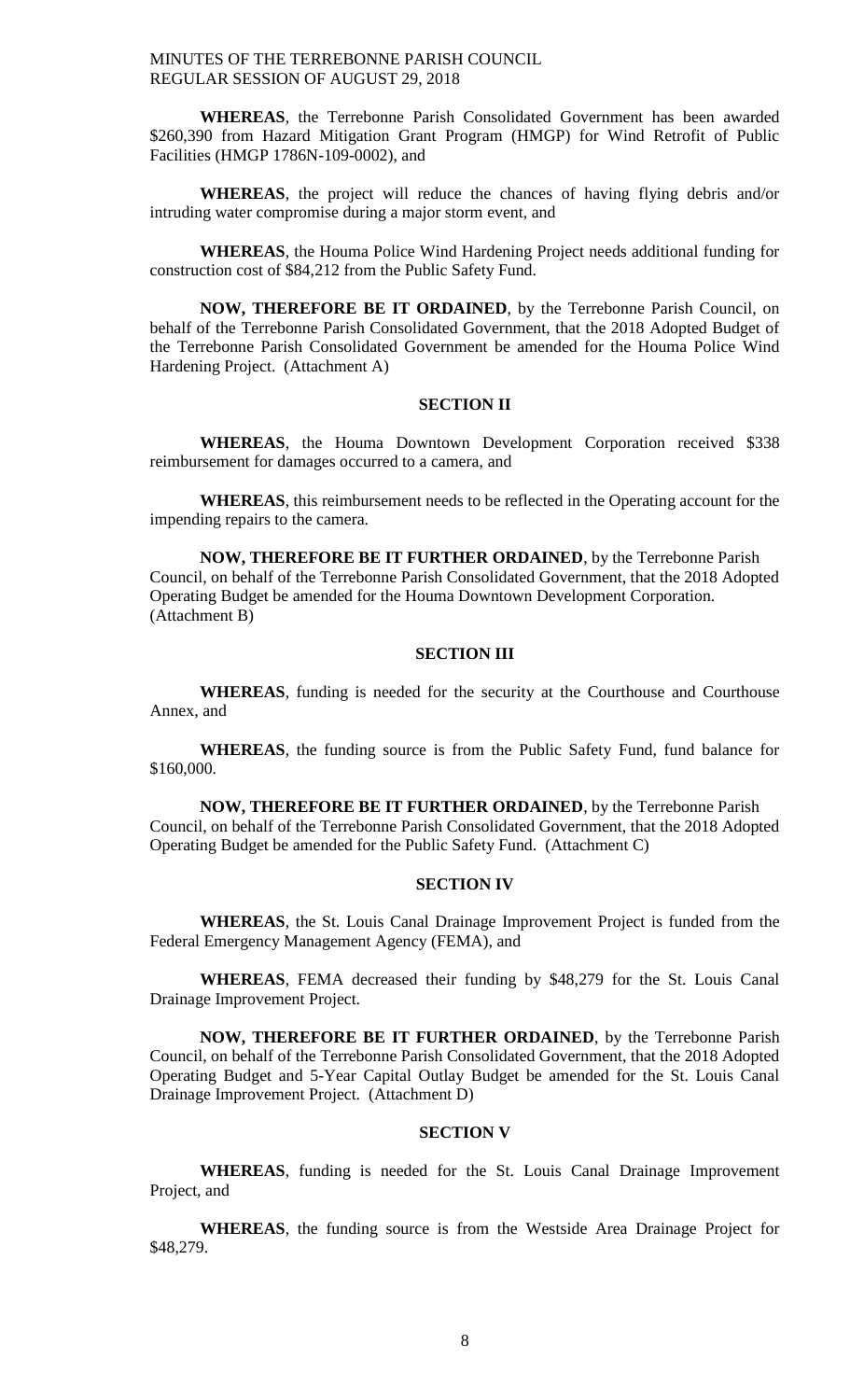**NOW, THEREFORE BE IT FURTHER ORDAINED**, by the Terrebonne Parish Council, on behalf of the Terrebonne Parish Consolidated Government, that the 2018 Adopted Operating Budget and 5-Year Capital Outlay Budget be amended for the St. Louis Canal Drainage Improvement Project. (Attachment E)

## **SECTION VI**

If any word, clause, phrase, section or other portion of this ordinance shall be declared null, void, invalid, illegal, or unconstitutional, the remaining words, clauses, phrases, sections and other portions of this ordinance shall remain in full force and effect, the provisions of this ordinance hereby being declared to be severable.

# **SECTION VII**

This ordinance shall become effective upon approval by the Parish President or as otherwise provided in Section 2-13(b) of the Home Rule Charter for a Consolidated Government for Terrebonne Parish, whichever occurs sooner.

This ordinance, having been introduced and laid on the table for at least two weeks, was voted upon as follows:

THERE WAS RECORDED:

YEAS: J. Navy, A. Williams, G. Michel, S. Dryden, C. Duplantis-Prather, D.W. Guidry, Sr., A. Marmande, D.J. Guidry and S. Trosclair. NAYS: None. NOT VOTING: None. ABSTAINING: None. ABSENT: None. The Chairman declared the ordinance adopted on this, the 29th day of August 2018.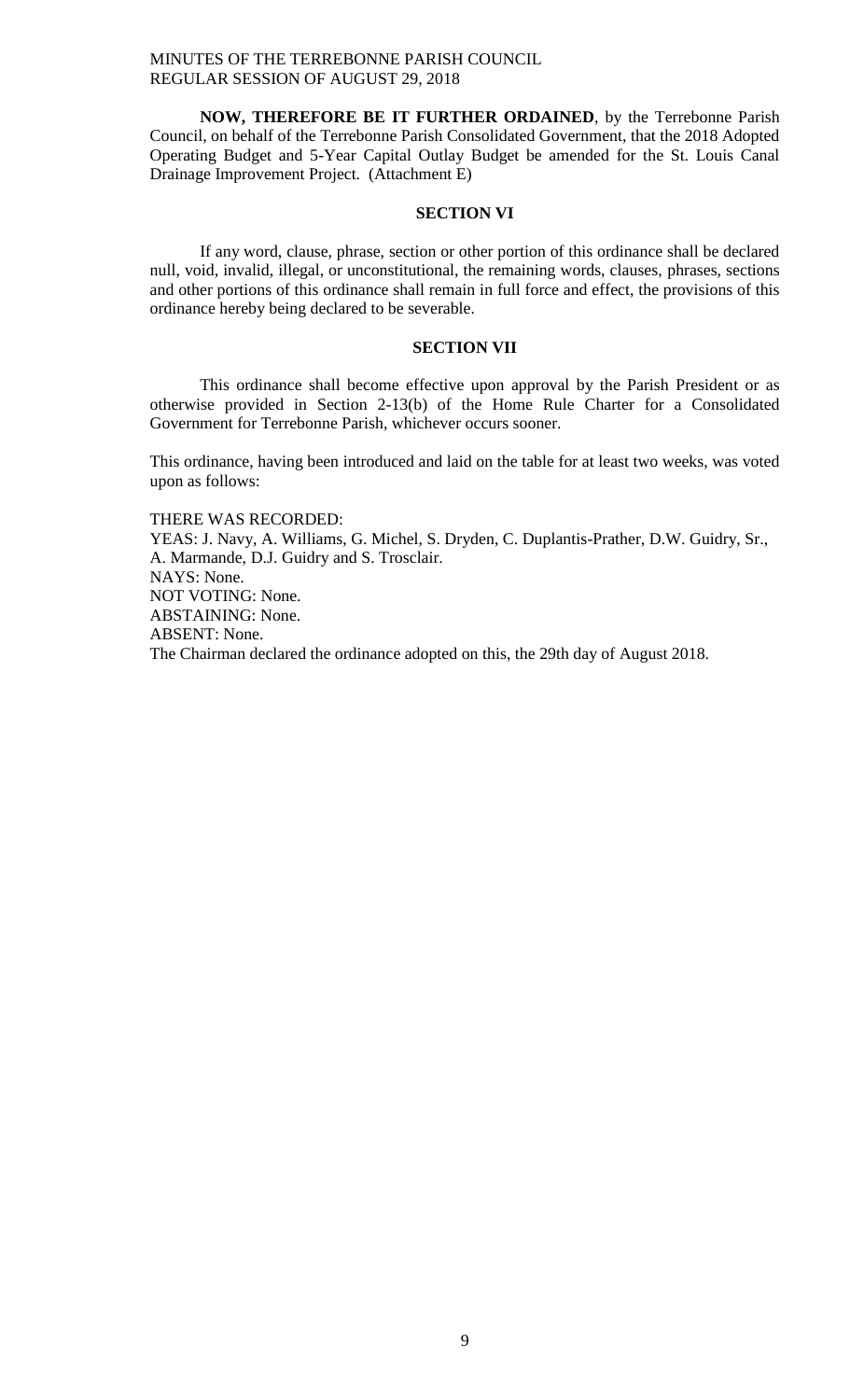# **ATTACHMENT A - HPD Wind Hardening**

|                                  | 2018           |               |           |
|----------------------------------|----------------|---------------|-----------|
|                                  | <b>Adopted</b> | <b>Change</b> | Amended   |
|                                  |                |               |           |
| Group Insurance                  | 1,484,850      | (64, 697)     | 1,420,153 |
| <b>Travel and Training</b>       | 25,000         | (15,000)      | 10,000    |
| Motor Vehicles                   | 14,781         | (4,515)       | 10,266    |
| Transfer to HMGP-Gustave         |                | 84,212        | 84,212    |
| Transfer from Public Safety Fund |                | (84,212)      | (84,212)  |
| Police Wind Hardening            | 791,426        | 84,212        | 875,638   |

# **ATTACHMENT B - Houma Downtown Development**

|                                     | 2018           |               |         |
|-------------------------------------|----------------|---------------|---------|
|                                     | <b>Adopted</b> | <b>Change</b> | Amended |
| <b>Compensation Property Damage</b> | -              | (338)         | (338)   |
| <b>DDC/Folk Operating Supplies</b>  | 5,361          | 338           | 5,699   |

# **ATTACHMENT C - Houma Police Department**

|                          | 2018    |               |         |
|--------------------------|---------|---------------|---------|
|                          | Adopted | <b>Change</b> | Amended |
|                          |         |               |         |
| Other Contracts & Leases | 115,000 | 160,000       | 275,000 |
| Fund Balance (decrease)  | n/a     | (160,000)     | n/a     |

# **ATTACHMENT D - St. Louis Canal Drainage Improvement**

|                          |                          | 2018          |          |
|--------------------------|--------------------------|---------------|----------|
|                          | <b>Adopted</b>           | <b>Change</b> | Amended  |
|                          |                          |               |          |
| <b>FEMA/HMGP</b>         | (48,279)                 | 48.279        |          |
| St. Louis Canal Drainage | $\overline{\phantom{a}}$ | (48,279)      | (48,279) |

# **ATTACHMENT E - St. Louis Canal Drainage Improvement**

|                          | 2018           |               |         |
|--------------------------|----------------|---------------|---------|
|                          | <b>Adopted</b> | <b>Change</b> | Amended |
|                          |                |               |         |
| St. Louis Canal Drainage | (48,279)       | 48.279        | -       |
| Westside Area Drainage   | 399,078        | (48,279)      | 350,799 |

The Chairman recognized the public for comments on the following:

D. An ordinance that will establish a "No Parking Zone" on the south side of Horseshoe Rd. off Main Project Rd. for a distance of 1,200 feet.

There were no comments from the public on the proposed ordinance.

Mr. S. Dryden moved, seconded by Ms. A. Williams, "THAT the Council close the aforementioned public hearing."

The Chairman called for a vote on the motion offered by Mr. S. Dryden. THERE WAS RECORDED: YEAS: J. Navy, A. Williams, G. Michel, S. Dryden, C. Duplantis-Prather, D. W. Guidry, Sr., A. Marmande, D. J. Guidry, and S. Trosclair. NAYS: None.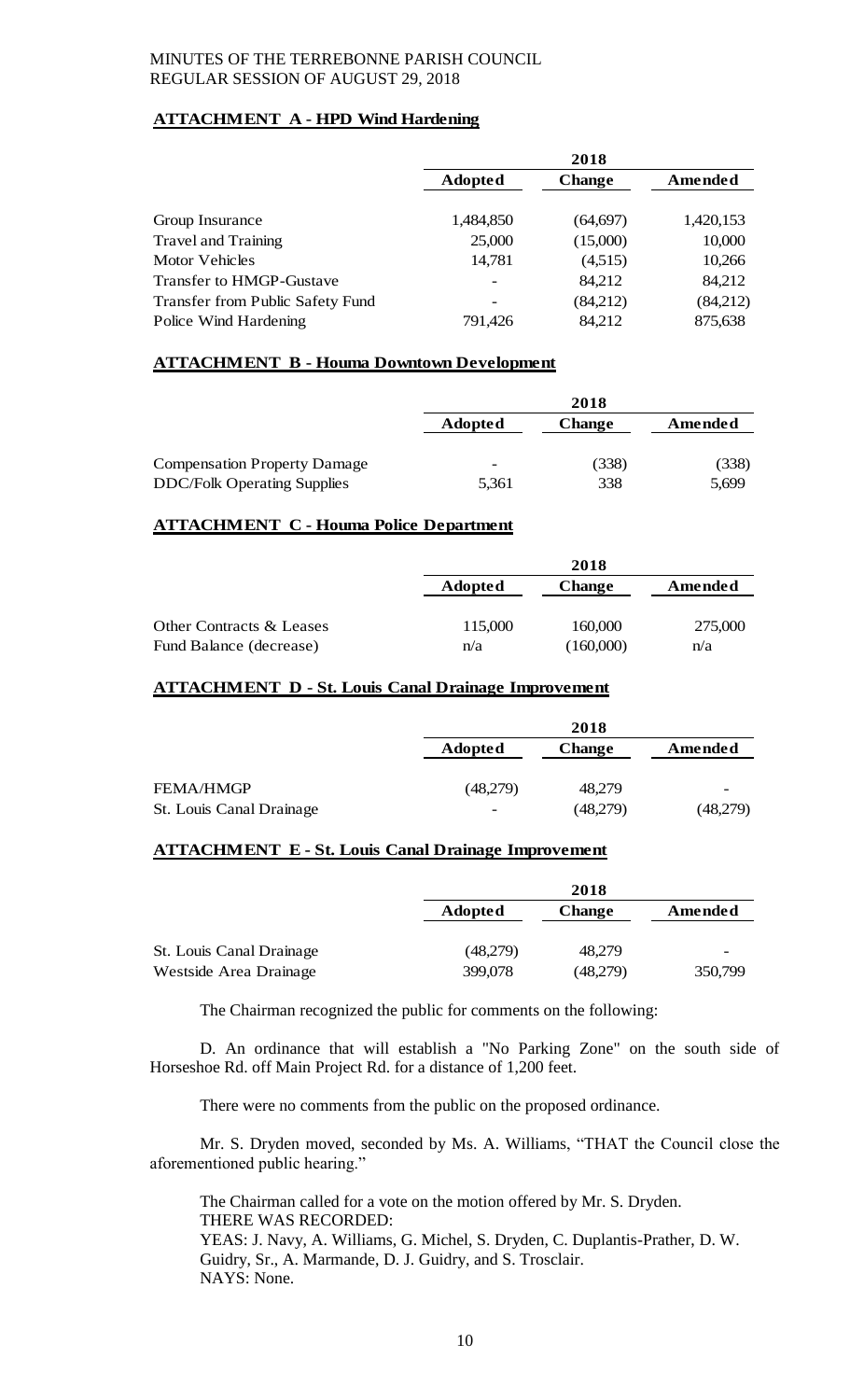> ABSENT: None. The Chairman declared the motion adopted.

OFFERED BY: MR. S. DRYDEN SECONDED BY: MS. A. WILLIAMS

#### **ORDINANCE NO. 8999**

AN ORDINANCE AMENDING THE PARISH CODE OF TERREBONNE PARISH, CHAPTER 18. MOTOR VEHICLES AND TRAFFIC, ARTICLE V. STOPPING, STANDING AND PARKING, DIVISION 2. PARISH, SECTION 18-223. NO PARKING ZONES, TO ESTABLISH A NO PARKING ZONE ALONG THE SOUTH SIDE OF HORSESHOE ROAD, EAST OF MAIN PROJECT ROAD FOR 1,200 FEET AND TO PROVIDE FOR THE INSTALLATION OF SAID SIGNS AND/OR CURB MARKINGS, AND TO ADDRESS OTHER MATTERS RELATIVE THERETO.

### **SECTION I**

**BE IT ORDAINED** by the Terrebonne Parish Council, in regular session convened, acting pursuant to the authority invested in it by the Constitution and laws of the State of Louisiana, the Home Rule Charter for a Consolidated Government for Terrebonne Parish, and including, but not limited to, LSA R.S. 33:1368 and other statutes of the State of Louisiana, to amend the Parish Code of Terrebonne Parish, Chapter 18, Article V, Division 2, Section 18-223 to create a No Parking Zone along the south side of Horseshoe Road, east of Main Project Road for 1,200 feet and to provide for the installation of said signs and curb markings.

## **SECTION II**

If any word, clause, phrase, section or other portion of this ordinance shall be declared null, void, invalid, illegal, or unconstitutional, the remaining words, clauses, phrases, sections or other portions of this ordinance shall remain in full force and effect, the provisions of this section hereby being declared to be severable.

This ordinance shall become effective upon approval by the Parish President or as otherwise provided in Section 2-13 (b) of the Home Rule Charter for Consolidated Government for Terrebonne Parish, whichever occurs sooner.

#### **SECTION III**

If any word, clause, phrase, section or other portion of this ordinance shall be declared null, void, invalid, illegal, or unconstitutional, the remaining words, clauses, phrases, sections and other portions of this ordinance shall remain in full force and effect, the provisions of this ordinance hereby being declared to be severable.

#### **SECTION IV**

This ordinance shall become effective upon approval by the Parish President or as otherwise provided in Section 2-13(b) of the Home Rule Charter for a Consolidated Government for Terrebonne Parish, whichever occurs sooner.

Any ordinance or part thereof in conflict herewith is hereby repealed.

This ordinance, having been introduced and laid on the table for at least two weeks, was voted upon as follows:

THERE WAS RECORDED: YEAS: J. Navy, A. Williams, G. Michel, S. Dryden, C. Duplantis-Prather, D.W. Guidry, Sr., A. Marmande, D.J. Guidry and S. Trosclair. NAYS: None. NOT VOTING: None. ABSTAINING: None.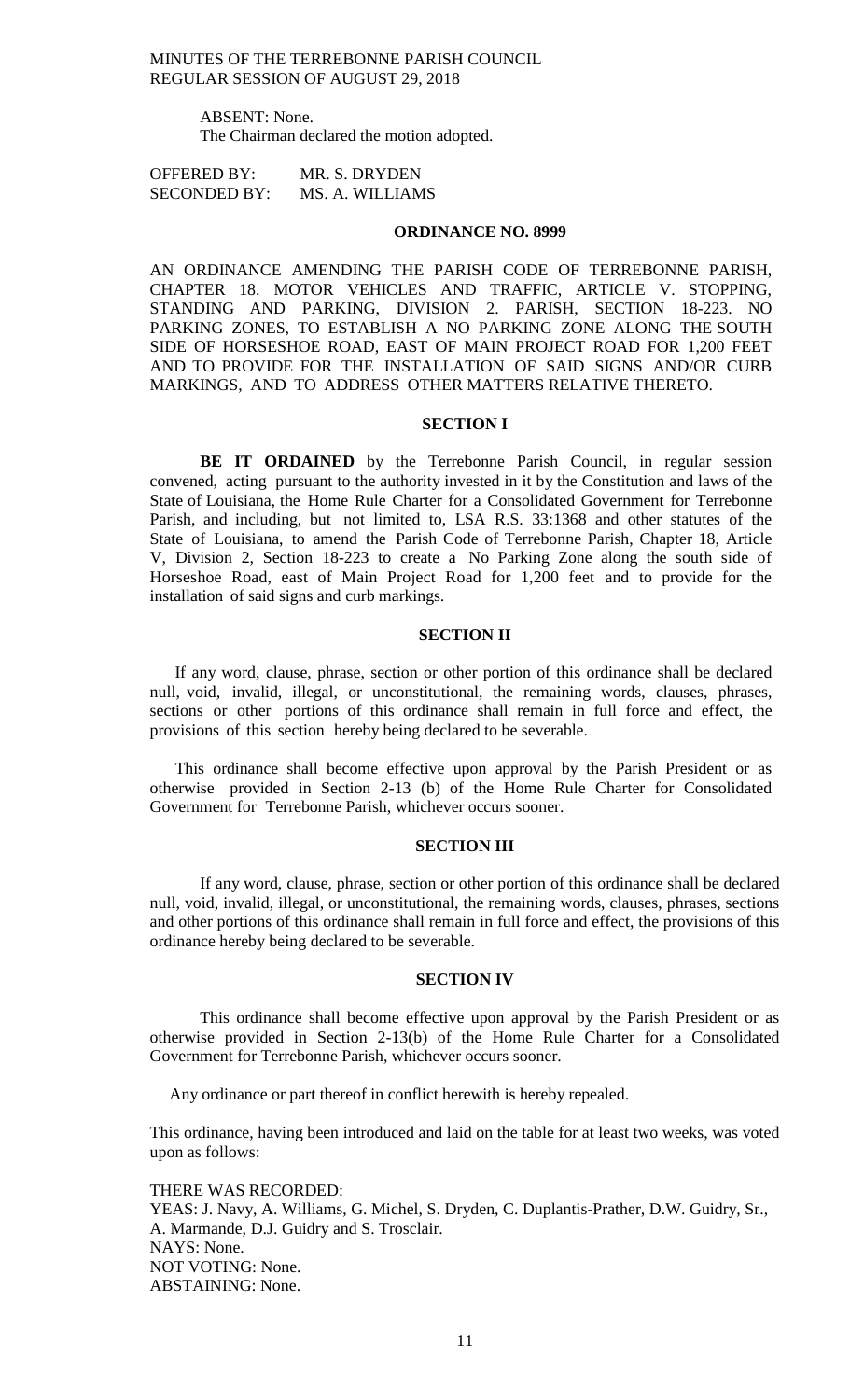ABSENT: None.

The Chairman declared the ordinance adopted on this, the 29th day of August 2018.

The Chairman recognized the public for comments on the following:

E. An ordinance that will create the Coteau Fire Prevention Bureau as a Certified Fire Prevention Agency and defining the intent, purpose and organization of said Bureau and providing for related matters.

There were no comments from the public on the proposed ordinance.

Ms. C. Duplantis-Prather moved, seconded by Mr. S. Dryden, "THAT the Council close the aforementioned public hearing."**(\*MOTION VOTED ON AFTER DISCUSSION)**

The Chairman recognized Parish Attorney J. Hebert who stated he had spoken with the Coteau Fire Department Chief regarding the need for a cooperative endeavor agreement to cover indemnification and insurance for the bureau.

**\***The Chairman called for a vote on the motion offered by Ms. C. Duplantis-Prather. THERE WAS RECORDED: YEAS: J. Navy, A. Williams, G. Michel, S. Dryden, C. Duplantis-Prather, D. W. Guidry, Sr., A. Marmande, D. J. Guidry, and S. Trosclair. NAYS: None. ABSENT: None. The Chairman declared the motion adopted.

OFFERED BY: MR. D. W. GUIDRY, SR. SECONDED BY: MR. S. DRYDEN

### **ORDINANCE NO. 9000**

AN ORDINANCE CREATING THE COTEAU FIRE PREVENTION BUREAU AS A CERTIFIED FIRE PREVENTION AGENCY AND DEFINING THE INTENT, PURPOSE AND ORGANIZATION OF SAID BUREAU AND PROVIDING FOR RELATED MATTERS.

## **SECTION I**

**WHEREAS**, on **August 15, 2018** in accordance with La. R.S. 40:1563, the Terrebonne Parish Council by unanimous resolution established the Coteau Fire Prevention Division for the enforcement of adopted Fire Safety Code of the State of Louisiana (NFPA 1); and

**WHEREAS**, the Terrebonne Parish Council and the Coteau Fire Protection District in the interest of the health safety and welfare of its citizens desire to codify prior council action taken in Resolution Number **18-302** to protect citizens and property from the ravages of fire; and

**WHEREAS**, the Terrebonne Parish Council on behalf of the TPCG and the Coteau Fire Protection Districts both believe it is in the best interest of the citizens in the Coteau Fire Protection District that the District be established as a State Fire Marshal Certified Fire Prevention Bureau to allow local fire prevention service responsibilities to be delegated by the Office of the State Fire Marshal;

**WHEREAS**, LA R.S. 40:1578.7 (C) states, where a fire prevention code is adopted by any political subdivision of the state, it must adopt the State Uniform Fire Prevention Code (NFPA 1) as from time to time amended and otherwise enforced by the Office of the State Fire Marshal: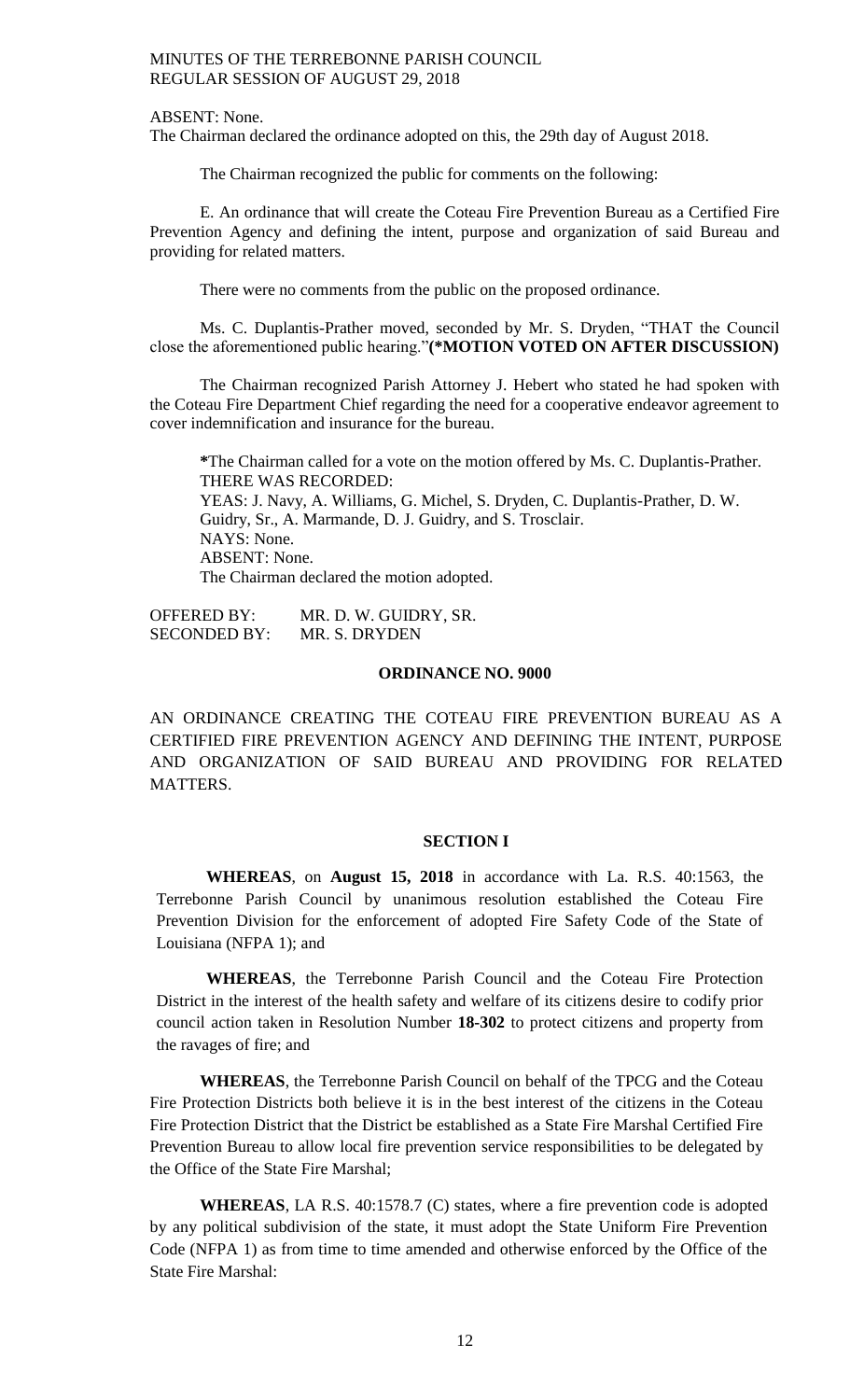**NOW, THEREFORE BE IT ORDAINED**, by the Terrebonne Parish Council, on behalf of the Terrebonne Parish Consolidated Government that the Parish Code, Chapter 8 "Fire Protection & Prevention" be and hereby is amended to add a new ARTICLE VI **"**Coteau Fire Prevention Bureau" as follows:

# **TERREBONNE PARISH CODE**

# **CHAPTER 8 – FIRE PROTECTION AND PREVENTION ARTICLE**

# **VI – COTEAU FIRE PREVENTION BUREAU**

# **Section 8 - 77: Bureau Established**

The Coteau Fire Prevention Bureau is hereby established to operate under the control and within the jurisdiction of the Coteau Fire Protection District to protect citizens and property through the local provision of guidance and enforcement services set out in state law and delegated to the Bureau, upon certification, by the State Fire Marshal, in which endeavor it shall uphold and administer all relevant and duly adopted laws, codes and regulations of the State of Louisiana and the Parish of Terrebonne.

# **Section 8 - 78: Coteau Fire Prevention Bureau**

The Coteau Fire Prevention Bureau (hereinafter within Chapter 8 Article VI referred to as the "Bureau") shall be headed by the Coteau Fire Protection District Fire Chief (hereinafter, within Chapter 8 Article VI, referred to as the "Chief"). State Fire Marshal Commissioned Fire Inspectors of Coteau Fire Protection District (hereinafter after, within Chapter 8 Article VI, referred to as "Fire Inspector") and Bureau shall have delegated responsibility and authority, by the Fire Chief and State Fire Marshal, for proper discharge of the Bureau's functions.

# **Section 8 - 79: Duties and Responsibilities**

- A. The code official responsible for the administration of the codes adopted herein shall be the Fire Chief who shall hold such authority for the jurisdiction.
- B. The Bureau, Chief and Fire Inspectors, acting in accordance with state law and local codes, shall ensure:
	- 1) The prevention of fires through fire and life safety code enforcement;
	- 2) The proper and safe storage and use of explosives and flammables;
	- 3) The safe installation and maintenance of automatic and other fire alarm systems, and fire extinguishing equipment;
	- 4) The provision of proper water supply through the placement and regulation of fire hydrants and fire department connections;
	- 5) The means and adequacy of ingress and egress by fire department personnel, in case of fire or emergency, to and from buildings and all other places in which numbers of persons work, live, or assemble from time to time for any purpose;
	- 6) Investigation of the origin, cause, and circumstances of every fire occurring within the Coteau Fire Protection District to determine if the fire was a result of carelessness, design or an intentional act. Any fire that is or could possibly be due to an intentional or malicious act shall be treated as a crime scene and the department retains the authority contained in RS 40:1563.1, to further investigate the circumstances and determine the person or persons responsible. The Sheriff's Office shall, upon request, assist the fire department in the investigation of suspicious fires.
	- 7) The maintenance of fire cause and loss records;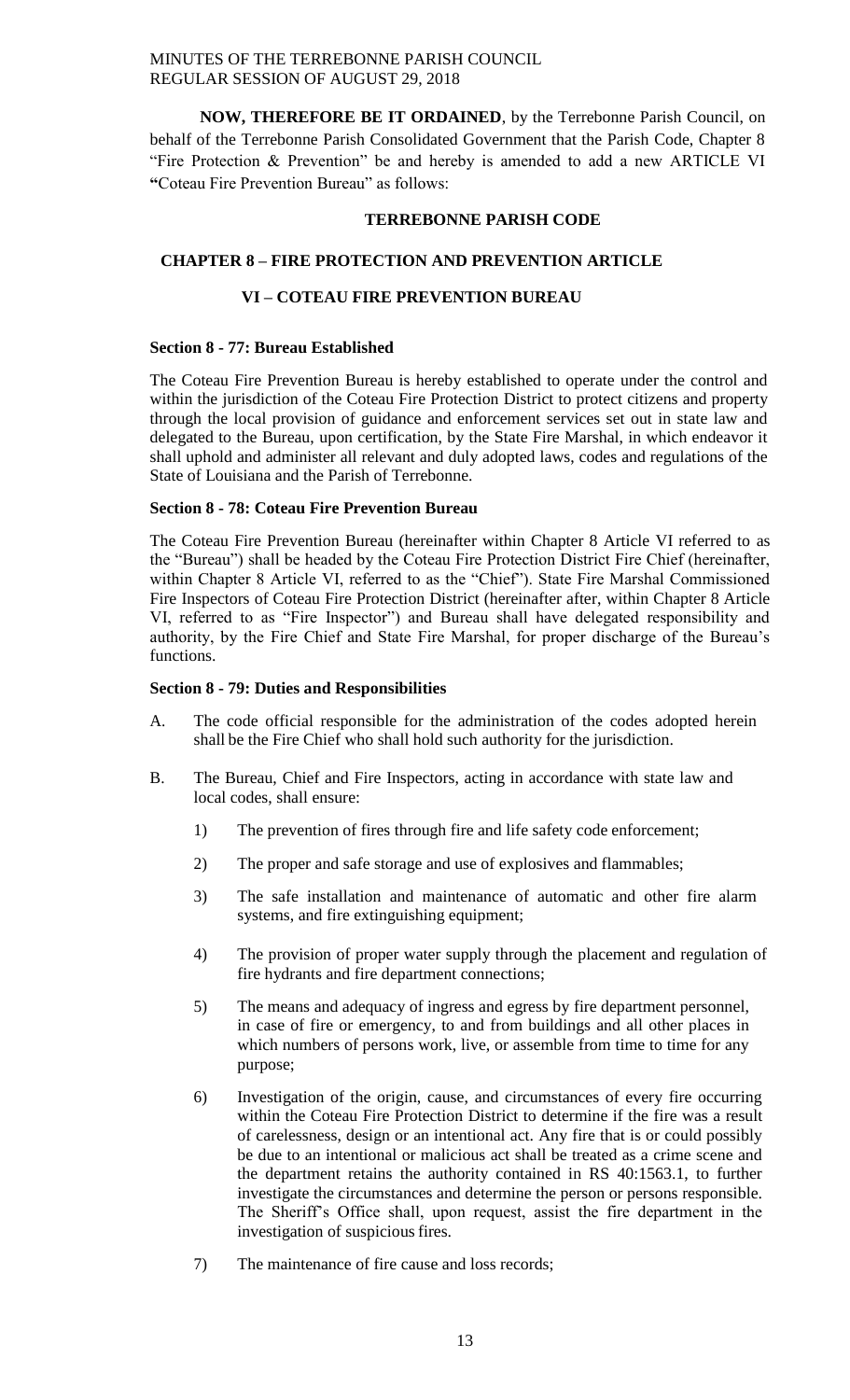- 8) Information and outreach education on matters of fire safety to citizens located within its area;
- 9) Inspect, or cause to be inspected, all structures, except one and two-family dwellings and movables, for the purpose of reducing or eliminating fire hazards. Such inspection shall not include initial final inspections which shall continue to be handled by the Office of State Fire Marshal.
- 10) Copies of inspection reports in proper format shall be filed with the State Fire Marshal's office.
- 11) Continued education as necessary to maintain Bureau standing through a training program recognized by the Office of State Fire Marshal.
- 12) Perform such other duties set forth in other sections of this Code of Ordinances, and as imposed from time to time by law or by the Louisiana State Fire Marshal acting in the lawful discharge of his office.

# **Section 8 - 80: Codes Adopted.**

The State Uniform Fire Prevention Code as adopted by La. Revised Statute 40:1578.7 and Louisiana Administrative Code Title 55: V: 103 and the most current edition of the La. State Fire Marshal's Act and the editions of NFPA 1 Fire Code and NFPA 101 Life Safety Code most recently adopted by the Office of the State Fire Marshal, all as may from time to time be amended by the State Legislature, are hereby adopted and incorporated as if set out in their entirety, herein.

Not less than one copy of the most current adopted issue of the Uniform Fire Prevention Code, life safety code, and the adopted standards and codes adopted herein shall be filed in the office of the Bureau and the provisions thereof shall be enforced within the limits of the Bureau.

## **Section 8 - 81: Appeals from decision of the Fire Chief.**

Appeals of orders, decisions, or determinations made by the Chief, relative to the application and interpretation of this Article VI, shall be heard by the *Board of Appeals* established in Appendix A, Section 113 of the *Terrebonne Parish Consolidated Building Code*, under the terms and provisions as therein adopted for the hearing of appeals of orders, decisions, or determinations made by the building official.

## **Section 8 - 82: Enforcement.**

The codes adopted in Article VI. **Section 8 -** 80**,** shall be enforced by the Chief.

## **Section 8 - 83: Violations, penalties.**

The procedure and penalties for violations of this Article V shall follow the procedures adopted in Appendix A, Section 114 of the *Terrebonne Parish Consolidated Building Code*  with "*Code Official"* substituted for the words *"Building Official"* wherever they appear.

## **SECTION II**

If any word, clause, phrase, section or other portion of this ordinance shall be declared null, void, invalid, illegal, or unconstitutional, the remaining words, clauses, phrases, sections and other portions of this ordinance shall remain in full force and effect, the provisions of this ordinance hereby being declared to be severable.

# **SECTION III**

This ordinance shall become effective upon approval by the Parish President or as otherwise provided in Section 2-13(b) of the Home Rule Charter for a Consolidated Government for Terrebonne Parish, whichever occurs sooner.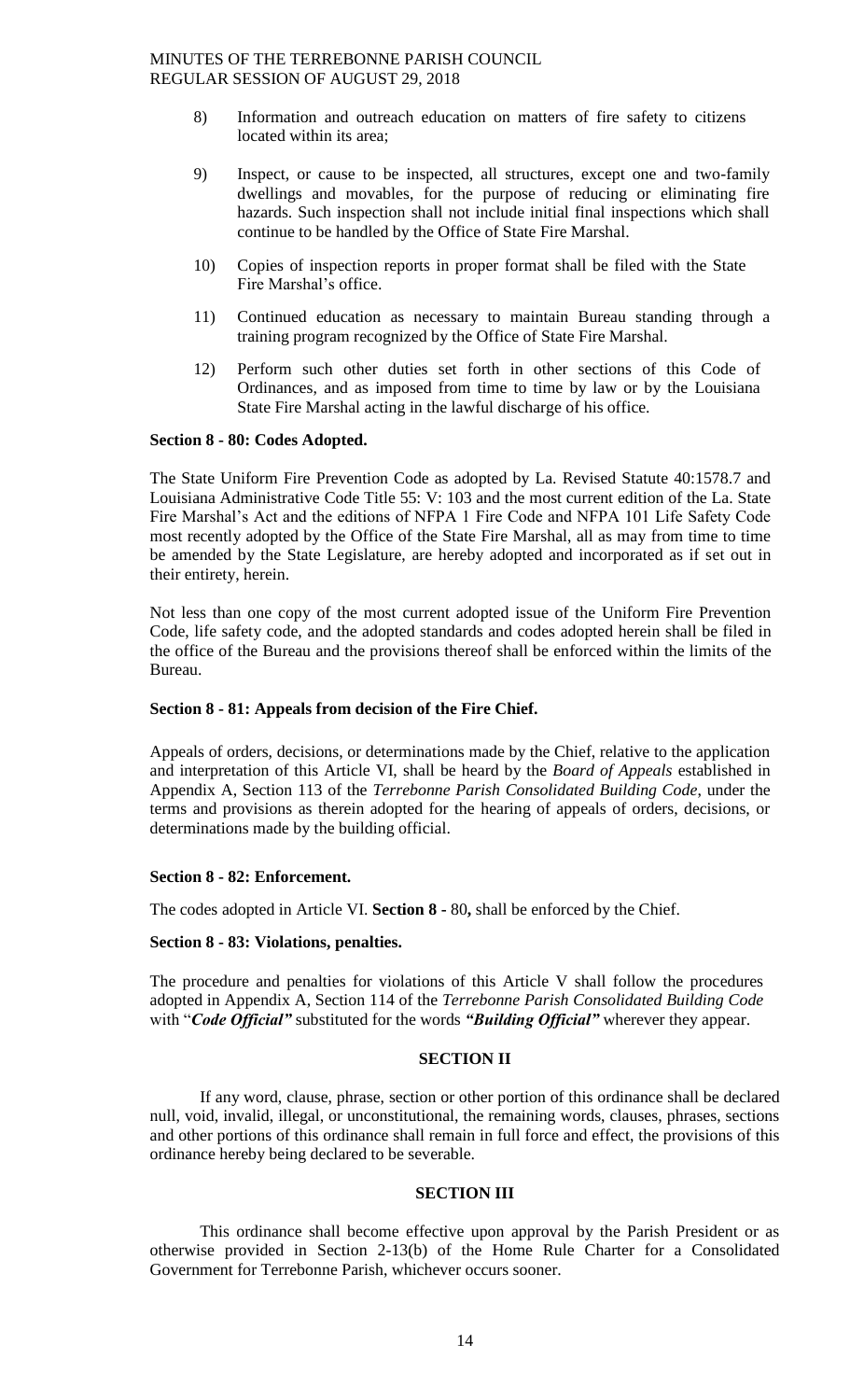This ordinance, having been introduced and laid on the table for at least two weeks, was voted upon as follows:

THERE WAS RECORDED: YEAS: J. Navy, A. Williams, G. Michel, S. Dryden, C. Duplantis-Prather, D.W. Guidry, Sr., A. Marmande, D.J. Guidry and S. Trosclair. NAYS: None. NOT VOTING: None. ABSTAINING: None. ABSENT: None. The Chairman declared the ordinance adopted on this, the 29th day of August 2018.

The Chairman recognized the public for comments on the following:

F. An ordinance to dedicate and accept the maintenance/operation of the street(s), drainage servitudes, utilities, and rights-of-way; and the incorporation of the extension of "Rome Woodard Street" into the Enhanced 911 Emergency Response System for the purpose of providing a better means of locating addresses.

There were no comments from the public on the proposed ordinance.

Mr. A. Marmande moved, seconded by Mr. D. J. Guidry, "THAT the Council close the aforementioned public hearing."

The Chairman called for a vote on the motion offered by Mr. A. Marmande. THERE WAS RECORDED: YEAS: J. Navy, A. Williams, G. Michel, S. Dryden, C. Duplantis-Prather, D. W. Guidry, Sr., A. Marmande, D. J. Guidry, and S. Trosclair. NAYS: None. ABSENT: None. The Chairman declared the motion adopted.

OFFERED BY: MR. A. MARMANDE SECONDED BY: MR. D. J. GUIDRY

### **ORDINANCE NO. 9001**

AN ORDINANCE DEDICATING AND ACCEPTING THE MAINTENANCE/OPERATION OF THE STREET(S), DRAINAGE SERVITUDES, UTILITIES, AND RIGHTS-OF-WAY FOR THE EXTENSION OF "ROME WOODARD STREET"; AND TO INCORPORATE INTO THE ENHANCED 911 EMERGENCY RESPONSE SYSTEM FOR THE PURPOSE OF PROVIDING A BETTER MEANS OF LOCATING ADDRESSES; AND TO SET FORTH AN EFFECTIVE DATE FOR THE INCORPORATION OF STREET NAME(S), TO INFORM THE PROPER AGENCIES OF THE STREET NAME(S), AND TO AUTHORIZE THE INSTALLATION OF THE APPROPRIATE STREET SIGN(S), AND TO ADDRESS OTHER MATTERS RELATIVE THERETO.

## **SECTION I**

**BE IT ORDAINED** that the Terrebonne Parish Council, on behalf of Terrebonne Parish Consolidated Government, dedicates and accepts the maintenance/operation of the street(s), drainage servitudes, utilities, and rights-of-way for the extension of "Rome Woodard Street" as depicted on the plat dated June 4, 2018, a copy of which is attached hereto and made a part hereof;

**BE IT FURTHER ORDAINED** effective on the 19th day of September, 2018, that the extension of "Rome Woodard Street" be incorporated into the Enhanced 911 Emergency Response System;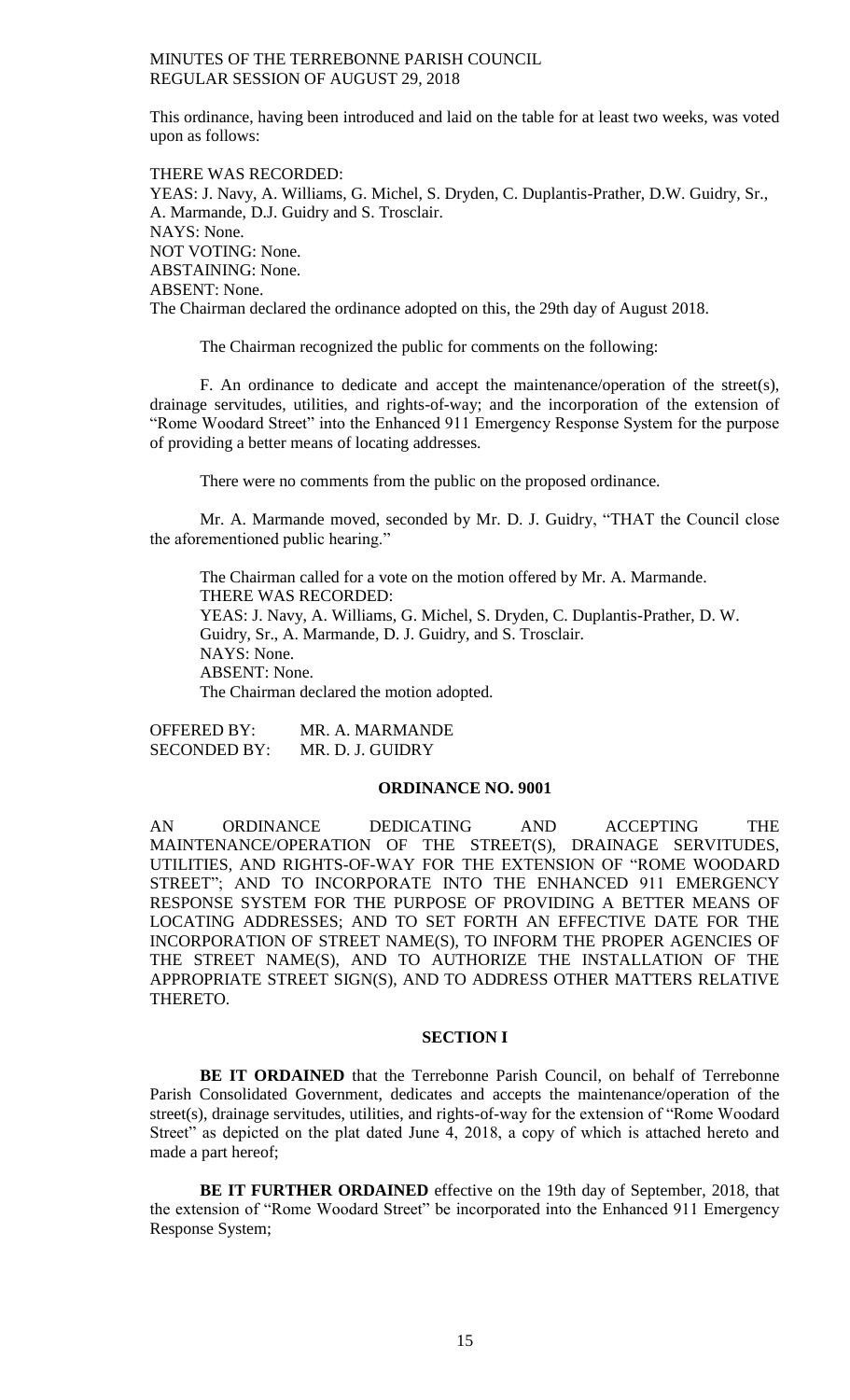**BE IT FURTHER ORDAINED** that a copy of this ordinance be submitted to the Terrebonne Parish Communications Board, local U.S. Postal Services, fire districts, Acadian Ambulance, Terrebonne Parish Sheriff's Office, and any other appropriate agency; and

**BE IT FURTHER ORDAINED** that the Parish Forces be directed to install the proper street sign on the appropriate street, and that any other actions relative thereto be addressed.

## **SECTION II**

If any word, clause, phrase, section or other portion of this ordinance shall be declared null, void, invalid, illegal, or unconstitutional, the remaining words, clauses, phrases, sections or other portions of this ordinance shall remain in full force and effect, the provisions of this section hereby being declared to be severable.

## **SECTION III**

This ordinance shall become effective upon approval by the Parish President or as otherwise provided in Section 2-13(b) of the Home Rule Charter for a Consolidated Government for Terrebonne Parish, whichever occurs sooner.

This ordinance, having been introduced and laid on the table for at least two weeks, was voted upon as follows:

THERE WAS RECORDED: YEAS: J. Navy, A. Williams, G. Michel, S. Dryden, C. Duplantis-Prather, D.W. Guidry, Sr., A. Marmande, D.J. Guidry and S. Trosclair. NAYS: None. NOT VOTING: None. ABSTAINING: None. ABSENT: None. The Chairman declared the ordinance adopted on this, the 29th day of August 2018.

The Chairman recognized the public for comments on the following:

G. An ordinance to dedicate and accept the maintenance/operation of the street(s), drainage servitudes, gas, and rights-of-way for "Cameron Isles Business Park Unit 1;" energize and accept the street lights and to incorporate "Centurion Lane" into the Enhanced 911 Emergency Response System.

There were no comments from the public on the proposed ordinance.

Mr. D. W. Guidry, Sr. moved, seconded by Ms. A. Williams, "THAT the Council close the aforementioned public hearing."

The Chairman called for a vote on the motion offered by Mr. D. W. Guidry, Sr. THERE WAS RECORDED: YEAS: J. Navy, A. Williams, G. Michel, S. Dryden, C. Duplantis-Prather, D. W. Guidry, Sr., A. Marmande, D. J. Guidry, and S. Trosclair. NAYS: None. ABSENT: None. The Chairman declared the motion adopted.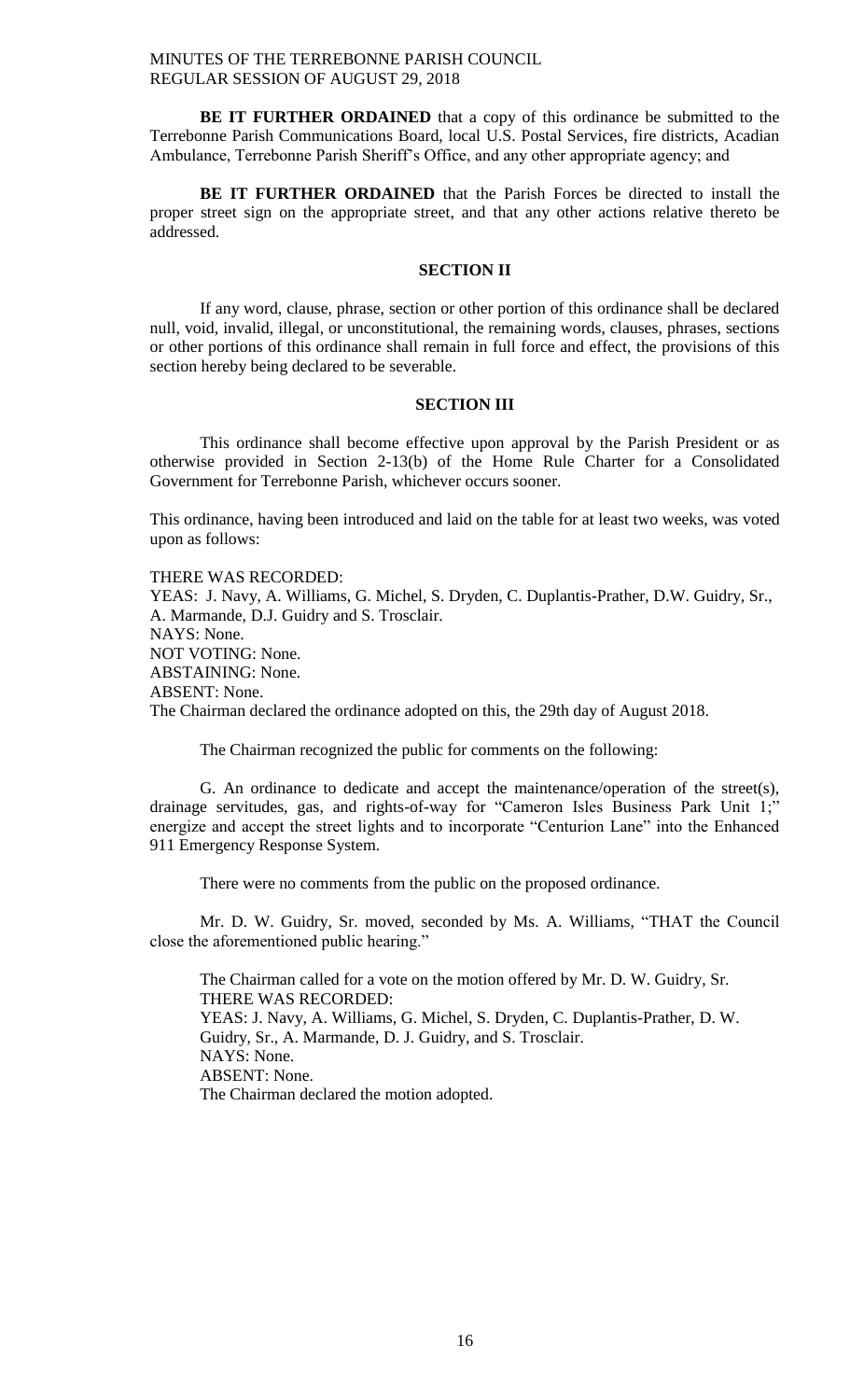OFFERED BY: MR. D. W. GUIDRY, SR. SECONDED BY: MS. A. WILLIAMS

## **ORDINANCE NO. 9002**

AN ORDINANCE DEDICATING AND ACCEPTING THE MAINTENANCE/OPERATION OF THE STREET(S), DRAINAGE SERVITUDES, GAS, AND RIGHTS-OF-WAY FOR "CAMERON ISLES BUSINESS PARK UNIT 1;" ENERGIZE AND ACCEPT THE STREET LIGHTS; AND TO INCORPORATE "CENTURION LANE" INTO THE ENHANCED 911 EMERGENCY RESPONSE SYSTEM FOR THE PURPOSE OF PROVIDING A BETTER MEANS OF LOCATING ADDRESSES; AND TO SET FORTH AN EFFECTIVE DATE FOR THE INCORPORATION OF STREET NAME(S), TO INFORM THE PROPER AGENCIES OF THE STREET NAME(S), AND TO AUTHORIZE THE INSTALLATION OF THE APPROPRIATE STREET SIGN(S), AND TO ADDRESS OTHER MATTERS RELATIVE THERETO.

#### **SECTION I**

**BE IT ORDAINED** that the Terrebonne Parish Council, on behalf of Terrebonne Parish Consolidated Government, dedicates and accepts the maintenance/operation of the street(s), drainage servitudes, gas, and rights-of-way; and energize and accept the street lights as depicted as depicted on a plat, prepared on July 26, 2018, by Delta Coast Consultants, L.L.C. titled "Cameron Isles Business Park Unit 1", a copy of which is attached hereto and made a part hereof;

**BE IT FURTHER ORDAINED** effective on the 19th day of September, 2018, that "Centurion Lane" be incorporated into the Enhanced 911 Emergency Response System;

BE IT FURTHER ORDAINED that a copy of this ordinance be submitted to the Terrebonne Parish Communications Board, local U.S. Postal Services, fire districts, Acadian Ambulance, Terrebonne Parish Sheriff's Office, and any other appropriate agency; and

**BE IT FURTHER ORDAINED** that the Parish Forces be directed to install the proper street sign on the appropriate street, and that any other actions relative thereto be addressed.

# **SECTION II**

If any word, clause, phrase, section or other portion of this ordinance shall be declared null, void, invalid, illegal, or unconstitutional, the remaining words, clauses, phrases, sections and other portions of this ordinance shall remain in full force and effect, the provisions of this ordinance hereby being declared to be severable.

#### **SECTION III**

This ordinance shall become effective upon approval by the Parish President or as otherwise provided in Section 2-13(b) of the Home Rule Charter for a Consolidated Government for Terrebonne Parish, whichever occurs sooner.

This ordinance, having been introduced and laid on the table for at least two weeks, was voted upon as follows:

THERE WAS RECORDED: YEAS: J. Navy, A. Williams, G. Michel, S. Dryden, C. Duplantis-Prather, D.W. Guidry, Sr., A. Marmande, D.J. Guidry and S. Trosclair. NAYS: None. NOT VOTING: None. ABSTAINING: None. ABSENT: None. The Chairman declared the ordinance adopted on this, the 29th day of August 2018.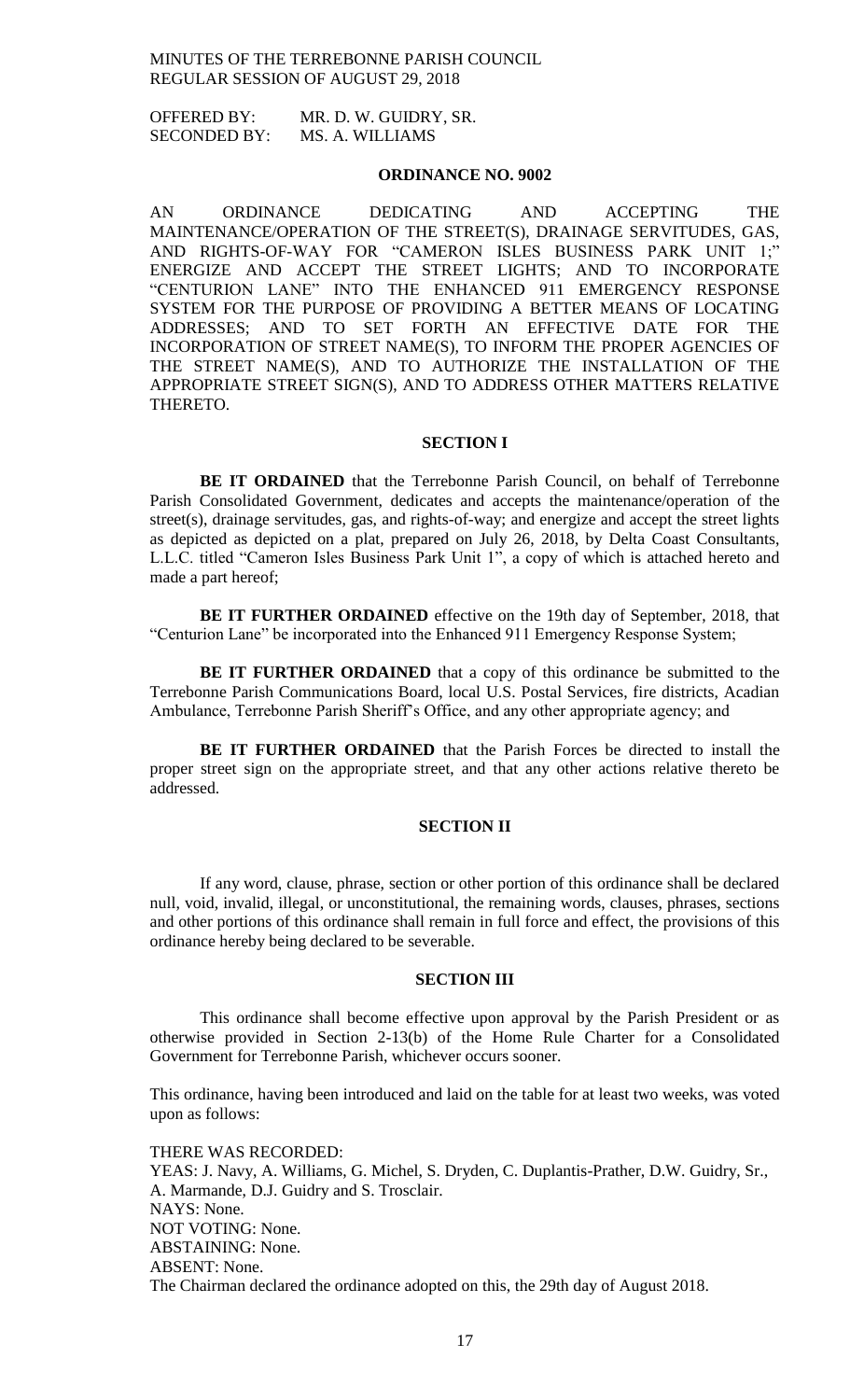The Chairman recognized the public for comments on the following:

H. An ordinance that will establish a "3-Way Stop" at the intersection of Sugar Plum Street and Sugar Brook Street. (Continued from 8/15/18)

The Chairman recognized Mr. Jacob Champagne, Sugar Plum Street resident, who stated his opposition to the ordinance then shared some of his opinions and research regarding stop sign installations. He then gave suggested that a flashing LED light and a radar speed sign could be utilized to reduce speeding in the area instead of stop signs.

Ms. C. Duplantis moved, seconded by Mr. D. W. Guidry, Sr., "THAT Mr. Champagne's time to speak be extended by three minutes."

The Chairman called for a vote on the motion offered by Ms. C. Duplantis-Prather. THERE WAS RECORDED: YEAS: J. Navy, A. Williams, G. Michel, S. Dryden, C. Duplantis-Prather, D. W. Guidry, Sr., A. Marmande, D. J. Guidry, and S. Trosclair. NAYS: None. ABSENT: None. The Chairman declared the motion adopted.

He then shared his optimism for the effectiveness of other measures aside from stop signs to reduce speeding in the area.

Upon Council Member D. J. Guidry's request, the Chairman recognized Mr. C. Pulaski, Planning and Zoning Director, who stated that a study completed by the MPO found that stop signs were not warranted for the area based on volume and crash data.

Council Member S. Dryden agreed with Mr. Champagne's suggestions of flashing lights and radar speed signs and asked Administration to consider utilizing similar measures in the neighborhood in order to reduce speeding.

Council Member G. Michel shared some of his experiences with similar roadways in District 3 that utilize stop signs and then suggested that the four proposed ordinances that would establish new stops be tabled from discussion.

Upon Council Member D. W. Guidry, Sr.'s request, Mr. Pulaski clarified that a comparable study had been done elsewhere in the district and that the speed results of both studies were similar.

Council Member S. Dryden suggested that the results of the requested study and other studies regarding speed control mechanisms would be sufficient basis for considering opposing the installation of the stop signs in the area. He then shared his concerns for potential accidents caused by stop signs being installed and the Parish's liability in such matters.

There were no further comments from the public on the proposed ordinance.

Mr. D. J. Guidry moved, seconded by Mr. S. Dryden, "THAT the Council close the aforementioned public hearing."

The Chairman called for a vote on the motion offered by Mr. D. J. Guidry. THERE WAS RECORDED: YEAS: J. Navy, A. Williams, G. Michel, S. Dryden, C. Duplantis-Prather, D. W. Guidry, Sr., A. Marmande, D. J. Guidry, and S. Trosclair. NAYS: None. ABSENT: None. The Chairman declared the motion adopted.

Mr. G. Michel moved "THAT the Council lay on the table Agenda Items 6:30 H, 6:30 I, 6:30 J, and 6:30 K."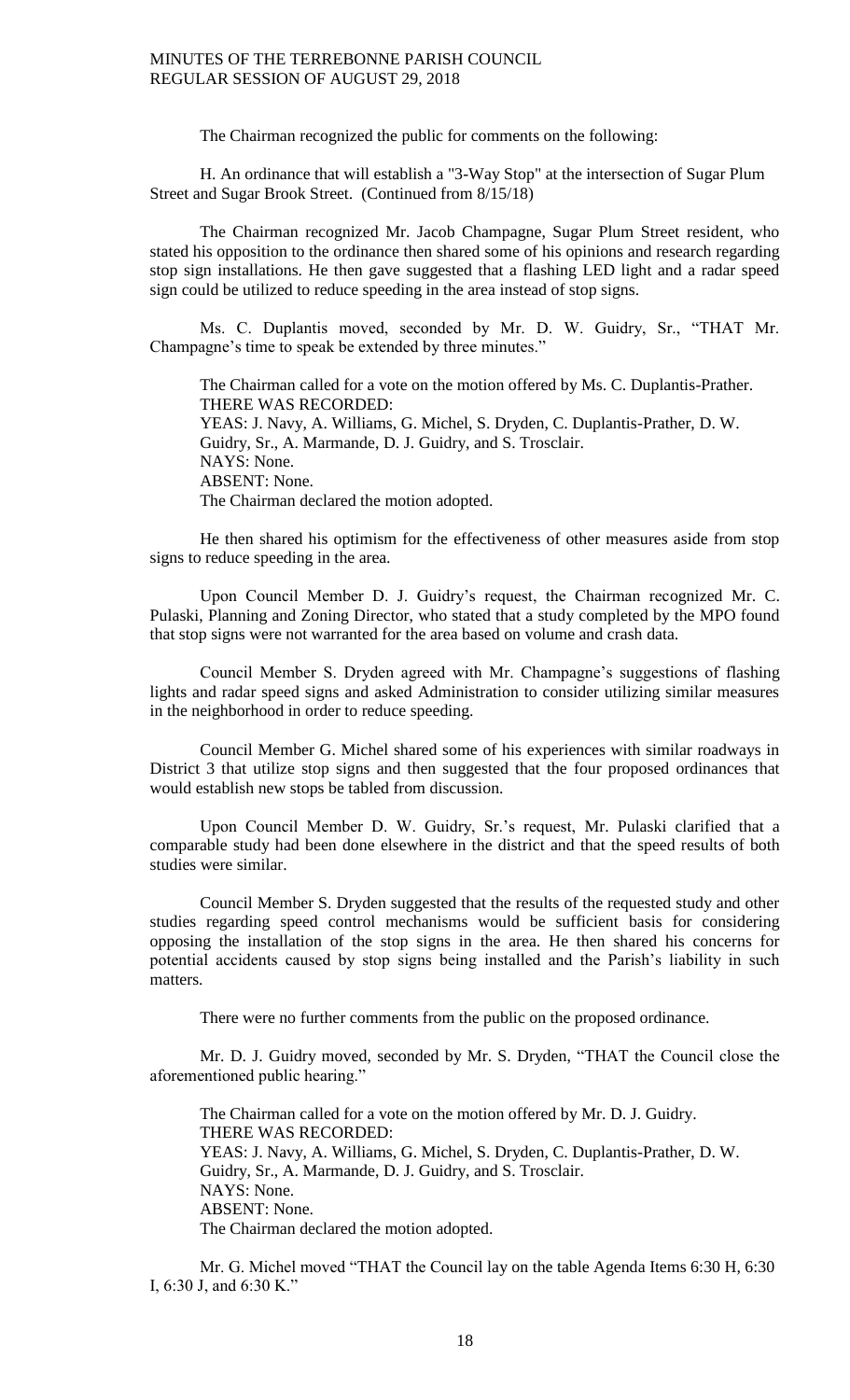*The motion failed due to lack of a second.*

Mr. D. J. Guidry moved, seconded by Ms. A. Williams, "THAT the Council adopt the proposed ordinance that will establish a "3-Way Stop" at the intersection of Sugar Plum Street and Sugar Brook Street." (\*MOTION VOTED ON AFTER DISCUSSION)

Upon Council Member C. Duplantis-Prather's request, the Chairman recognized Parish Attorney Mr. J. Hebert who suggested that the Council table the proposed ordinances to end current discussion but allow for the option to brought back up for discussion at a later date.

Council Member A. Williams suggested that the Council vote on the adoption of the proposed ordinances over a motion to table the proposed ordinances so as to make a final decision on the proposed ordinances.

The Chairman called for a vote on the motion offered by Mr. D. J. Guidry. THERE WAS RECORDED: YEAS: G. Michel. NAYS: J. Navy, A. Williams, S. Dryden, C. Duplantis-Prather, D. W. Guidry, Sr., A. Marmande, D. J. Guidry, and S. Trosclair. ABSENT: None. *The motion failed due to a lack of affirmative votes.*

The Chairman recognized Parish Attorney J. Hebert who suggested that the Council vote on each of the remaining proposed ordinances individually since the Council did not choose to table all of the proposed ordinances at the same time.

The Chairman recognized the public for comments on the following:

I. An ordinance that will establish a "3-Way Stop" at the intersection of Sugar Brook Street and Sugar Land Street. (Continued from 8/15/18)

There were no comments from the public on the proposed ordinance.

Mr. G. Michel moved, seconded by Mr. D. J. Guidry, "THAT the Council close the aforementioned public hearing."

The Chairman called for a vote on the motion offered by Mr. G. Michel. THERE WAS RECORDED: YEAS: J. Navy, A. Williams, G. Michel, S. Dryden, C. Duplantis-Prather, D. W. Guidry, Sr., A. Marmande, D. J. Guidry, and S. Trosclair. NAYS: None. ABSENT: None. The Chairman declared the motion adopted.

Mr. G. Michel moved "THAT the Council table the proposed ordinance that will establish a "3-Way Stop" at the intersection of Sugar Brook Street and Sugar Land Street." *The motion failed due to lack of a second.*

Ms. A. Williams moved, seconded by Mr. J. Navy, "THAT the Council adopt the proposed ordinance that will establish a "3-Way Stop" at the intersection of Sugar Brook Street and Sugar Land Street."

The Chairman called for a vote on the motion offered by Ms. A. Williams. THERE WAS RECORDED: YEAS: G. Michel. NAYS: J. Navy, A. Williams, S. Dryden, D. W. Guidry, Sr., A. Marmande, D. J. Guidry, and S. Trosclair. ABSENT: C. Duplantis-Prather. *The motion failed due to a lack of affirmative votes.*

The Chairman recognized the public for comments on the following: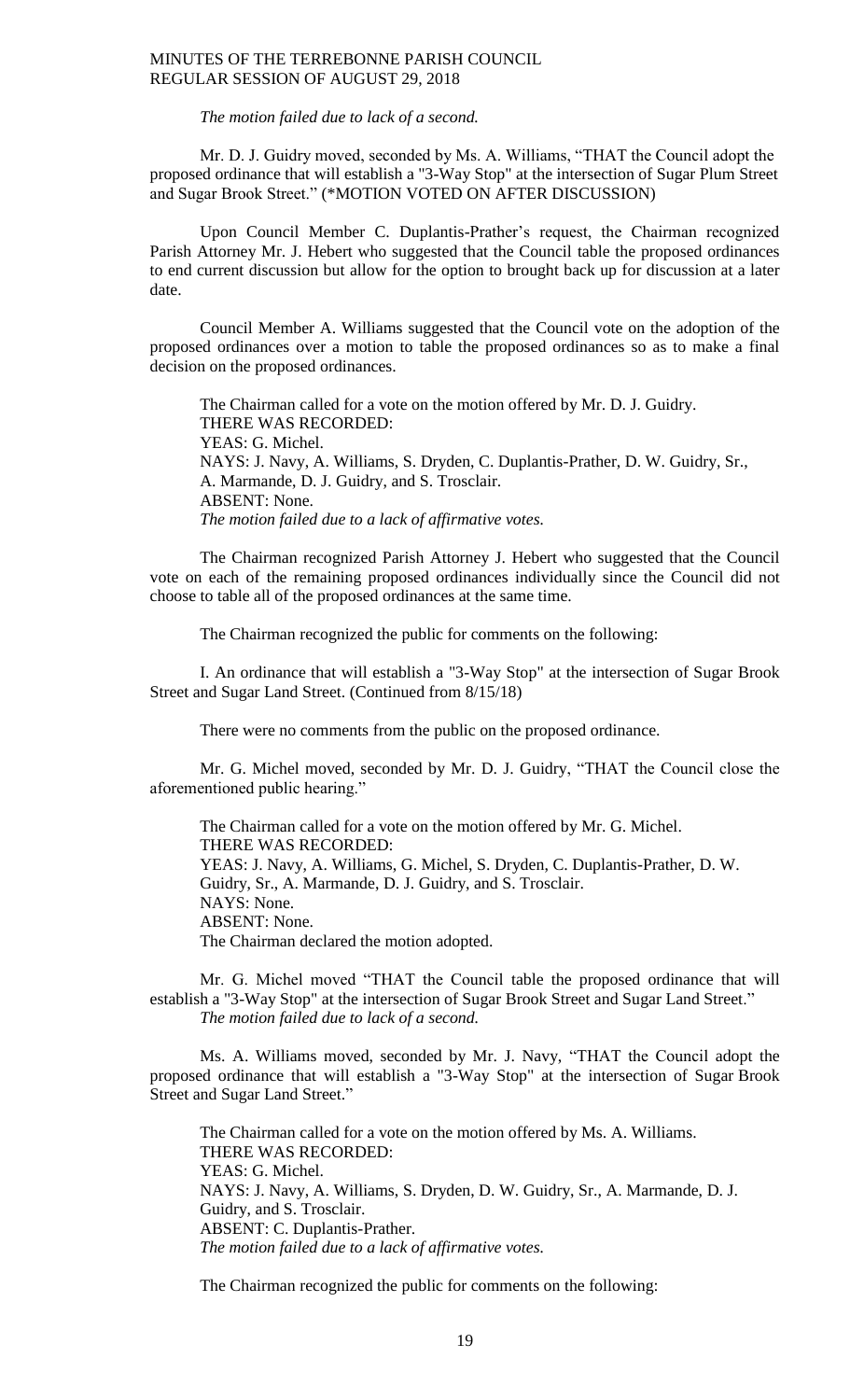J. An ordinance that will establish a "3-Way Stop" at the intersection of Sugar Hill Street and Sugar Plum Street. (Continued from 8/15/18)

There were no comments from the public on the proposed ordinance.

Ms. A. Williams moved, seconded by Mr. S. Dryden, "THAT the Council close the aforementioned public hearing."

The Chairman called for a vote on the motion offered by Ms. A. Williams. THERE WAS RECORDED: YEAS: J. Navy, A. Williams, G. Michel, S. Dryden, C. Duplantis-Prather, D. W. Guidry, Sr., A. Marmande, D. J. Guidry, and S. Trosclair. NAYS: None. ABSENT: None. The Chairman declared the motion adopted.

Mr. D. J. Guidry moved, seconded by Ms. A. Williams, "THAT the Council adopt the proposed ordinance that will establish a '3-Way Stop' at the intersection of Sugar Hill Street and Sugar Plum Street."

The Chairman called for a vote on the motion offered by Mr. D. J. Guidry. THERE WAS RECORDED: YEAS: G. Michel. NAYS: J. Navy, A. Williams, S. Dryden, D. W. Guidry, Sr., A. Marmande, D. J. Guidry, and S. Trosclair. ABSENT: C. Duplantis-Prather. *The motion failed due to a lack of affirmative votes.*

The Chairman recognized the public for comments on the following:

K. An ordinance that will establish a "3-Way Stop" at the intersection of Sugar Hill Street and Sugar Land Street. (Continued from 8/15/18)

There were no comments from the public on the proposed ordinance.

Ms. A. Williams moved, seconded by Mr. S. Dryden, "THAT the Council close the aforementioned public hearing."

The Chairman called for a vote on the motion offered by Ms. A. Williams. THERE WAS RECORDED: YEAS: J. Navy, A. Williams, G. Michel, S. Dryden, C. Duplantis-Prather, D. W. Guidry, Sr., A. Marmande, D. J. Guidry, and S. Trosclair. NAYS: None. ABSENT: None. The Chairman declared the motion adopted.

Mr. D. J. Guidry moved, seconded by Ms. A. Williams, "THAT the Council adopt the proposed ordinance that will establish a '3-Way Stop' at the intersection of Sugar Hill Street and Sugar Land Street."

The Chairman called for a vote on the motion offered by Mr. D. J. Guidry. THERE WAS RECORDED: YEAS: G. Michel. NAYS: J. Navy, A. Williams, S. Dryden, D. W. Guidry, Sr., A. Marmande, D. J. Guidry, and S. Trosclair. ABSENT: C. Duplantis-Prather. *The motion failed due to a lack of affirmative votes.*

Mr. D. J. Guidry moved, seconded by Ms. A. Williams, "THAT the Council return to the regular order of business."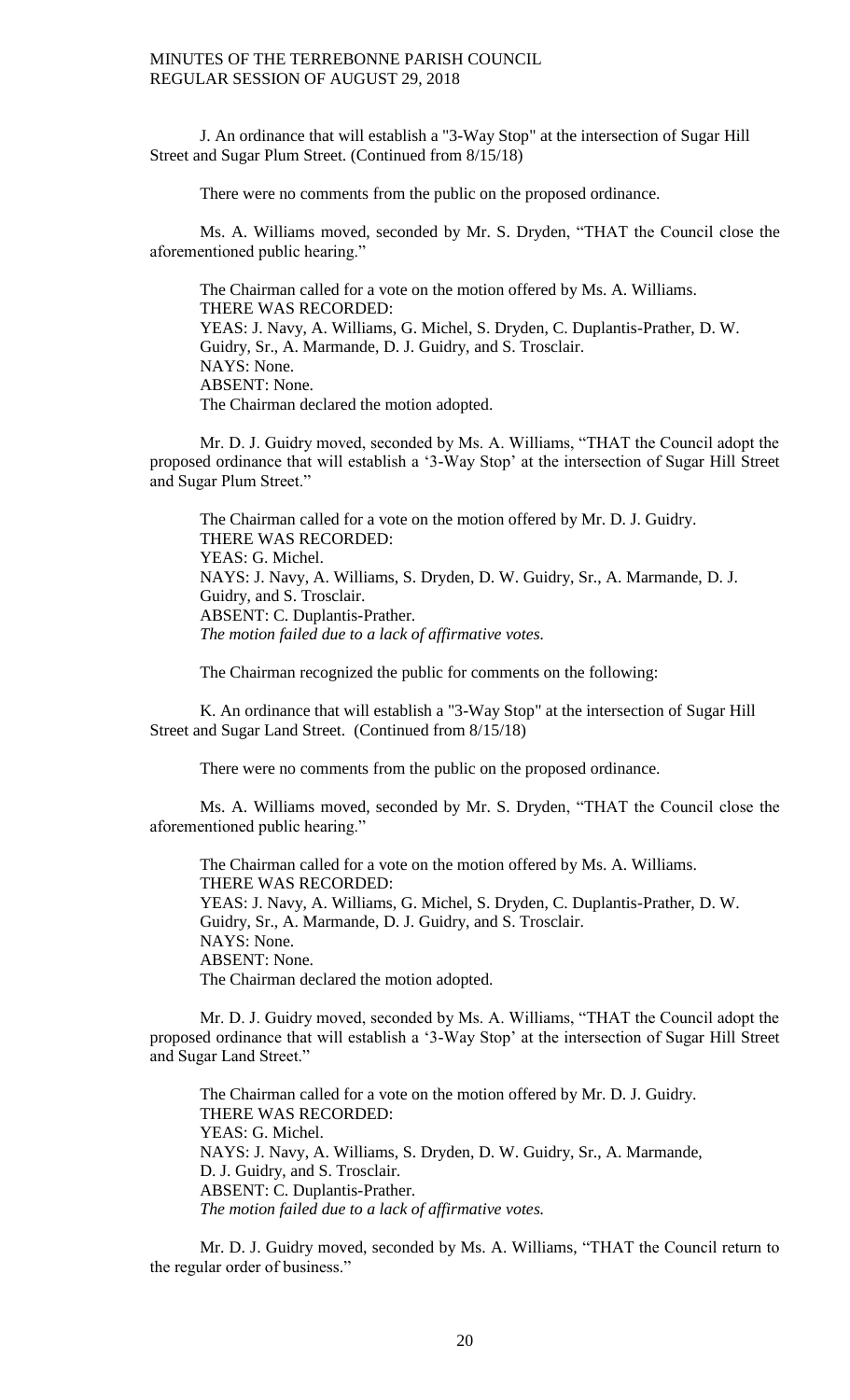The Chairman called for a vote on the motion offered by Mr. D. J. Guidry. THERE WAS RECORDED: YEAS: J. Navy, A. Williams, G. Michel, S. Dryden, D. W. Guidry, Sr., A. Marmande, D. J. Guidry, and S. Trosclair. NAYS: None. ABSENT: C. Duplantis-Prather. The Chairman declared the motion adopted.

Upon Council Member J. Navy's request, the Chairman recognized HPD Captain Bobbie O'Bryan, Program Director for Operation PEACE (Police Eyes Against Criminal Engagement), who gave a brief overview of the PEACE program explaining it as a program to install cameras in neighborhoods and in parks in order to reduce crime.

The Chairman recognized HPD Chief Detective Travis Theriot who reported that the installation of cameras in neighborhoods has been successful in the solving and resolving of numerous crimes with the benefit of camera recordings also being critical evidence in court cases alongside witness testimony.

The Chairman recognized HPD Detective Keith Craft who reported that the installation of cameras in local area parks has also been successful in reducing complaints of gunfire and weapons-carrying in those parks.

Captain O'Bryan gave a brief overview of an upcoming pilot program to install cameras in five areas in Terrebonne Parish then shared some of the difficulties he has encountered in coordinating with SLECA and Entergy in order to install cameras in areas served by those companies. He also reported that potential grant funding would go not only toward camera installations but also funding additional officer patrols for greater safety and security. He then asked the Council for any assistance they could offer regarding the availability of light poles as points of installation for cameras and street light repairs to reduce crime.

Council Member J. Navy thanked the officers for their reports and hard work in instating the camera programs and thanked the Council for its continuing support of the programs as additional measures for combating crime across the parish.

Council Member C. Duplantis-Prather stated that the cameras have been successful in District 5 and encouraged those with home surveillance cameras to offer footage to the police department should an incident occur that is recorded by their equipment. She then encouraged the public to contact the police department for more information on the cameras and their effectiveness.

Upon Council Member C. Duplantis-Prather's request, Captain O'Bryan announced that a camera meeting would be held on Thursday, August 30 at 10:00 a.m. at 8028 Park Avenue where the public can discuss with police officers regarding camera locations and the funding available for the camera programs.

Several Council Members thanked the officers for their hard work and offered their assistance in coordinating with SLECA and Entergy to provide light poles where cameras could be installed.

Discussion ensued relative to the reporting and addressing of street lights in need of repair or replacement and options available to report and track nonfunctioning street lights. Captain O'Bryan shared that the police department has an app being used to report and track street light outages and offered to the Council and others to be included in the app for updates.

The Chairman recognized Parish Manager M. Toups who suggested that representatives from SLECA and Entergy could be present at the next Council meeting to discuss the issues being experienced with Captain O'Bryan.

Council Member A. Williams read aloud a proclamation declaring September 17-23, 2018 as "Constitution Week in Houma-Terrebonne."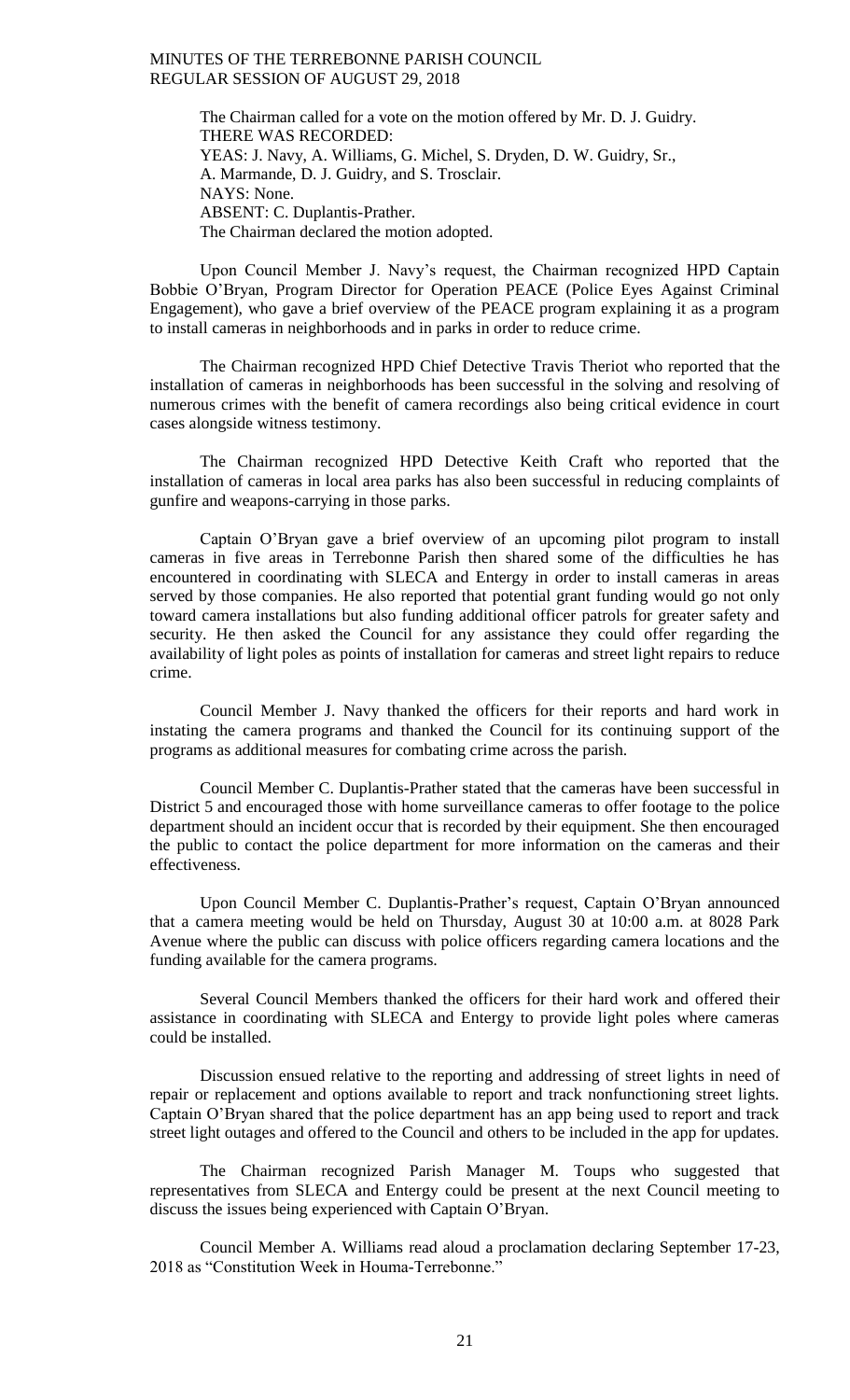The Chairman recognized Ms. Rina Labat, Houma resident, who gave a brief review of the annual Constitution Week celebration and invited the public to attend a bell ringing ceremony being held on Saturday, September 15, 2018 at 10:30 at the Thibodaux courthouse square. Ms. Judy Weimer, Thibodaux resident, who thanked the Council and asked the Council to assist in promoting the Constitution Week celebration.

Council Member J. Navy read aloud a commendation recognizing the "Fifth District High School Finding Our Roots African-American Museum" for its inclusion in the National Register of Historic Places.

Council Member J. Navy congratulated the museum and its board on the national recognition and thanked them for the service they are providing to the Parish through the museum.

The Chairman recognized Parish President G. Dove who stated that an earlier request by the museum for way-finding signs in order to provide directions to the museum would be honored and they should be installed throughout the Parish in the near future.

The Chairman recognized Ms. Margie Scoby, Finding our Roots Museum President, who thanked the Council and the museum's board members for their support.

The Chairman recognized Reverend Griffin who thanked the Council for their support of the museum and commended their efforts.

Council Member A. Williams thanked Ms. Scoby for her vision and determination towards seeing the museum succeed and congratulated the museum on their recognition.

Council Member D. W. Guidry, Sr. shared his support for the museum and encouraged the public to take a tour of the museum to learn about the local area's history.

Council Member C. Duplantis-Prather read aloud a proclamation declaring September 2018 as "Suicide Prevention Month" in Houma-Terrebonne.

Ms. C. Duplantis-Prather moved, seconded unanimously, "THAT the Council proclaim September 2018 as 'Suicide Prevention' Month in Houma-Terrebonne."

The Chairman called for a vote on the motion offered by Ms. C. Duplantis-Prather. THERE WAS RECORDED: YEAS: J. Navy, A. Williams, G. Michel, S. Dryden, C. Duplantis-Prather, D. W. Guidry, Sr., A. Marmande, D. J. Guidry, and S. Trosclair. NAYS: None. ABSENT: None. The Chairman declared the motion adopted.

Council Member G. Michel stated that he would withhold giving a presentation at this time regarding Recreation Districts then suggested that the recent improvements and changes made regarding Recreation be allowed time to take full effect before any additional measures were to be taken.

Council Member D. W. Guidry, Sr. shared his agreement with Council Member G. Michel regarding a need for time to allow new measures to take effect and shared some of his concerns regarding any additional major changes to Recreation and Recreation districts at this time.

The Chairman recognized Mr. C. Pulaski, Planning and Zoning Director and former Interim Recreation Department Head, who commended the recreation districts for staying involved and participating in the necessary training then implementing improvements on their own accords.

Council Member J. Navy commended the recreation districts and shared his optimism for the reforms on recreation in the Parish and shared his agreement with the suggestion that time was needed for the recreation reforms to show results.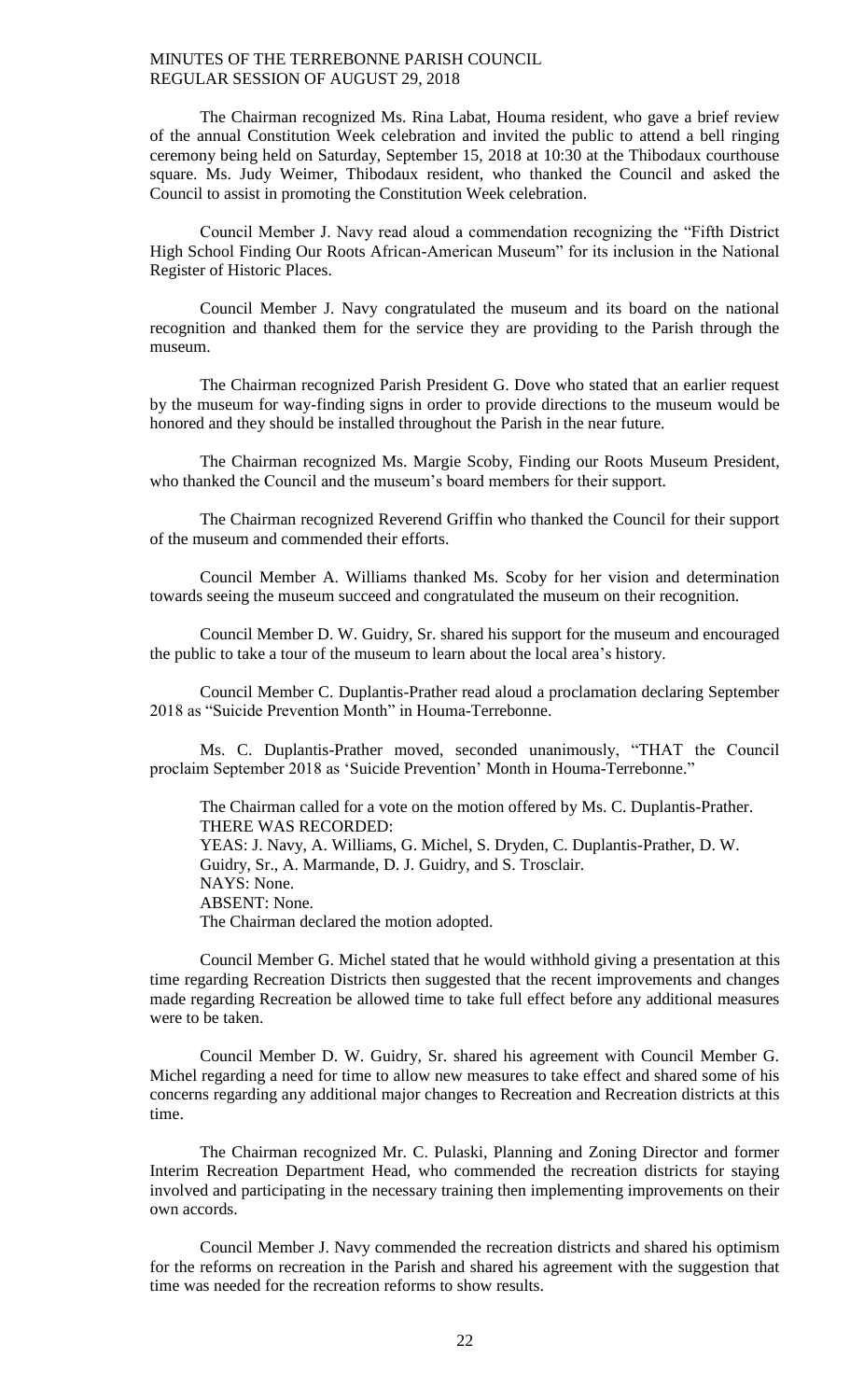The Chairman called for public comments on the following add-on:

Resolution: Expressing support for the Houma-Terrebonne Airport Commission's endeavor to expand the Houma-Terrebonne Airport to accommodate the unmanned aircraft systems industry.

There were no comments from the public on the proposed add-on.

Mr. D. J. Guidry moved, seconded by Mr. G. Michel, "THAT the Council close the call for public comments regarding the proposed add-on."

The Chairman called for a vote on the motion offered by Mr. D. J. Guidry. THERE WAS RECORDED: YEAS: J. Navy, A. Williams, G. Michel, S. Dryden, C. Duplantis-Prather, D. W. Guidry, Sr., A. Marmande, D. J. Guidry, and S. Trosclair. NAYS: None. ABSENT: None. The Chairman declared the motion adopted.

Mr. D. J. Guidry moved, seconded by Mr. D. W. Guidry, Sr., "THAT the Council will add on a Resolution: Expressing support for the Houma-Terrebonne Airport Commission's endeavor to expand the Houma-Terrebonne Airport to accommodate the unmanned aircraft systems industry to tonight's agenda."

The Chairman called for a vote on the motion offered by Mr. D. J. Guidry. THERE WAS RECORDED: YEAS: J. Navy, A. Williams, G. Michel, S. Dryden, C. Duplantis-Prather, D. W. Guidry, Sr., A. Marmande, D. J. Guidry, and S. Trosclair. NAYS: None. ABSENT: None. The Chairman declared the motion adopted.

OFFERED BY: MR. D. W. GUIDRY, SR.<br>SECONDED BY: MS. C. DUPLANTIS-PRA MS. C. DUPLANTIS-PRATHER

### **RESOLUTION NO. 18-309**

A RESOLUTION OF THE TERREBONNE PARISH CONSOLIDATED GOVERNMENT, AS AUTHORIZED BY THE TERREBONNE PARISH COUNCIL, AND THE TERREBONNE PARISH PRESIDENT, HONORABLE GORDON E. DOVE, SR., TO EXPRESS SUPPORT FOR THE HOUMA TERREBONNE AIRPORT COMMISSION'S ENDEAVOR TO EXPAND HOUMA-TERREBONNE AIRPORT TO ACCOMMODATE THE UNMANDED AIRCRAFT SYSTEMS INDUSTRY

**WHEREAS**, the Houma-Terrebonne Airport ("the Airport") is a facility located on land still owned by the Terrebonne Parish Consolidated Government ("TPCG"); and

**WHEREAS**, the Houma-Terrebonne Airport Commission ("H-TAC") was created by TPCG pursuant to Louisiana law to "administer the grounds and properties" of the Airport; the Airport is the aviation center of the Parish and home to its largest industrial park and is therefore vital to Terrebonne's economic wellbeing and development; and that H-TAC has the legal authority to apply for state and federal monies in the form of grants or other special programs and to use that money for public purposes as provided for by the Airport's purposes and procedures; and

**WHEREAS**, the Parties recognize the need to upgrade the Airport to accommodate the newly evolving and burgeoning Unmanned Aircraft Systems ("UAS", commonly known as "drones") industry, which is a rapidly expanding area of aeronautics with a demonstrable capacity to spur commerce, economic development, diversification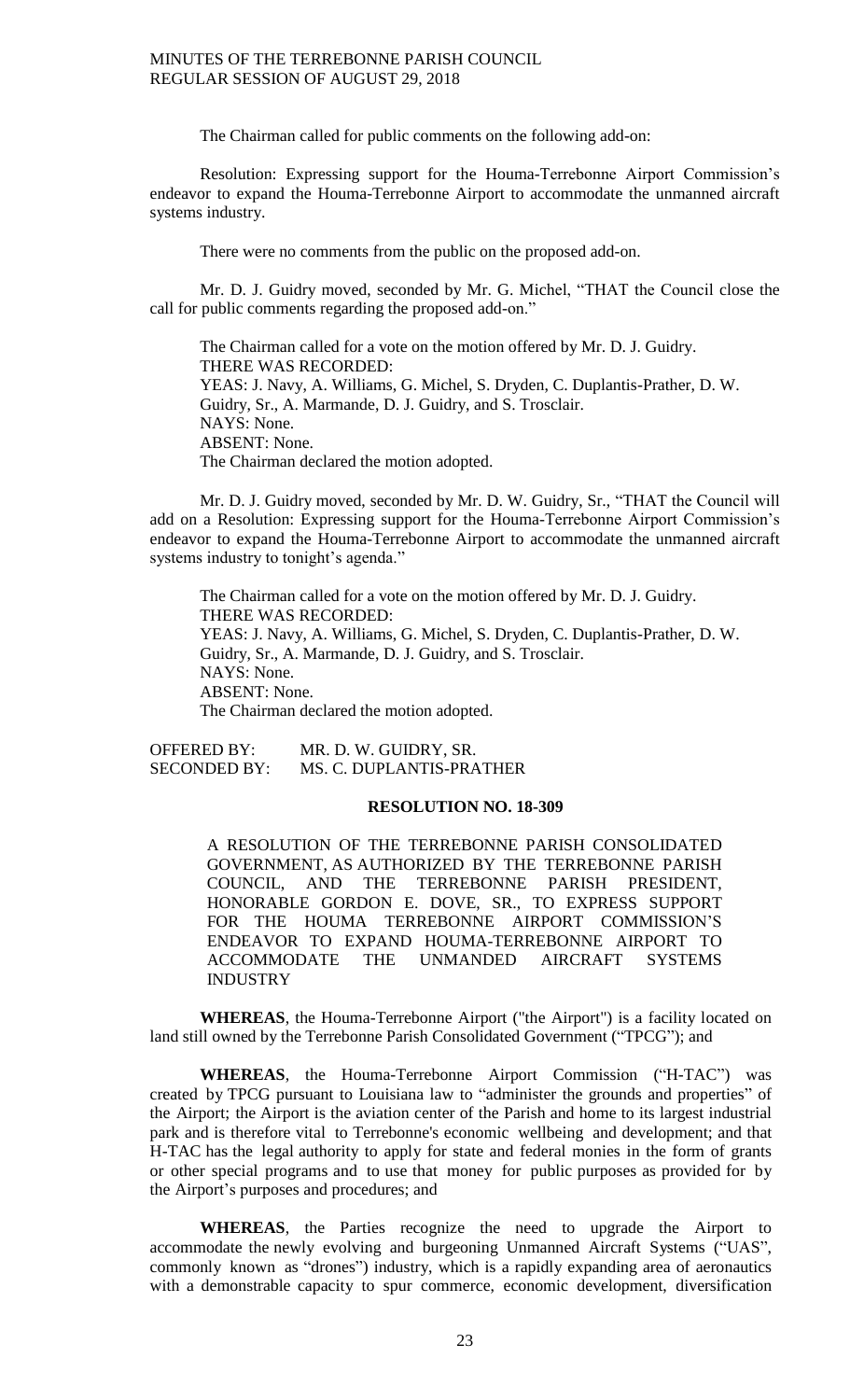and new jobs for our area, and new infrastructure construction is needed to facilitate UAS growth in the form of new runways, taxiways and access roads, among other items; and

**WHEREAS**, Southern Louisiana is a key economic zone that provides logistics support to the offshore oil and gas industry and also hosts onshore chemical plants, refineries, pipelines, storage tanks and oil & gas networks. South Louisiana's and Terrebonne's population is directly dependent on the maritime and energy sectors for a livelihood that relies on this Airport and many other critical infrastructures. Moreover, the Department of Homeland Security has listed many of these industries as Tier I on the potential threat list for possible terrorist attacks thus demonstrating the vulnerability of our whole region. The deep-water portion of Gulf of Mexico has shown a remarkable increase in oil and gas exploration, development and production consistently over the last century and now well into this century. In part, this is due to the development of new autonomous technologies such as UAS that assist in reducing operational costs and risks on these operations, as well as the finding of significant reservoirs with high production wells; and

**WHEREAS**, TPCG hereby expresses its full support in the Airport to participate in the UAS industry, and specifically supports H-TAC's endeavor in the seeking of funding, assistance and services from any and all state, federal or private sector sources to facilitate its development and growth in providing services to the UAS industry; and

**WHEREAS**, the TPCG also encourages the Airport to employ and utilize the highest standards to facilitate safety and reduce the risks in the development and implementation of "UAS" systems and all related operations; and

**WHEREAS**, the TPCG supports the Airport and its related business associates in the development of immovable property improvements such as buildings, roads, and related infrastructures all in comport with applicable laws, ordinances, and regulations for the development of the "UAS" Industry at the Airport.

**NOW, THEREFORE, BE IT RESOLVED**, by the Terrebonne Parish Consolidated Government, through the Terrebonne Parish Council and the Terrebonne Parish President, Gordon E. Dove, Sr., hereby expresses support for the Houma Terrebonne Airport Commission's endeavor to develop and expand the Unmanded Aircraft Systems industry in Terrebonne Parish at the Houma-Terrebonne Airport.

### **THERE WAS RECORDED:**

YEAS: J. Navy, A. Williams, G. Michel, S. Dryden, C. Duplantis-Prather, D. W. Guidry, Sr. A. Marmande, D. J. Guidry, and S. Trosclair. NAYS: None. ABSTAINING: None. ABSENT: None. The Chairwoman declared the resolution adopted on this the 29th day of August 2018.

The Chairman recognized Mr. Mike Kreller, Houma-Terrebonne Airport Chairman, who thanked the Council for their support and shared his optimism for the growth of unmanned helicopter services.

Discussion ensued relative to the increasing activity at the airport and potential benefits to the area for larger companies to utilize the airport for their unmanned aircraft.

Mr. Kreller gave a brief update on an ongoing project and stated that they would be issued a newer generation model aircraft for their testing purposes at the cost of an increased wait time for delivery.

The Chairman recognized Mr. Ben Meyers, Garnet Street resident, who was happy to report that the street lights he reported in need of repair had been repaired and were functioning well. He then mentioned that some of the banners in the downtown area may need to be replaced and then commended the Parish for their responding to the street light outages in an efficient manner.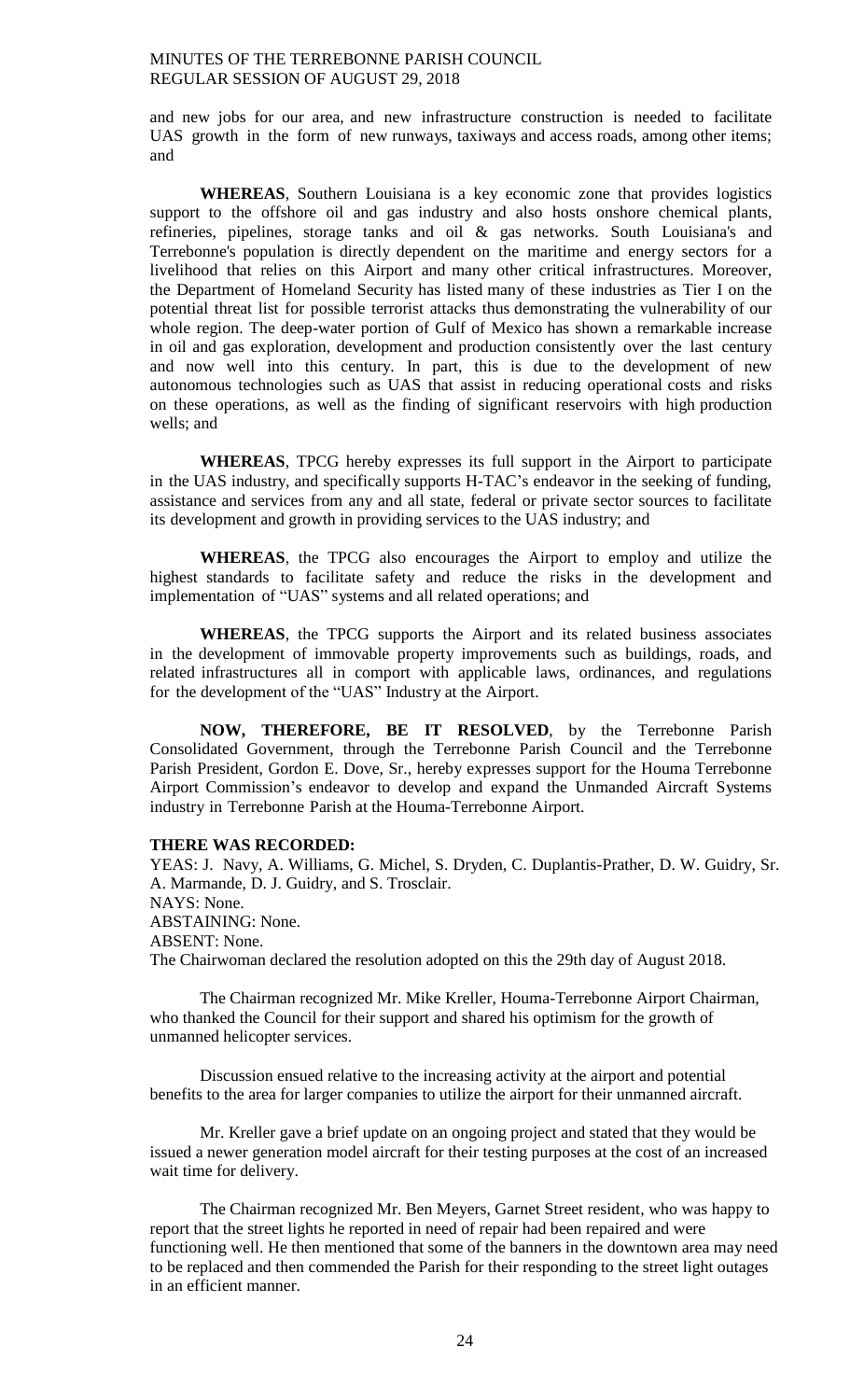The Chairman recognized Mrs. Anne Pitre Dufresne, Park Avenue resident, who asked the Council for assistance in addressing a drainage ditch and collapsing roadway at her residence that has become a safety hazard for drivers and pedestrians. She stated that she had contacted DOTD several times over the past several years with little to no result.

Council Member C. Duplantis-Prather shared that she had forwarded the information to the DOTD, the MPO, and state legislators for review. She then thanked Mrs. Dufresne for her patience and shared her optimism for seeing the ditch and roadway repaired.

Several Council Members requested that Administration look at the ditch and roadway on West Park Avenue / LA Highway 24 to see if something can be done while waiting on the state to address the situation. Several Council Members then shared their experiences regarding difficulty in receiving critical improvements through state departments and offered suggestions of other contacts for potential assistance.

The Chairman called for a report on the Public Services Committee meeting held on August 27, 2018, whereupon the Committee Chairman rendered the following:

# **PUBLIC SERVICES COMMITTEE**

## **AUGUST 27, 2018**

The Chairman, Alidore "Al" Marmande, called the Public Services Committee meeting to order at 5:30 p.m. in the Terrebonne Parish Council Meeting Room with an Invocation offered by Committee Member J. Navy and the Pledge of Allegiance led by Committee Member D. J. Guidry. Upon roll call, Committee Members recorded as present were: J. Navy, G. Michel, C. Duplantis-Prather, D. W. Guidry, Sr., A. Marmande, D. J. Guidry and S. Trosclair. Committee Members A. Williams and S. Dryden were recorded as absent. A quorum was declared present.

| <b>OFFERED BY:</b>  | MR. D. J. GUIDRY      |
|---------------------|-----------------------|
| <b>SECONDED BY:</b> | MR. D. W. GUIDRY, SR. |

### **RESOLUTION NO. 18-310**

A resolution authorizing the execution of Change Order No. 9 for the Construction Agreement for Parish Project No. 97-PAV-21, State Project No. H.007351, Country Drive Widening Phase A, Terrebonne Parish, Louisiana.

**WHEREAS**, the Terrebonne Parish Consolidated Government entered into a contract with Huey P. Stockstill, LLC, for Parish Project No. 97-PAV-21, State Project No. H.007351, Country Drive Widening Phase A, Terrebonne Parish Consolidated Government, Terrebonne Parish, Louisiana, and

**WHEREAS**, TPCG is desirous of constructing the widening of Country Drive, and

WHEREAS, it is necessary to adjust installed quantities with contract quantities; and

**WHEREAS**, this change order will increase the overall contract price by One Hundred Ninety Eight Thousand, Six Hundred Seventy Eight Dollars and Thirty Four Cents (\$198,678.34) with no increase in Contract Time, and

**WHEREAS**, this Change Order No. 9 has been recommended by the Engineer, Meyer Engineers, Ltd., for this project.

**NOW, THEREFORE BE IT RESOLVED** that the Terrebonne Parish Council on behalf of the Terrebonne Parish Consolidated Government, does hereby approve and authorize the execution of Change Order No. 9 by Terrebonne Parish President Gordon E. Dove for the construction agreement with Huey P. Stockstill, LLC for Parish Project No. 97- PAV-21, State Project No. H.007351, Country Drive Widening Phase A, Terrebonne Parish,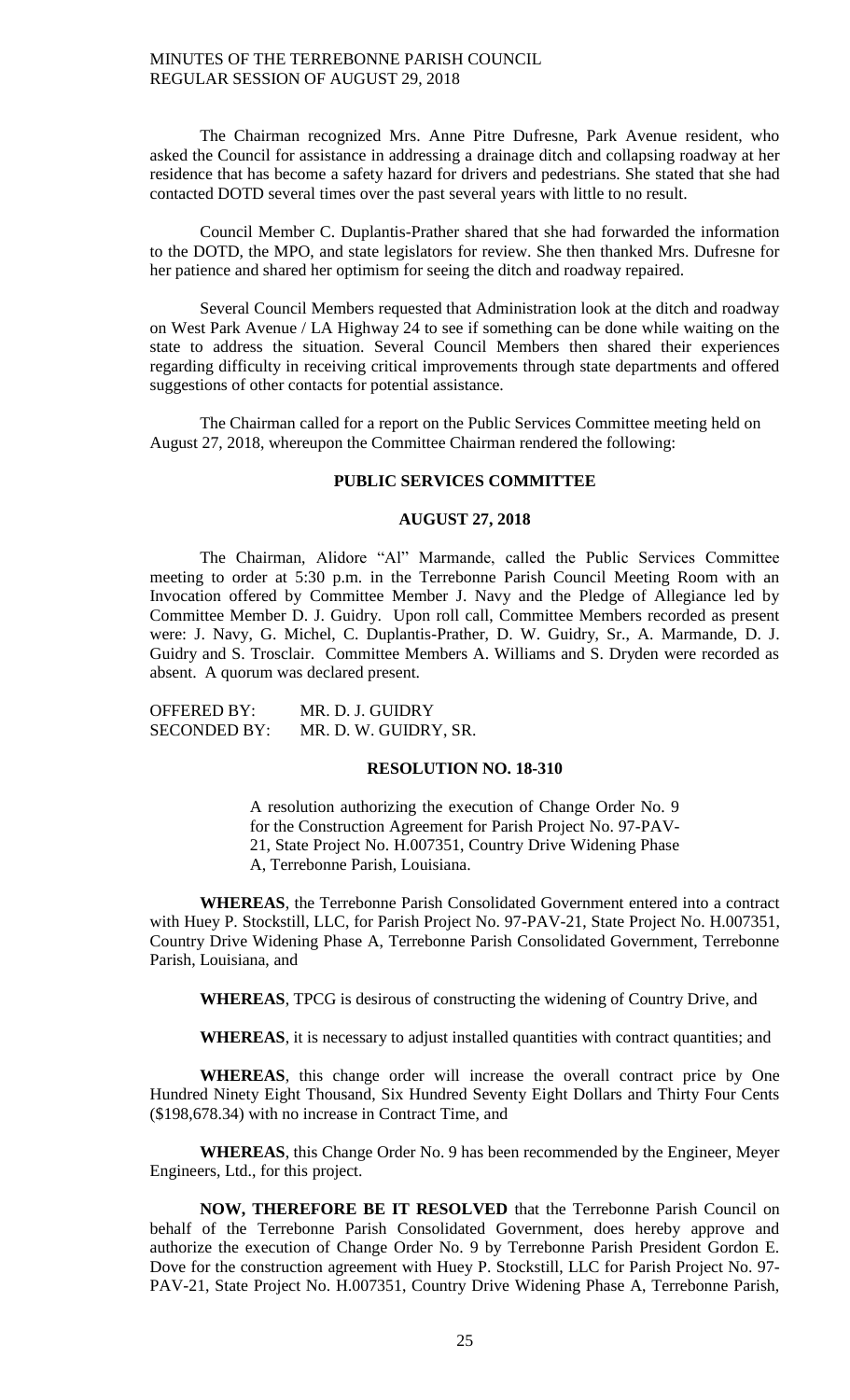Louisiana, for a increase of One Hundred Ninety Eight Thousand, Six Hundred Seventy Eight Dollars and Thirty Four Cents (\$198,678.34) with no increase in Contract Time, and

**BE IT FURTHER RESOLVED** that a certified copy of the resolution be forwarded to Engineer, Meyer Engineers, Ltd.

### **THERE WAS RECORDED:**

YEAS: J. Navy, G. Michel, C. Duplantis-Prather, D. W. Guidry, Sr., A. Marmande, D. J. Guidry, and S. Trosclair. NAYS: None. ABSTAINING: None. ABSENT: A. Williams and S. Dryden. The Chairman declared the resolution adopted on this the 27th day of August 2018.

\* \* \* \* \* \* \* \* \*

The Chairman read aloud a memo from Committee Member S. Dryden explaining that his absence from tonight's proceeding was due to a previously scheduled family commitment.

| <b>OFFERED BY:</b>  | MR. D. J. GUIDRY         |
|---------------------|--------------------------|
| <b>SECONDED BY:</b> | MS. C. DUPLANTIS-PRATHER |

# **RESOLUTION NO. 18-311**

A Resolution awarding and authorizing the signing of a Construction Contract to the firm of Sealevel Construction, Inc., for Parish Project No.17-BRG-49, Theriot Bridge Rehabilitation Project, Terrebonne Parish, Louisiana, and authorizing the issuance of the Notice to Proceed to commence construction of said Project.

**WHEREAS,** the Terrebonne Parish Consolidated Government did receive bids for Parish Project No.17-BRG-49, Theriot Bridge Rehabilitation Project, Terrebonne Parish, Louisiana, and

**WHEREAS,** the lowest, responsive and responsible bid for the construction of the project was that submitted by the firm of Sealevel Construction, Inc., with a base bid in the amount of \$649,969.00, and

**WHEREAS**, the Engineer for this project, Huval & Associates, Inc. has recommended that the award of the contract be made to Sealevel Construction, Inc., and

**NOW, THEREFORE BE IT RESOLVED** by the Terrebonne Parish Council, on behalf of the Terrebonne Parish Consolidated Government, does hereby accept the lowest, responsive and responsible base bid submitted by the firm of Sealevel Construction, Inc., in the base bid amount of \$649,969.00, and

**BE IT FURTHER RESOLVED,** the President of Terrebonne Parish Consolidated Government, be authorized and empowered to sign a construction contract for and on behalf of the Terrebonne Parish Consolidated Government with Sealevel Construction, Inc., and

BE IT FURTHER RESOLVED, that upon receipt of the required Certificate of Insurance evidencing coverage as provided in the project specifications and upon execution and recordation of all contract documents, Huval & Associates, Inc is hereby authorized to issue the Notice to Proceed to Sealevel Construction, Inc. to commence construction of said project, and

**BE IT FURTHER RESOLVED**, that a certified copy of this resolution be forwarded to the Engineer, Huval & Associates, Inc.

# **THERE WAS RECORDED:**

YEAS: J. Navy, G. Michel, C. Duplantis-Prather, D. W. Guidry, Sr., A. Marmande, D. J. Guidry, and S. Trosclair.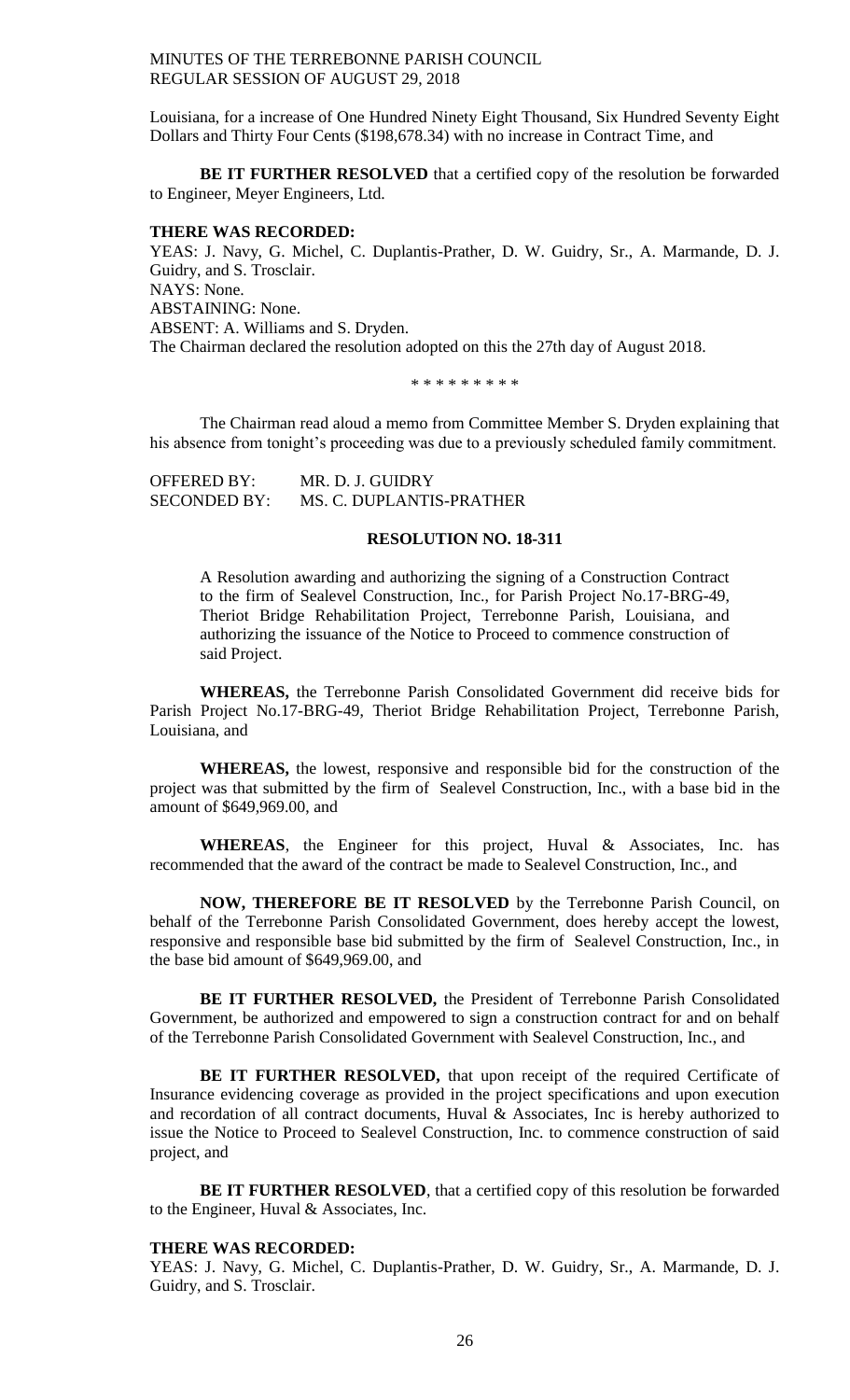NAYS: None. ABSTAINING: None. ABSENT: A. Williams and S. Dryden. The Chairman declared the resolution adopted on this the 27th day of August 2018.

\* \* \* \* \* \* \* \* \*

Parish President G. Dove presented a brief power point explaining the Theriot Bridge Rehabilitation. He stated that the repairs to the aforementioned bridge are a complete upgrade; thus allowing for a forty (40) tons gross weight vehicle, i.e. fire trucks and other emergency vehicles, to travel across this bridge safely.

At 5:33 p.m., Council Clerk V. Chauvin announced that Committee Member A. Williams was in route to the Committee proceedings. She was tardy because of car issues.

OFFERED BY: MR. D. W. GUIDRY, SR. SECONDED BY: MS. C. DUPLANTIS-PRATHER

## **RESOLUTION NO. 18-312**

RESOLUTION AUTHORIZING THE FILING OF AN APPLICATION WITH THE LOUISIANA DEPARTMENT OF TRANSPORTATION AND DEVELOPMENT FOR A GRANT UNDER ANY OF THE FOLLOWING FTA PROGRAMS MANAGED<br>THROUGH LOUISIANA DEPARTMENT OF TRANSPORTATION AND THROUGH LOUISIANA DEPARTMENT OF TRANSPORTATION AND DEVELOPMENT.

- 49 CFR 5311, FORMULA GRANT FOR RURAL AREAS
- 49 CFR 5339, GRANTS FOR BUS AND BUS FACILITY PROGRAM

**WHEREAS**, the Secretary of Transportation and Development is authorized to make grants for mass transportation projects;

**WHEREAS**, the contract for financial assistance will impose certain obligations upon the applicant, including the provisions by it of the local share of project costs;

**WHEREAS**, it is required by the Louisiana Department of Transportation and Development in accord with the provisions of Title VI of the Civil Rights Act of 1964, that in connection with the filing of an application for assistance that it will comply with Title VI of the Civil Rights Act of 1964 and the U.S. Department of Transportation requirements thereunder; and

**WHEREAS**, it is the goal of the Applicant that minority business enterprise be utilized to the fullest extent possible in connection with this project, and that definitive procedures shall be established and administered to ensure that minority businesses shall have the maximum feasible opportunity to compete for contracts when procuring construction contracts, supplies, equipment, or consultant and other services:

**NOW, THEREFORE, BE IT RESOLVED** by Terrebonne Parish Council (Public Services Committee):

1. That the Terrebonne Parish Consolidated Government is authorized to execute and file an application on behalf of Terrebonne Council on Aging, Inc. with the Louisiana Department of Transportation and Development, to aid in the financing of operating and/or capital assistance projects pursuant to FTA transit programs.

2. That the Terrebonne Council on Aging, Inc. is authorized to execute and file with such applications an assurance or any other document required by the Louisiana Department of Transportation and Development effectuating the purposes of Title VI of the Civil Rights Act of 1964, as amended.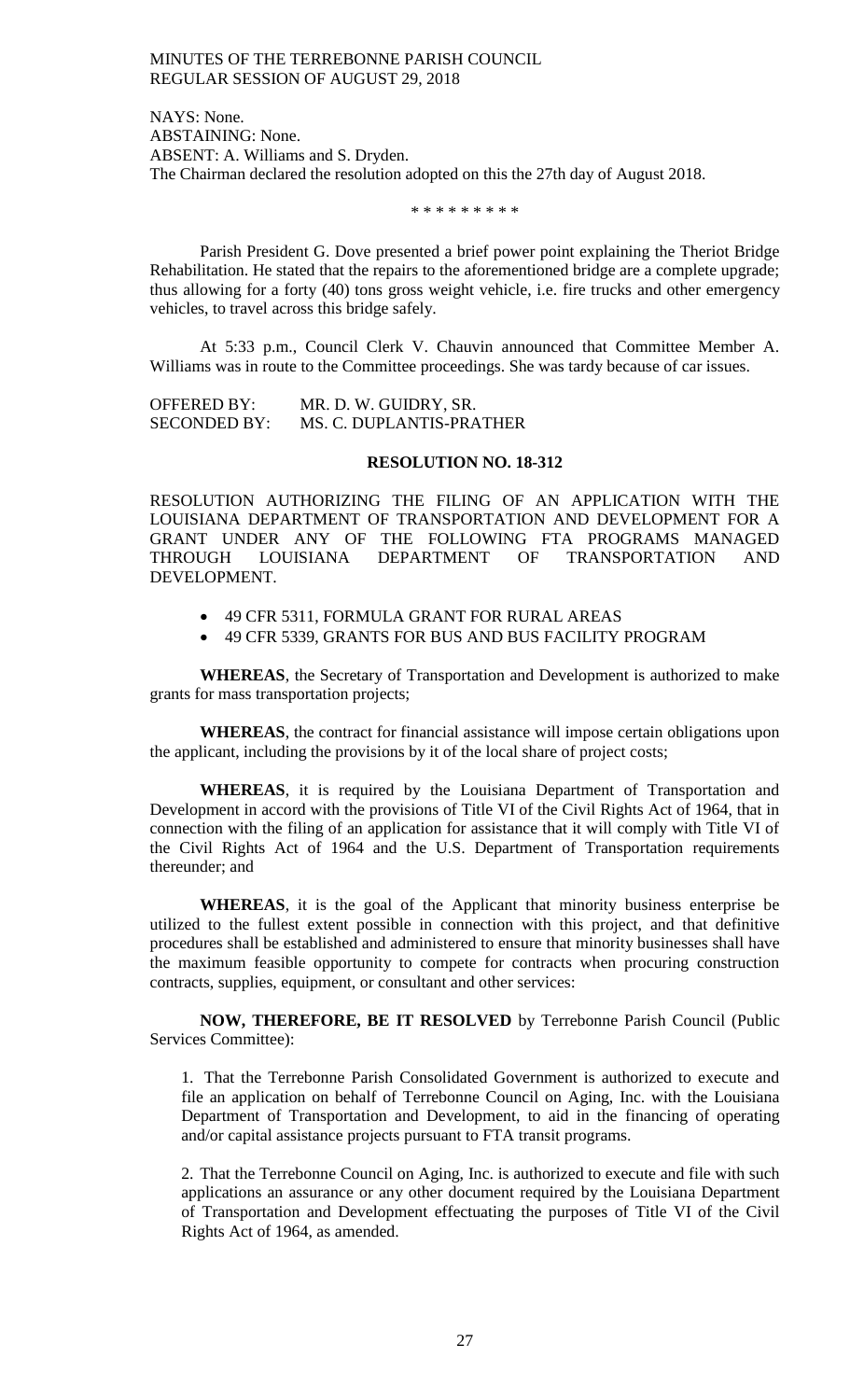3. That the Terrebonne Council on Aging, Inc. is authorized to furnish such additional information as the Louisiana Department of Transportation and Development may require in connection with the application or the project.

4. That the Terrebonne Council on Aging, Inc. is authorized to set and execute affirmative minority business policies in connection with the project's procurement needs.

5. That the Terrebonne Parish President, Gordon E. Dove, is authorized to execute grant contract agreements on behalf of Terrebonne Parish Consolidated Government with the Louisiana Department of Transportation and Development for aid in the financing of the operating or capital assistance projects.

6. This resolution is applicable for a period of one year unless revoked by the governing body and copy of such revocation shall be furnished to the DOTD.

#### **THERE WAS RECORDED:**

YEAS: J. Navy, G. Michel, C. Duplantis-Prather, D. W. Guidry, Sr., A. Marmande, D. J. Guidry, and S. Trosclair. NAYS: None. ABSTAINING: None. ABSENT: A. Williams and S. Dryden. The Chairman declared the resolution adopted on this the 27th day of August 2018.

\* \* \* \* \* \* \* \* \*

Upon questioning from Committee Member D. W. Guidry, Sr. pertaining to the installation of a bus bench and/or seating area at this stop, Parish Manager M. Toups explained that this is a Council on Aging matter and they are currently working on this issue.

Committee Member J. Navy asked that Agenda Item No. 4 - Discussion and possible action regarding addressing street problems on Matthews Court, be placed on the agenda because they had numerous issues with this private street in the past. He explained that the property now has a new owner that has made tremendous improvements in the area. Mr. Navy asked for information on how the parish can assist the new owner in improving the street condition on Matthews Court.

Planning and Zoning Director C. Pulaski explained that Matthews Court is private property and the parish is prohibited from doing improvement on private roadways. He explained for the parish to be involved in getting any improvements done to Matthews Court, the roadway would have to meet parish standards, be presented before the Council for approval and dedicated and accepted by the parish. Mr. Pulaski further explained that the parish has no standards for gravel roads for acceptance, maintenance and dedication; and noted that it would have to be hard surfaced, such as asphalt or concrete. He suggested that the new property owner find ways or a solution to get the roadway up to parish standards and then present this matter back to the Council.

Jerome Boykin, new property owner of Matthews Court, explained that he just acquired the aforementioned property in June 2018 and has made a substantial amount of improvements. He explained that he has made some improvements to the roadway but there are still some improvements that can be done to help with postal and emergency vehicle transportation in this area.

Committee Member D. W. Guidry, Sr. explained that he has had some experience in this area because he is an owner of a trailer park. He explained that drainage is the most important component with paving or asphalting a roadway. Mr. Guidry, Sr. suggested to the new property owner to put some decent stones in the area to make the necessary roadway improvements.

Committee Member J. Navy suggested that Mr. Boykins get in contact with Planning and Zoning Director C. Pulaksi to get information on how to bring Matthew Court up to parish standards.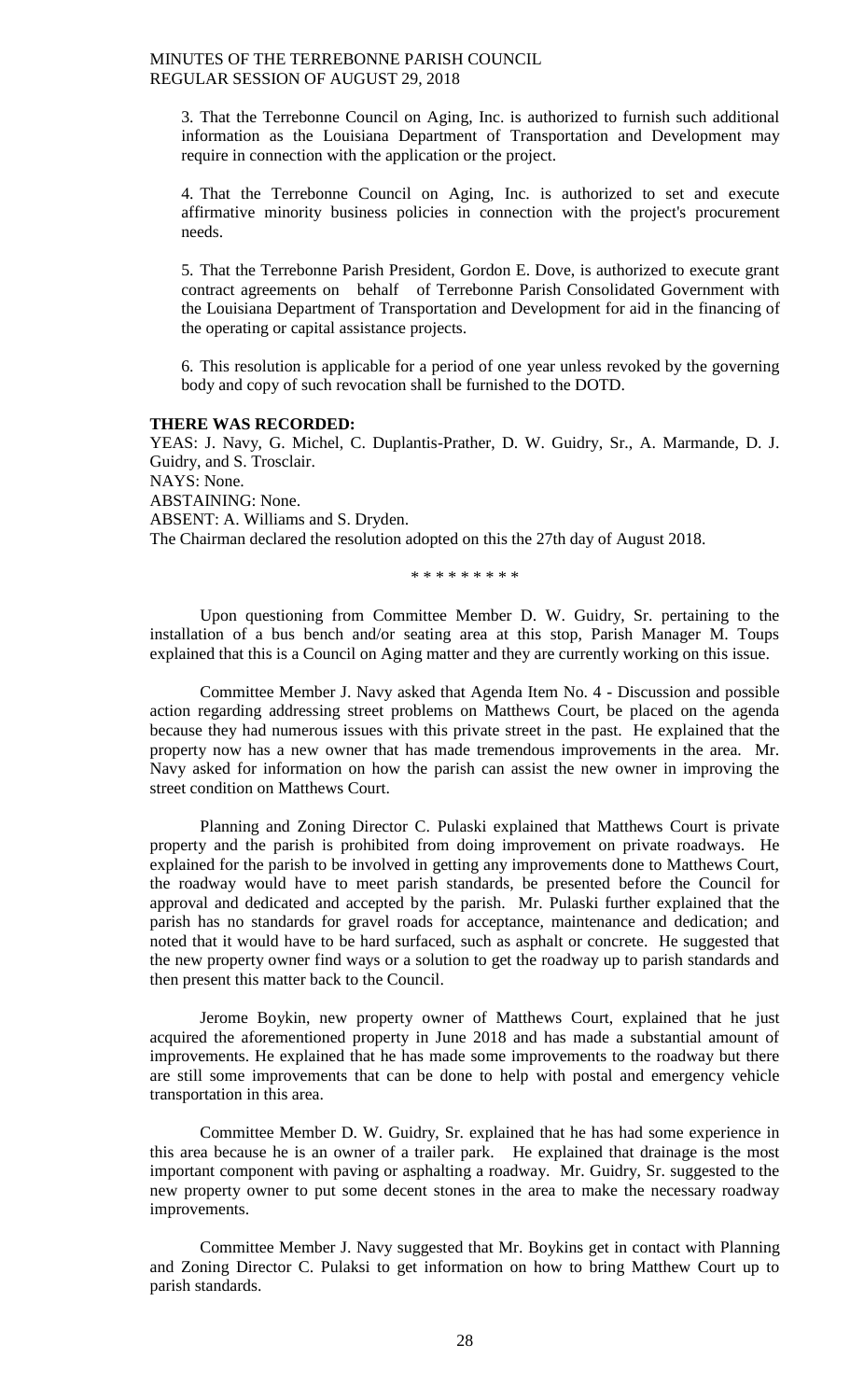OFFERED BY: MR. D. J. GUIDRY SECONDED BY: MR. S. TROSCLAIR

### **RESOLUTION NO. 18-313**

A resolution ratifying the appointment of the firm of Delta Coast Consultants, LLC to provide professional services for the Bridge Remediation Project; and authorizing execution of an agreement for these services.

**WHEREAS**, the Terrebonne Parish Consolidated Government is desirous of appointing a firm to provide professional services for the project entitled Bridge Remediation Project, and

**WHEREAS**, several bridges throughout the parish have deteriorated over time, and

**WHEREAS**, Terrebonne Parish Consolidated Government is desirous of rehabilitating these bridges, and

**WHEREAS**, the firm of Delta Coast Consultants, LLC has been selected by Terrebonne Parish President Gordon E. Dove to provide the professional services relative to said project, and

**NOW, THEREFORE BE IT RESOLVED** that the Terrebonne Parish Council does hereby ratify the appointment of the firm of Delta Coast Consultants, LLC by Terrebonne Parish President Gordon E. Dove for professional services for the Bridge Remediation Project, and

**BE IT FURTHER RESOLVED** that the Terrebonne Parish Council, on behalf of the Terrebonne Parish Consolidated Government, does hereby authorize the execution of an agreement with the firm of Delta Coast Consultants, LLC by Terrebonne Parish President Gordon E. Dove.

#### **THERE WAS RECORDED:**

YEAS: J. Navy, G. Michel, C. Duplantis-Prather, A. Marmande, D. J. Guidry, and S. Trosclair.

NAYS: None. ABSTAINING: D. W. Guidry, Sr. ABSENT: A. Williams and S. Dryden. The Chairman declared the resolution adopted on this the 27th day of August 2018.

\* \* \* \* \* \* \* \* \*

Parish President G. Dove gave a brief status report on the bridges that are being repaired in the parish. He stated that there are twenty-two bridges throughout Terrebonne Parish that need improvements; noting that Funderburk Avenue Bridge, Hanson Canal Bridge, Country Estates Bridge and Savanna Road Bridge will be under construction first. The Industrial Road Bridge, Polk Street Bridge and the Carol Street Bridge projects have already been awarded and will be going to construction soon.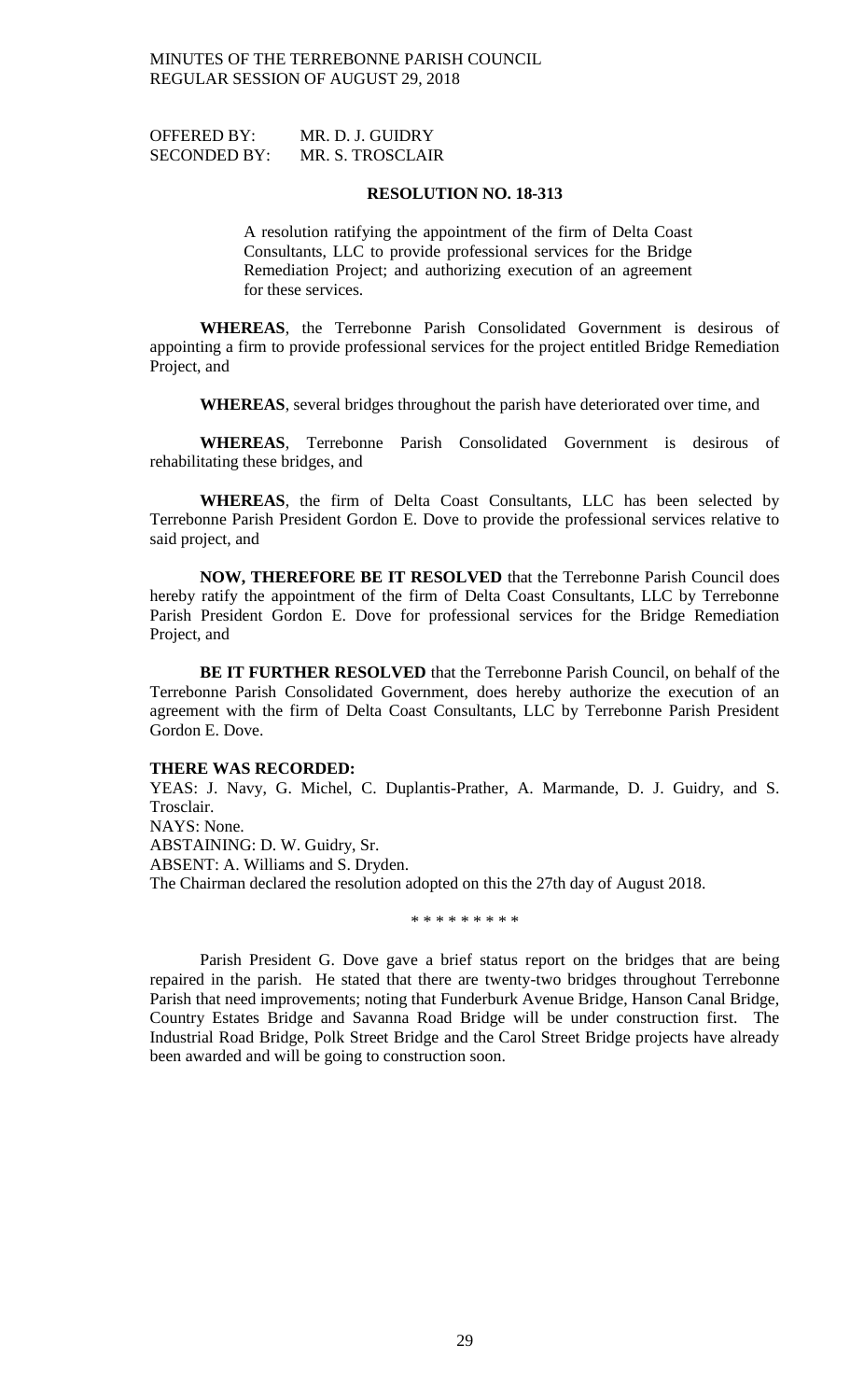OFFERED BY: MR. G. MICHEL

SECONDED BY: MR. D. W. GUIDRY, SR.

## **RESOLUTION NO. 18-314**

A resolution providing approval of Amendment No. 2 to the Engineering Agreement for Parish Project No. 11-WALK-10, Linda Ann Street to Marietta Place Sidewalk Enhancement Project (LA 24 Sidewalks Project), Terrebonne Parish, Louisiana.

**WHEREAS**, the Terrebonne Parish Consolidated Government did enter into an original engineering agreement with Duplantis Design Group, PC dated July 19, 2011, recordation number 1378063, for the Linda Ann Street to Marietta Place Sidewalk Enhancement Project (LA 24 Sidewalks Project) identified as Parish Project 11-WALK-10, and

**WHEREAS**, the Engineering Agreement between OWNER and ENGINEER provides for certain limitations for Basic Services and specific Additional Services, and

**WHEREAS**, TPCG has applied for Transportation Enhancement Program (TEP) funds through LADOTD to construct the Linda Ann Street to Marietta Place Sidewalk Enhancement Project (LA 24 Sidewalks Project), and

**WHEREAS,** the original project included limited project representation by Duplantis Design Group, PC to support full time inspection, and

**WHEREAS,** the engineer requested additional funds for full time construction engineering and inspection services as required by Louisiana Department of Transportation and Development (DOTD), and

**WHEREAS**, this above work will increase the basic services section of the contract by an additional \$37,104.00 and

**WHEREAS**, this above work will increase the additional services section of the contract by an additional \$42,273.40, and

**WHEREAS**, this amendment is contingent upon a budget amendment, and

**NOW, THEREFORE BE IT RESOLVED** that the Terrebonne Parish Council, on behalf of the Terrebonne Parish Consolidated Government, does hereby approve this Amendment No. 2 to the Engineering Agreement for an increase of \$37,104.00 in Basic Services and \$42,273.40 in additional services and authorizes Parish President Gordon E. Dove to execute this Amendment No. 2 to the Engineering Agreement for the Linda Ann Street to Marietta Place Sidewalk Enhancement Project (LA 24 Sidewalks Project) Parish Project No. 11-WALK-10, contingent upon a budget amendment with Duplantis Design Group, PC, and

**BE IT FURTHER RESOLVED** that a certified copy of the resolution be forwarded to the Engineer, Duplantis Design Group, PC.

### **THERE WAS RECORDED:**

YEAS: J. Navy, G. Michel, C. Duplantis-Prather, D. W. Guidry, Sr., A. Marmande, D. J. Guidry, and S. Trosclair. NAYS: None. ABSTAINING: None. ABSENT: A. Williams and S. Dryden. The Chairman declared the resolution adopted on this the 30th day of August 2018.

\* \* \* \* \* \* \* \* \*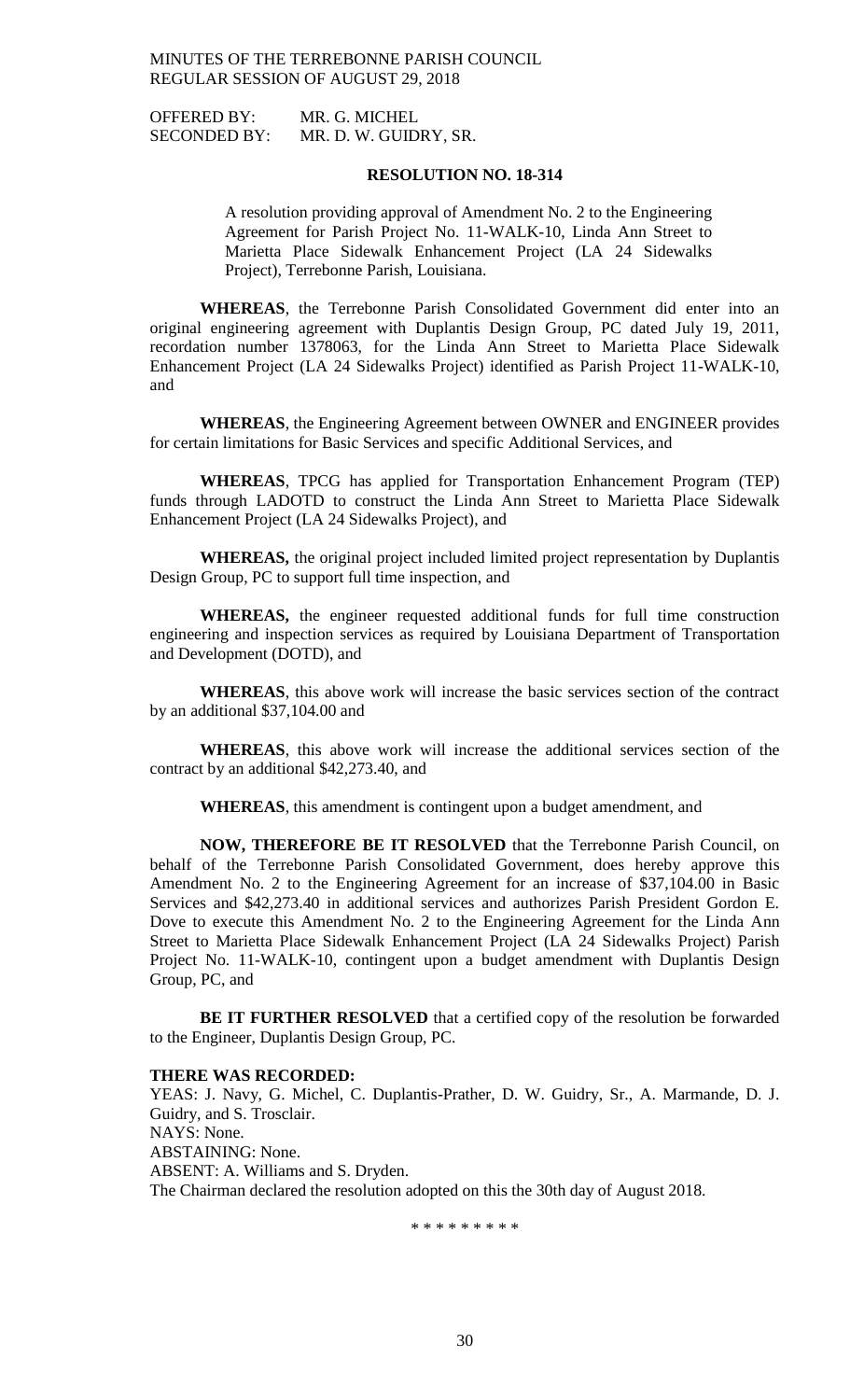OFFERED BY: MR. G. MICHEL SECONDED BY: MS. C. DUPLANTIS-PRATHER

### **RESOLUTION NO. 18-315**

A resolution providing approval of Amendment No. 1 to the Engineering Agreement for Parish Project No. **12-WALK-31**, **West Park Avenue Sidewalks Project (Royce Street to Marietta Place),** Terrebonne Parish, Louisiana.

**WHEREAS**, the Terrebonne Parish Consolidated Government entered into an engineering agreement dated June 26, 2012 with Duplantis Design Group, PC to perform engineering services for Project No. 12-WALK-31; filed under folio No. 1402408, West Park Avenue Sidewalks Project (Royce Street to Marietta Place), and

**WHEREAS,** the engineering agreement between OWNER and ENGINEER has provisions for certain limitations for Basic and for Additional Services, and

**WHEREAS,** TPCG has applied for Transportation Enhancement Program (TEP) funds through LADOTD to construct the West Park Avenue Sidewalks Project (Royce Street to Marietta Place), and

**WHEREAS,** the original project included limited project representation by Duplantis Design Group, PC to support full time inspection, and

**WHEREAS,** the engineer requested additional funds for full time construction engineering and inspection services as required by Louisiana Department of Transportation and Development (DOTD) , and

**WHEREAS,** this above work will increase the basic services section of the contract by an additional \$37,104.00 and the additional services section by \$43,365.40 for a total of \$80,469.40 to the engineering agreement, and

**WHEREAS,** this amendment is contingent upon a budget amendment, and

**NOW, THEREFORE BE IT RESOLVED** that the Terrebonne Parish Council, on behalf of the Terrebonne Parish Consolidated Government, does hereby approve and authorize the execution by Terrebonne Parish President Gordon E. Dove of Amendment No. 1 to the engineering agreement with Duplantis Design Group, PC, to perform engineering services for Project No. 12-WALK-31, West Park Avenue Sidewalks Project (Royce Street to Marietta Place), which results in a total increase of Eighty Thousand Four Hundred and Sixty-Nine Dollars and Forty Cents (\$80,469.40) to the original contract amount and contingent upon a budget amendment.

**BE IT FURTHER RESOLVED** that a certified copy of the resolution be forwarded to the Engineer, Duplantis Design Group, PC.

### **THERE WAS RECORDED:**

YEAS: J. Navy, G. Michel, C. Duplantis-Prather, D. W. Guidry, Sr., A. Marmande, D. J. Guidry, and S. Trosclair. NAYS: None. ABSTAINING: None. ABSENT: A. Williams and S. Dryden. The Chairman declared the resolution adopted on this the 30th day of August 2018.

\* \* \* \* \* \* \* \* \*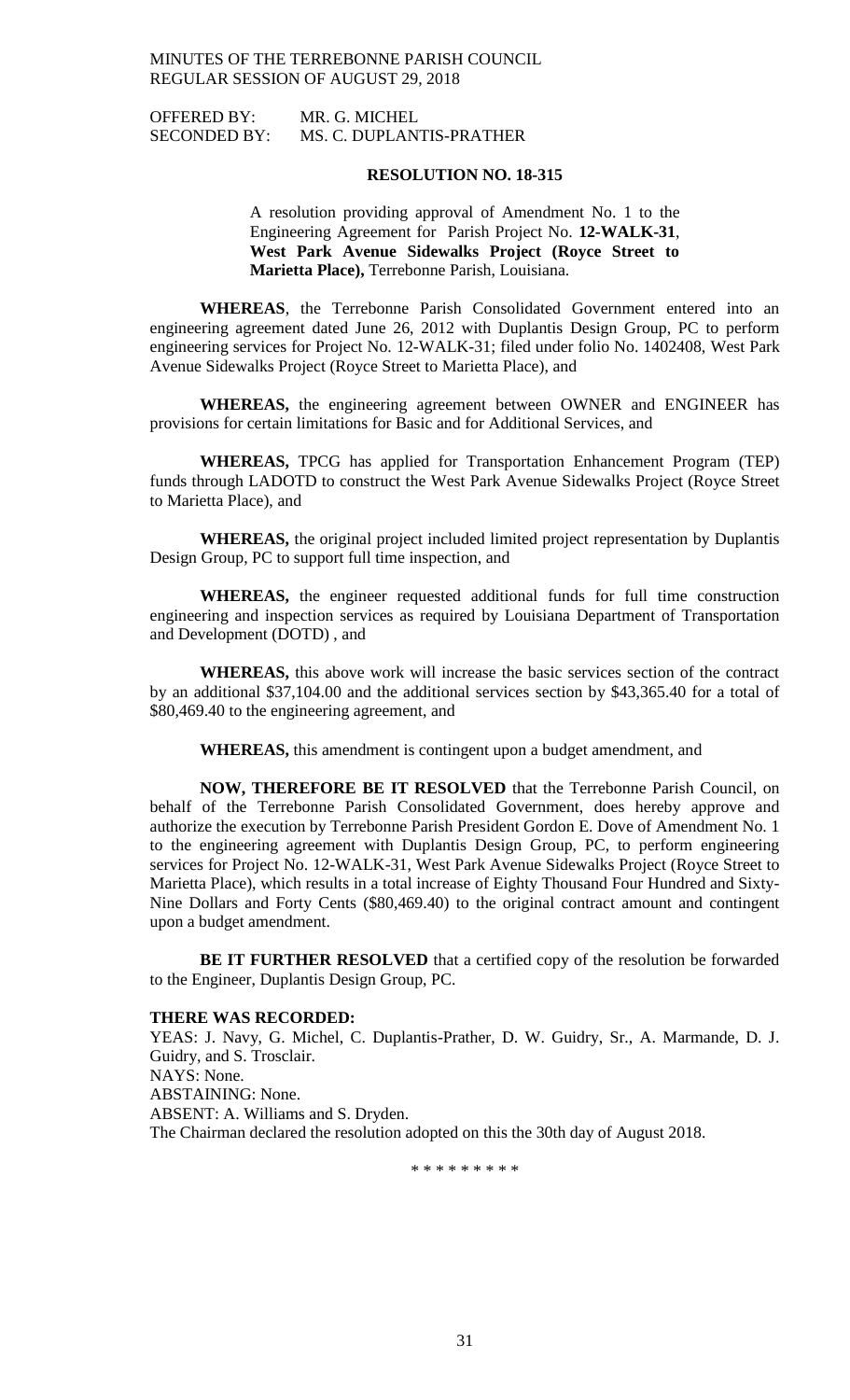OFFERED BY: MR. D. J. GUIDRY SECONDED BY: MR. S. TROSCLAIR

### **RESOLUTION 18-316**

A resolution awarding and authorizing the signing of the construction Contract for Parish Project No. 16-LOCK-61, Petit Caillou Lock Structure Project, Terrebonne Parish Consolidated Government, Terrebonne Parish, Louisiana, and authorizing the issuance of the Notice to Proceed.

**WHEREAS**, the Terrebonne Parish Consolidated Government did receive construction bids on Parish Project No. 16-LOCK-61, Petit Caillou Lock Structure Project, Terrebonne Parish, Louisiana, and,

**WHEREAS**, the lowest and best bid was that submitted by Sealevel Construction, Inc., in the amount of \$7,265,340.00 Base Bid, \$41,000.00 Alternate No. 1, \$70,000.00 Alternate No. 2, and \$175,000.00 Alternate No. 3 for a total cost of \$7,551,340.00, and

**NOW, THEREFORE, BE IT RESOLVED** that the Terrebonne Parish Consolidated Government award the construction contract to Sealevel Construction, Inc., in the total amount of \$7,551,340.00, and

**BE IT FURTHER RESOLVED,** that the President of Terrebonne Parish Consolidated Government, be and he is hereby authorized and empowered to sign a construction contract for and on behalf of the Terrebonne Parish Consolidated Government with Sealevel Construction, Inc., upon receipt of the performance bond in the amount of the contract price, and

BE IT FURTHER RESOLVED, that upon receipt of required certificates of insurance evidencing coverage as provided in the project specifications and upon execution and recordation of all contract documents, that the Engineer is hereby authorized to issue the Notice to Proceed to the Contractor to commence construction of the project.

# **THERE WAS RECORDED:**

YEAS: J. Navy, G. Michel, C. Duplantis-Prather, D. W. Guidry, Sr., A. Marmande, D. J. Guidry, and S. Trosclair. NAYS: None. ABSTAINING: None. ABSENT: A. Williams and S. Dryden. The Chairman declared the resolution adopted on this the 27th day of August 2018.

Committee Member D. J. Guidry thanked Administration and everyone that played a role in getting the aforementioned lock system project approved; noting that in the future a lock system is what is going to be needed to help ensure the safety of residents during a storm or rain event.

\* \* \* \* \* \* \* \* \*

Parish President G. Dove stated that the aforementioned lock system project was fully funded by Terrebonne Parish. He presented a power point presentation detailing the construction of the Petite Caillou Lock System. President Dove thanked the Council and his Administration for diligently working and supporting this project.

Committee Member S. Trosclair thanked the Council and Administration for their support of the Bayou Terrebonne Lock System; noting that this system will sustain livability when there is a storm and/or rain event.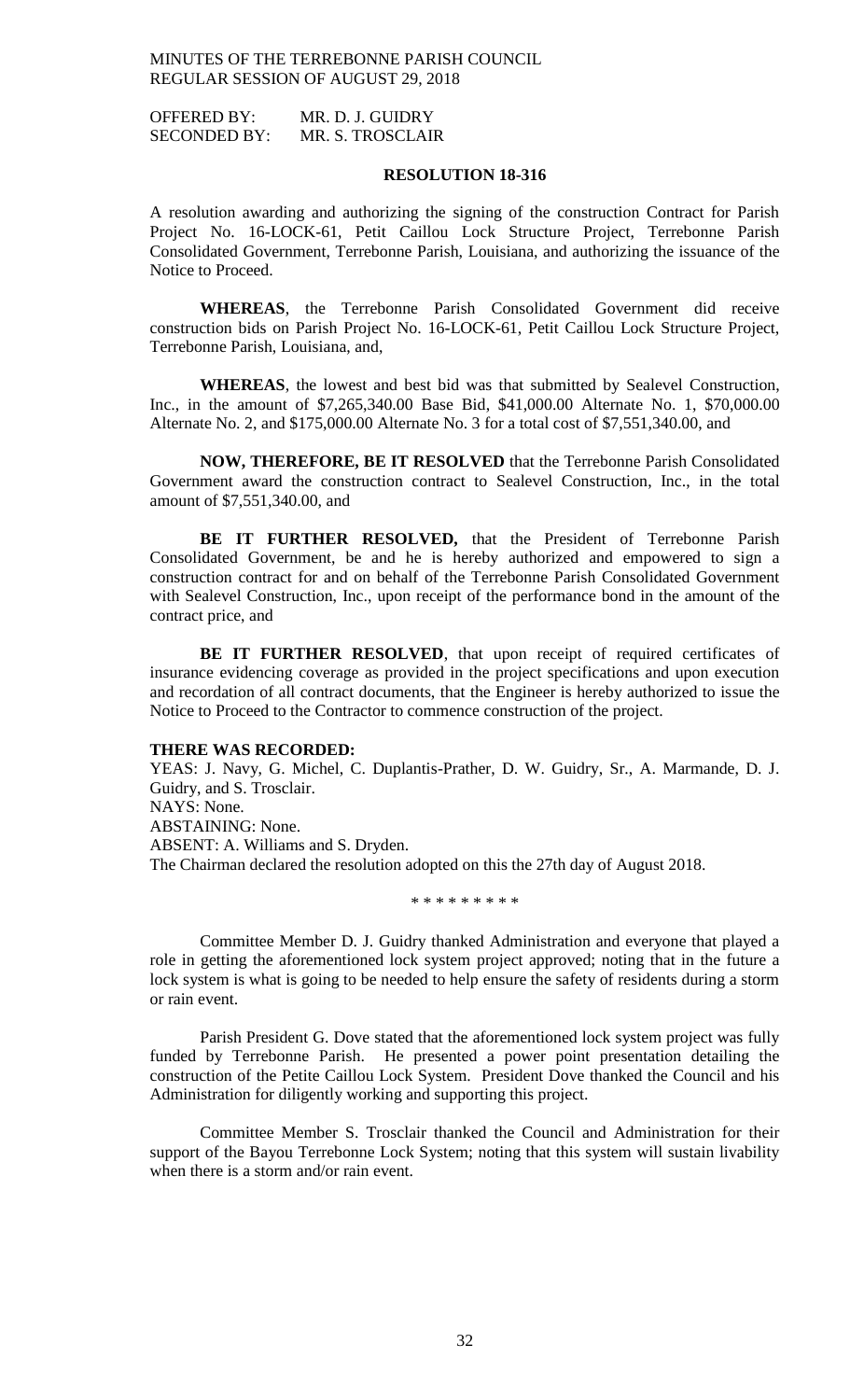OFFERED BY: MR. D. W. GUIDRY, SR. SECONDED BY MS. C. DUPLANTIS-PRATHER

## **RESOLUTION NO. 18-317**

A resolution providing for the ratification of the appointment by Parish President Gordon E. Dove of the firm of GIS Coastal Design & Engineering to provide engineering services for the Bayou Black Pump Station (Geraldine) Project, and also authorizing Parish President Gordon E. Dove to execute the appropriate engineering contract documents for this project.

**WHEREAS**, Terrebonne Parish is desirous of constructing the Bayou Black Pump Station (Geraldine) Project, and

**WHEREAS**, the Terrebonne Parish Consolidated Government would like to proceed with the design of this project, and

**WHEREAS**, Parish President Gordon E. Dove has recommended that the firm of GIS Coastal Design & Engineering be retained to provide the necessary professional services for this project, and

**NOW, THEREFORE BE IT RESOLVED**, that the Terrebonne Parish Council, on behalf of the Terrebonne Parish Consolidated Government, that the Parish President Gordon E. Dove be ratified and that the engineering firm of GIS Coastal Design & Engineering be retained to provide the necessary professional services for the Bayou Black Pump Station (Geraldine) Project and that Parish President Gordon E. Dove be authorized to execute any and all documents with said firm for this project.

### **THERE WAS RECORDED:**

YEAS: J. Navy, G. Michel, C. Duplantis-Prather, D. W. Guidry, Sr., A. Marmande, D. J. Guidry, and S. Trosclair. NAYS: None. ABSTAINING: None. ABSENT: A. Williams and S. Dryden. The Chairman declared the resolution adopted on this the 27th day of August 2018.

\* \* \* \* \* \* \* \* \*

Parish President G. Dove presented a brief power point presentation detailing the Chacahoula Basin Area Project. He stated that the Elliot Jones Pump Station is under construction; noting that this project was locally funded by the citizens of Terrebonne Parish. President Dove explained that Federal HUD funding has being located for some of the other projects.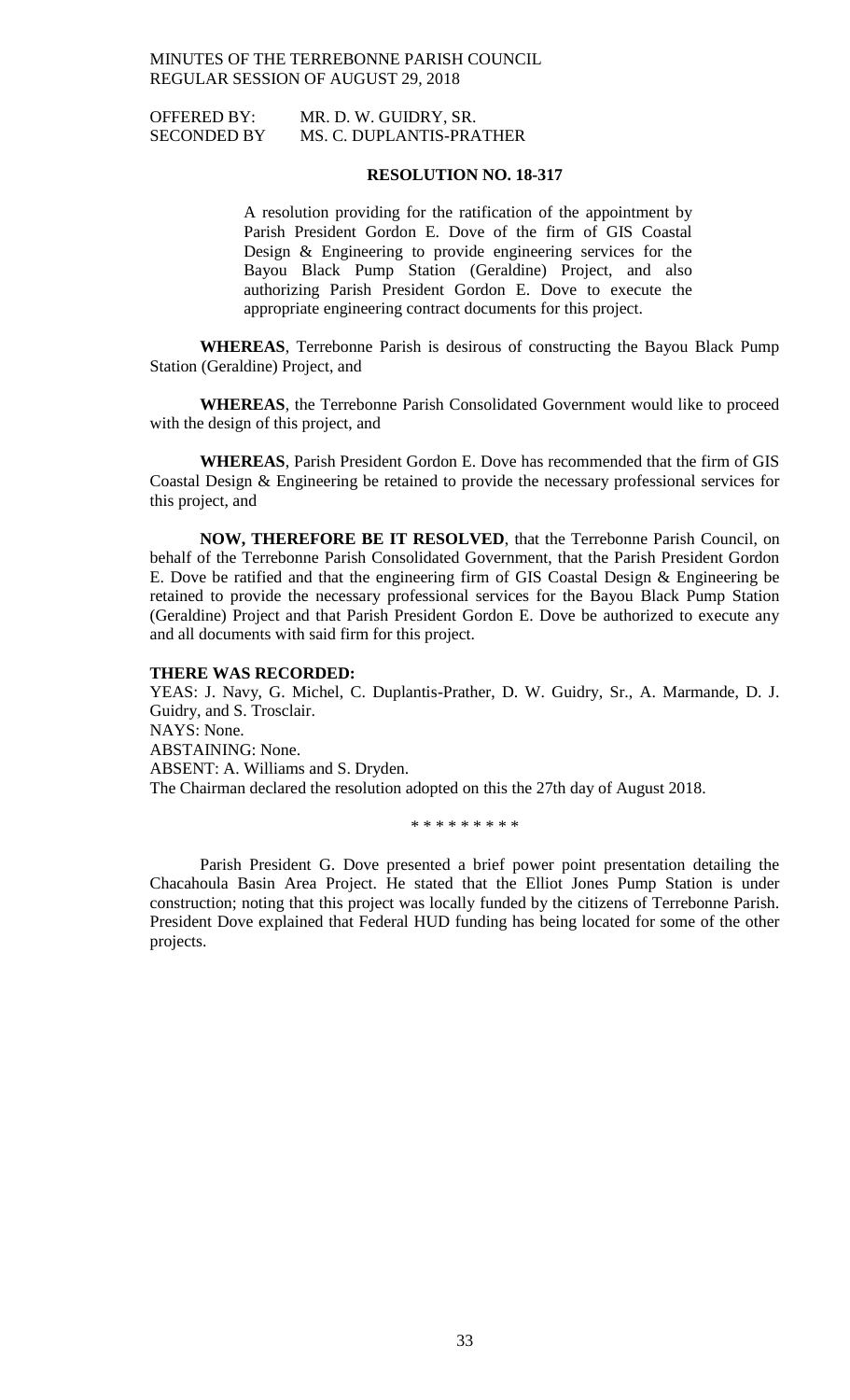OFFERED BY: MR. D. J. GUIDRY SECONDED BY: MR. S. TROSCLAIR

## **RESOLUTION NO. 18-318**

A resolution authorizing the execution of Change Order No. 2 for the Construction Agreement for Parish Project No. 17-PAV-01, Falgout Canal Road Repaving Project, Terrebonne Parish, Louisiana.

**WHEREAS**, the Terrebonne Parish Consolidated Government entered into a contract dated January 22, 2018 with Huey P. Stockstill, LLC, Recordation Number 1550665, for Parish Project No. 17-PAV-01, Falgout Canal Road Repaving Project, Terrebonne Parish Consolidated Government, Terrebonne Parish, Louisiana, and

**WHEREAS**, TPCG is desirous of completing the construction of Falgout Canal Road, and

**WHEREAS**, due to heavy traffic a portion of the roadway has deteriorated significantly, and

**WHEREAS**, after discussions with the geotechnical engineer, it was determine that pulverization and reclamation would be a better option to ensure a base for the roadway, and

**WHEREAS**, the Engineer determined that pulverization and reclamation of the existing asphalt would be more feasible and cost effective and an additional 1.5 inches of asphaltic pavement will be utilized during construction in place of asphalt patching, and

**WHEREAS**, this change order will increase the overall contract price by Five Hundred and Thirty-Nine Thousand, Two Hundred Ninety-Nine Dollars and Twenty-Seven Cents (\$539,299.27), and

**WHEREAS**, this Change Order No. 2 had been recommended by the Engineer, GIS, LLC, for this project.

**NOW, THEREFORE BE IT RESOLVED** that the Terrebonne Parish Council on behalf of the Terrebonne Parish Consolidated Government, does hereby approve and authorize the execution by Terrebonne Parish President Gordon E. Dove of Change Order No. 2 to the construction agreement with Huey P. Stockstill, LLC, for Parish Project No. 17-PAV-01, Falgout Canal Road Repaving Project, Terrebonne Parish, Louisiana, for an increase to the contract amount in the amount of Five Hundred and Thirty-Nine Thousand, Two Hundred Ninety-Nine Dollars and Twenty-Seven Cents (\$539,299.27), and

**BE IT FURTHER RESOLVED** that a certified copy of the resolution be forwarded to Engineer, GIS, LLC.

#### **THERE WAS RECORDED:**

YEAS: J. Navy, G. Michel, C. Duplantis-Prather, D. W. Guidry, Sr., A. Marmande, D. J. Guidry, and S. Trosclair. NAYS: None. ABSTAINING: None. ABSENT: A. Williams and S. Dryden. The Chairman declared the resolution adopted on this the 27th day of August 2018.

\* \* \* \* \* \* \* \* \*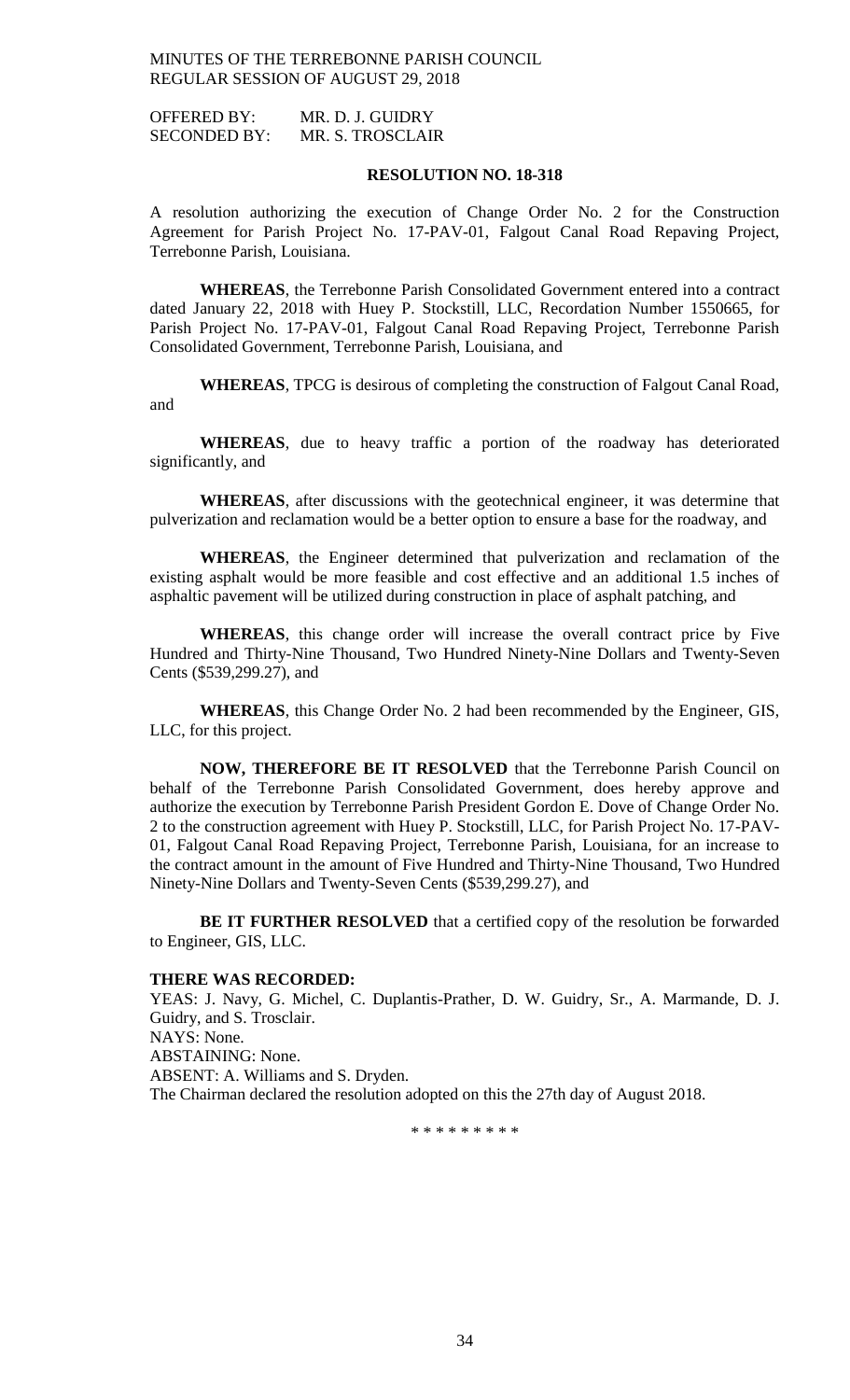OFFERED BY: MR. J. NAVY SECONDED BY: MR. S. TROSCLAIR

## **RESOLUTION NO. 18-319**

# A RESOLUTION AUTHORIZING THE PARISH PRESIDENT TO PURSUE FUNDING FROM THE LOCAL GOVERNMENT ASSISTANCE PROGRAM IN ORDER TO PROTECT THE PARISH FROM FLOODING AND CRIMINAL ACTIVITY.

**WHEREAS**, the Terrebonne Parish Consolidated Government has an opportunity to apply for funding allocated by the state for improvements to infrastructure from the Local Government Assistance Program (LGAP), and

**WHEREAS,** it has been reported that the pump stations have been vandalized and batteries stolen rendering these critical facilities inoperable for a time; and

**WHEREAS,** many of these pump stations are remote and not easily patrolled but for these monitoring cameras; and

**WHEREAS,** the Parish has been incrementally implementing a system of monitors and cameras successfully at some pump stations as funding becomes available; and

**WHEREAS,** funding through LGAP could provide approximately five (5) cameras to protect the pump stations and the life and property that could otherwise be at risk; and

**WHEREAS,** criminal activity has been reported at neighborhood parks and cameras have been associated with lowering incidents where they are installed; and

**WHEREAS,** the police need reliable transportation to have an appropriate community presence and monitor and respond to emergency situations; and

**WHEREAS,** each of these activities to assist the police in protecting the Parish from criminal activity are available for LGAP fund;

**NOW, THEREFORE, BE IT RESOLVED** by the Terrebonne Parish Council that the Parish President is hereby authorizing the president to seek funding from LGAP for these critical cameras and the police vehicle.

### **THERE WAS RECORDED:**

YEAS: J. Navy, G. Michel, C. Duplantis-Prather, D. W. Guidry, Sr., A. Marmande, D. J. Guidry, and S. Trosclair. NAYS: None. ABSTAINING: None. ABSENT: A. Williams and S. Dryden. The Chairman declared the resolution adopted on this the 27th day of August 2018.

\* \* \* \* \* \* \* \* \*

Upon questioning from Committee Member J. Navy pertaining to the inclusion of traffic control mechanisms in the aforementioned resolution, Parish Manager M. Toups explained that this LGAP grant is applied for by Houma Police Department every year and a fair assessment was suggested to apply for cameras for parks and a police vehicle to share the grant between the two.

Mr. D. W. Guidry, Sr. moved, seconded by Mr. S. Trosclair, "THAT, there being no further business to come before the Public Services Committee, the meeting be adjourned."

The Chairman called for the vote on the motion offered by Mr. D. W. Guidry, Sr. THERE WAS RECORDED: YEAS: J. Navy, G. Michel, C. Duplantis-Prather, D. W. Guidry, Sr., A. Marmande, D. J. Guidry and S. Trosclair. NAYS: None.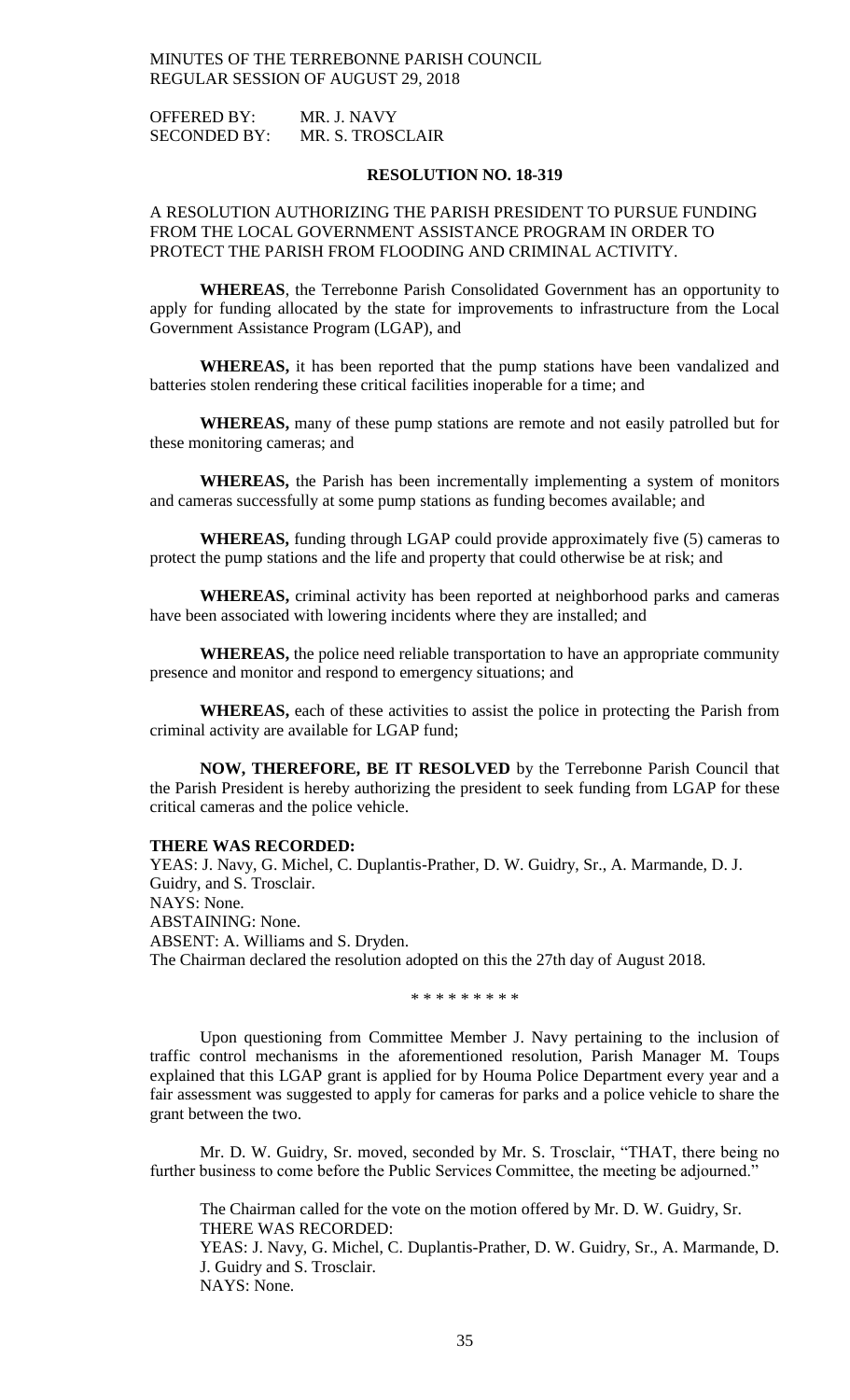ABSENT: A. Williams and S. Dryden.

The Chairman declared the motion adopted and the meeting was adjourned at 6:05 p.m.

Alidore Marmande, Chairman

Tammy E. Triggs, Minute Clerk

Mr. A. Marmande moved, seconded by Mr. D. J. Guidry, "THAT the Council accept and ratify the minutes of the Public Services Committee meeting held on August 27, 2018."

The Chairman called for a vote on the motion offered by Mr. A. Marmande. THERE WAS RECORDED: YEAS: J. Navy, A. Williams, G. Michel, S. Dryden, C. Duplantis-Prather, D. W. Guidry, Sr., A. Marmande, D. J. Guidry, and S. Trosclair. NAYS: None. ABSENT: None. The Chairman declared the motion adopted.

The Chairman called for a report on the Community Development and Planning Committee meeting held on August 27, 2018, whereupon the Committee Chairman rendered the following:

# **COMMUNITY DEVELOPMENT & PLANNING COMMITTEE**

### **AUGUST 27, 2018**

The Chairman, Dirk J. Guidry, called the Community Development & Planning Committee meeting to order at 6:07 p. m. in the Terrebonne Parish Council Meeting Room with an Invocation offered by Committee Member D. W. Guidry, Sr. and the Pledge of Allegiance led by Committee Member A. Marmande. Upon roll call, Committee Members recorded as present were: J. Navy, G. Michel, C. Duplantis-Prather, D. W. Guidry, Sr., A. Marmande, D. J. Guidry and S. Trosclair. Committee Members A. Williams and S. Dryden were recorded as absent. *(Committee Member A. Williams was recorded as entering the proceedings at 6:08 p.m.)* A quorum was declared present.

| <b>OFFERED BY:</b>  | MR. A. MARMANDE |
|---------------------|-----------------|
| <b>SECONDED BY:</b> | MR. J. NAVY     |

## **RESOLUTION NO. 18-320**

A RESOLUTION AUTHORIZING THE PARISH PRESIDENT TO ENTER INTO A SUBGRANTEE AGREEMENT BETWEEN TERREBONNE PARISH CONSOLIDATED GOVERNMENT AND THE GOVERNOR'S OFFICE OF HOMELAND SECURITY AND EMERGENCY PREPAREDNESS (GOHSEP) TO IMPLEMENT THE FLOOD MITIGATION ASSISTANCE PROGRAM FMA-PJ-06-LA-2017-017.

**WHEREAS**, the Terrebonne Parish Consolidated Government has applied for funding allocated as a result of the yearly Flood Mitigation Assistance (FMA) program through the Federal Emergency Management agency (FEMA) and the National Flood Insurance Program (NFIP), and

**WHEREAS,** by communication from the GOHSEP dated August 3, 2018, the Terrebonne Parish Consolidated Government has been notified that its application for federal assistance allocated to elevate repetitive loss structures was approved by FEMA July 16, 2018; and

**WHEREAS,** the approved funding for the elevation of approximately seven (7) flood damaged structures in the Parish is as follows:

| Federal Share (100%)      |                 | \$785,117.36 |
|---------------------------|-----------------|--------------|
| Non Federal Share $(0\%)$ | $\mathcal{S}$ 0 |              |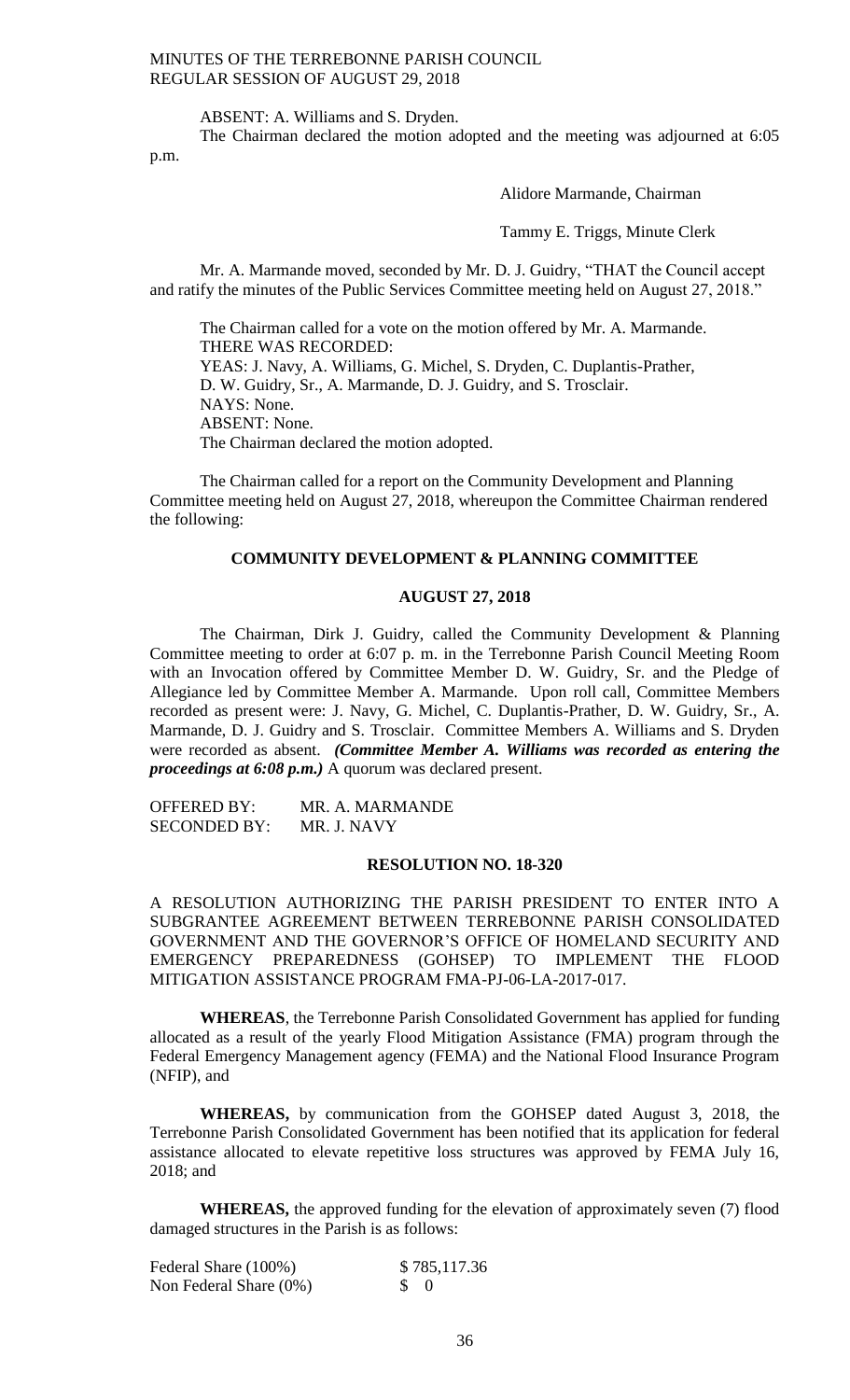TOTAL PROJECT AWARD: \$ 785,117.36

**WHEREAS**, the Governor's Office of Homeland Security and Emergency Preparedness (GOHSEP) is the grantee under this Hazard Mitigation Assistance Program; and

**WHEREAS**, Terrebonne Parish Consolidated Government is a subgrantee;

**NOW, THEREFORE, BE IT RESOLVED** by the Terrebonne Parish Council that the Parish President is hereby authorized to enter into the appropriate subgrantee agreement with GOHSEP in order to receive funding and implement the FMA Elevation Program.

#### **THERE WAS RECORDED:**

YEAS: J. Navy, G. Michel, C. Duplantis-Prather, D. W. Guidry, Sr., A. Marmande, D. J. Guidry, and S. Trosclair. NAYS: None. ABSTAINING: None. ABSENT: A. Williams and S. Dryden. The Chairwoman declared the resolution adopted on this the 27th day of August 2018.

\* \* \* \* \* \* \* \* \*

*Committee Member A. Williams was recorded as entering the proceedings at 6:08 p.m.*

OFFERED BY: MR. G. MICHEL SECONDED BY: MR. D. W. GUIDRY, SR.

#### **RESOLUTION NO. 18-321**

A RESOLUTION AUTHORIZING THE PARISH PRESIDENT TO ENTER INTO A SUBGRANTEE AGREEMENT BETWEEN TERREBONNE PARISH CONSOLIDATED GOVERNMENT AND THE GOVERNOR'S OFFICE OF HOMELAND SECURITY AND EMERGENCY PREPAREDNESS (GOHSEP) TO IMPLEMENT THE FLOOD MITIGATION ASSISTANCE PROGRAM FMA-PJ-06-LA-2017-021.

**WHEREAS**, the Terrebonne Parish Consolidated Government has applied for funding allocated as a result of the yearly Flood Mitigation Assistance (FMA) program through the Federal Emergency Management agency (FEMA) and the National Flood Insurance Program (NFIP), and

**WHEREAS,** by communication from the GOHSEP dated August 3, 2018, the Terrebonne Parish Consolidated Government has been notified that its application for federal assistance allocated to elevate repetitive loss structures was approved by FEMA July 16, 2018; and

**WHEREAS,** the approved funding for the elevation or other eligible mitigation activity to reduce the flood risk of approximately eight (8) flood damaged structures in the Parish is as follows:

| Federal Share (90%)    | \$1,178,302.61 |
|------------------------|----------------|
| Nonfederal Share (10%) | \$130,922.51   |
| TOTAL PROJECT AWARD:   | \$1,306,225.12 |

**WHEREAS**, the grant recipients are responsible for and have committed to pay for the nonfederal share; and

**WHEREAS**, the Governor's Office of Homeland Security and Emergency Preparedness (GOHSEP) is the grantee under this Hazard Mitigation Assistance Program; and

**WHEREAS**, Terrebonne Parish Consolidated Government is a subgrantee;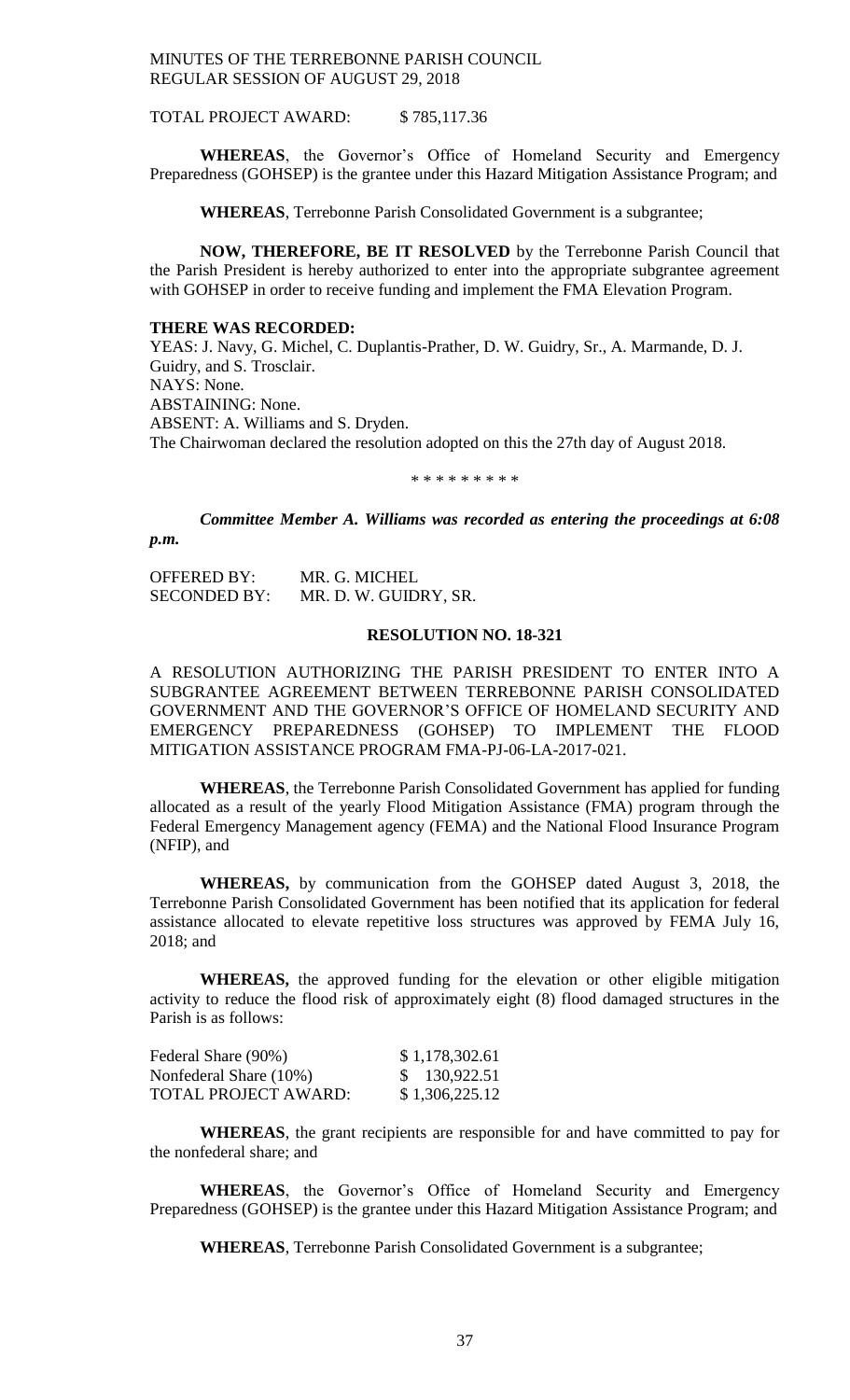**NOW, THEREFORE, BE IT RESOLVED** by the Terrebonne Parish Council that the Parish President is hereby authorized to enter into the appropriate subgrantee agreement with GOHSEP in order to receive funding and implement the FMA flood risk reduction program.

#### **THERE WAS RECORDED:**

YEAS: J. Navy, A. Williams, G. Michel, C. Duplantis-Prather, D. W. Guidry, Sr., A. Marmande, D. J. Guidry, and S. Trosclair. NAYS: None. ABSTAINING: None. ABSENT: S. Dryden. The Chairwoman declared the resolution adopted on this the 27th day of August 2018.

\* \* \* \* \* \* \* \* \*

OFFERED BY: MR. S. TROCLAIR SECONDED BY: MS. C. DUPLANTIS-PRATHER

## **RESOLUTION NO. 18-322**

A RESOLUTION AUTHORIZING THE PARISH PRESIDENT TO EXECUTE THE APPROPRIATE AGREEMENT BETWEEN TERREBONNE PARISH CONSOLIDATED GOVERNMENT AND BAROWKA AND BONURA ENGINEERS AND CONSULTANTS, LLC FOR THE FEMA FLOOD MITIGATION ASSISTANCE AND THE PREDISASTER MITIGATION ASSISTANCE PROGRAM APPLICATIONS OPENING OCTOBER 1, 2018 AND PROJECT AND GRANT MANAGEMENT SERVICES TASK ORDERS AS NEEDED.

**WHEREAS**, the Terrebonne Parish Consolidated Government has yearly opportunities to apply for funding under the Flood Mitigation Assistance and Predisaster Mitigation Assistance programs offered by the Federal Emergency Management Agency (FEMA); and

**WHEREAS,** after a formal procurement process was followed requesting and reviewing proposals to provide the application development services and/or project and grant management services as needed, Barowka and Bonura Engineers and Consultants, LLC. (BBEC) has been awarded the highest ranking of four (4) proposals; and

**WHEREAS**, the parish benefits from applications BBEC is qualified to develop applications to reduce risk for homeowners, businesses and governmental entities which can be mitigated by elevation, relocation, mitigation reconstruction, acquisition or any other FEMA approved mitigation activities as necessary as well as applications for infrastructure, shoreline stabilization, restoration or other drainage or other risk mitigation activities;

**NOW, THEREFORE, BE IT RESOLVED** by the Terrebonne Parish Council, (Community Development and Planning Committee) on behalf of the Terrebonne Parish Consolidated Government, that the Parish President is hereby authorized to enter into the appropriate agreement with Barowka and Bonura Engineers and Consultants, LLC to provide the needed application development, project management and related services for the Flood Mitigation Assistance and Predisaster Mitigation Assistance programs referenced above.

### **THERE WAS RECORDED:**

YEAS: J. Navy, G. Michel, C. Duplantis-Prather, D. W. Guidry, Sr., A. Marmande, D. J. Guidry, and S. Trosclair. NAYS: None. ABSTAINING: None. ABSENT: A. Williams and S. Dryden. The Chairwoman declared the resolution adopted on this the 27th day of August 2018.

\* \* \* \* \* \* \* \* \*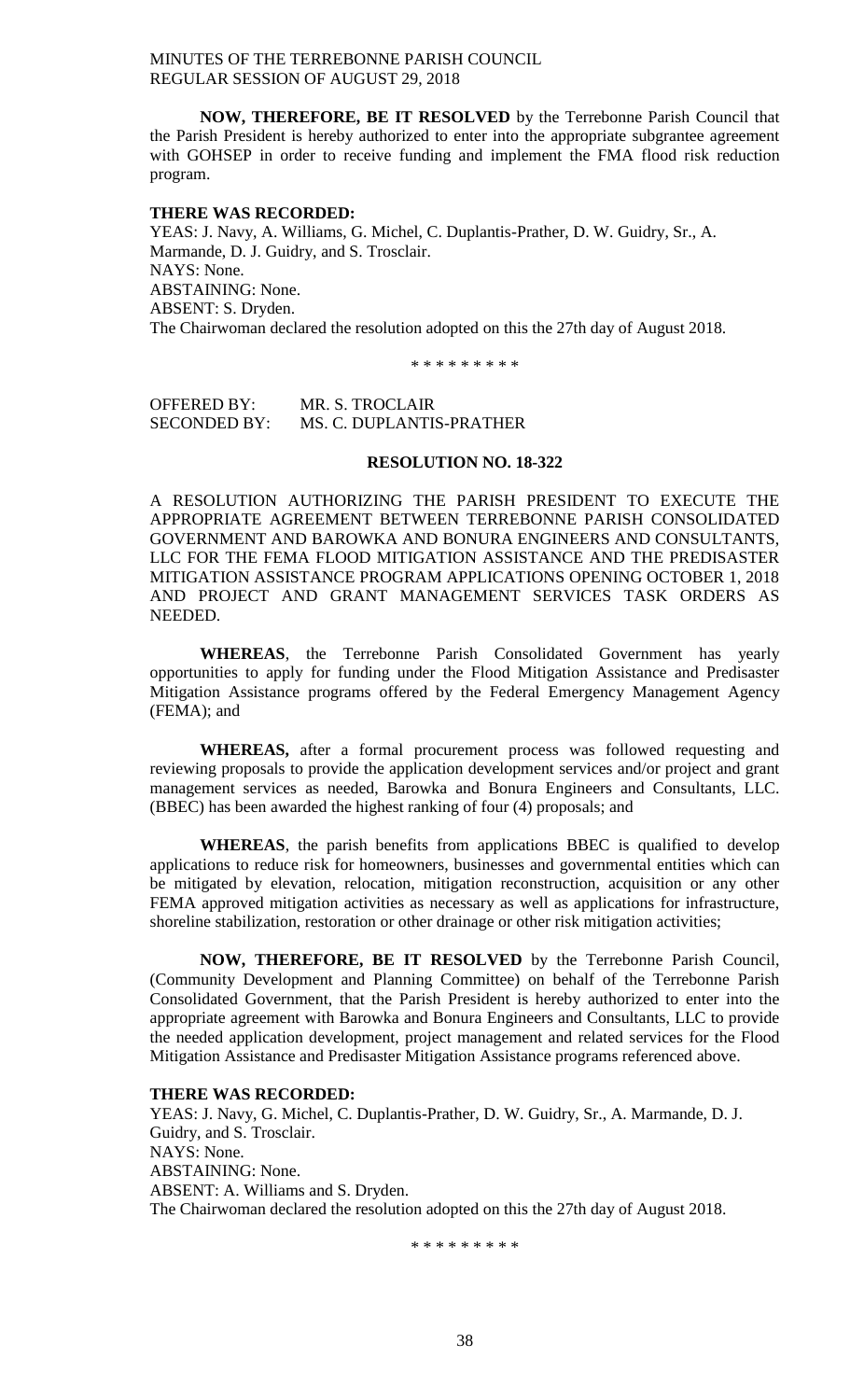OFFERED BY: MS. C. DUPLANTIS-PRATHER SECONDED BY: MR. D. W. GUIDRY, SR.

### **RESOLUTION NO. 18-323**

A RESOLUTION OBLIGATING THE NECESSARY FUNDING UNDER THE TERREBONNE PARISH FLOOD MITIGATION ASSISTANCE GRANT PROGRAM PROJECT NO. FMA-PJ-LA-2015-002 TO COMPLETE THE STRUCTURE ELEVATION OF 5526 HIGHWAY 56, CHAUVIN, LA 70344

**WHEREAS**, the Terrebonne Parish Consolidated Government has been formally notified by FEMA and the Governor's Office of Homeland Security and Preparedness that the Flood Mitigation Assistance Grant Program, Project No. FMA-PJ-LA-2015-002, that the Parish is authorized to proceed with the mitigation of the following property:

ADDRESS: **5526 HIGHWAY 56 CHAUVIN, LA 70344**;

## OWNED BY: **LADDIE AND JANET PORTIER**;

**WHEREAS**, under the Administrative Guidance of Solutient, the required "Elevation Packet" has been prepared and executed by the Solutient Corporation recommending elevation through the FMA Program.

**NOW, THEREFORE, BE IT RESOLVED**, by the Terrebonne Parish Council that the necessary funding under the Terrebonne Parish FEMA funded Flood Mitigation Assistance Program, Project No. FMA-PJ-LA-2015-002 be hereby obligated to mitigate 5526 Highway 56, Chauvin, LA 70344.

# **THERE WAS RECORDED:**

YEAS: J. Navy, G. Michel, C. Duplantis-Prather, D. W. Guidry, Sr., A. Marmande, D. J. Guidry, and S. Trosclair. NAYS: None. ABSTAINING: None. ABSENT: A. Williams and S. Dryden. The Chairwoman declared the resolution adopted on this the 27th day of August 2018.

\* \* \* \* \* \* \* \* \*

OFFERED BY: MR. D. W.GUIDRY, SR. SECONDED BY: MR. G. MICHEL

### **RESOLUTION NO. 18-324**

**WHEREAS**, the Terrebonne Parish Consolidated Government recognizes the need to provide services to help eliminate poverty and promote self-sufficiency in the Parish, and

**WHEREAS**, the Louisiana Workforce Commission's Community Services Block Grant Program has awarded \$375,655.00 in Regular CSBG Funds to Terrebonne Parish to provide services from October 1, 2018 through September 30, 2020.

**NOW, THEREFORE BE IT RESOLVED** that the Terrebonne Parish Council (Community Planning and Development Committee), on behalf of the Terrebonne Parish Consolidated Government, does hereby authorize the Parish President, Gordon E. Dove, to sign and submit the Contract with the effective date of October 1, 2018.

**BE IT FURTHER RESOLVED** that the Terrebonne Parish Consolidated Government does hereby authorize the Parish President, Gordon E. Dove to execute any and all grant agreements, certifications, modifications, and documents necessary between Terrebonne Parish Consolidated Government and the Louisiana Workforce Commission resulting from approval of this Contract.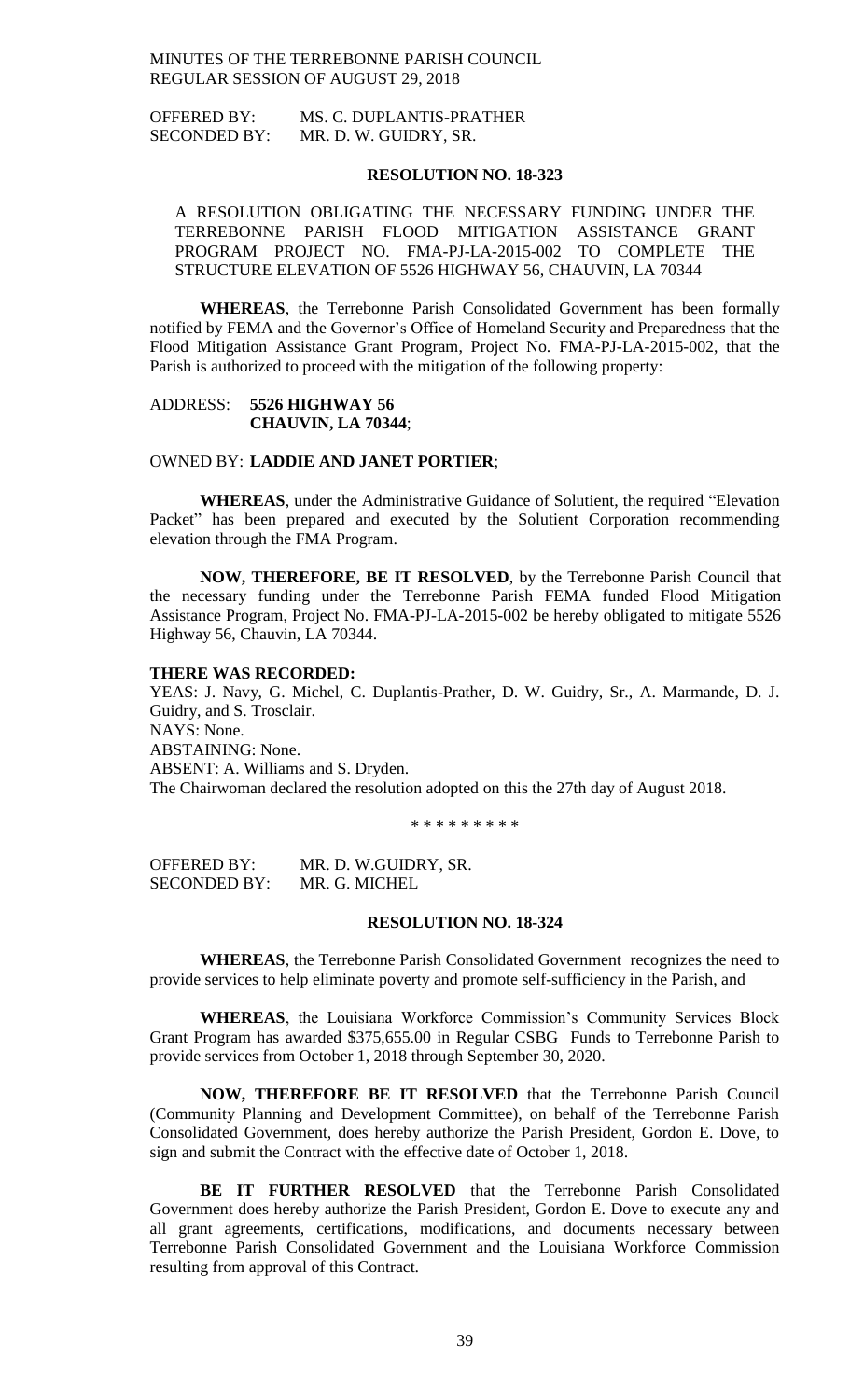### **THERE WAS RECORDED:**

YEAS: J. Navy, A. Williams, G. Michel, C. Duplantis-Prather, D. W. Guidry, Sr., A. Marmande, D. J. Guidry, and S. Trosclair. NAYS: None. ABSTAINING: None. ABSENT: S. Dryden. The Chairwoman declared the resolution adopted on this the 27th day of August 2018.

\* \* \* \* \* \* \* \* \*

Mr. D. W. Guidry, Sr. moved, seconded by Mr. S. Trosclair, "THAT, there being no further business to come before the Community Development & Planning Committee, the meeting be adjourned."

The Chairman called for the vote on the motion offered by Mr. D. W. Guidry, Sr. THERE WAS RECORDED:

YEAS: J. Navy, G. Michel, C. Duplantis-Prather, D. W. Guidry, Sr., A. Marmande, D. J. Guidry and S. Trosclair.

NAYS: None.

ABSENT: A. Williams and S. Dryden.

The Chairman declared the motion adopted and the meeting was adjourned at 6:10

p.m.

## Dirk J. Guidry, Chairman

Tammy E. Triggs, Minute Clerk

Mr. D. J. Guidry moved, seconded by Mr. D. W. Guidry, Sr., "THAT the Council accept and ratify the minutes of the Community Development and Planning Committee meeting held on August 27, 2018."

The Chairman called for a vote on the motion offered by Mr. D. J. Guidry. THERE WAS RECORDED: YEAS: J. Navy, A. Williams, G. Michel, S. Dryden, C. Duplantis-Prather, D. W. Guidry, Sr., D. J. Guidry, and S. Trosclair. NAYS: None. ABSENT: A. Marmande. The Chairman declared the motion adopted.

The Chairman called for a report on the Policy, Procedure, and Legal Committee meeting held on August 27, 2018, whereupon the Committee Chairman, noting ratification of minutes calls a public hearing on September 12, 2018, rendered the following:

### **POLICY, PROCEDURE, & LEGAL COMMITTEE**

#### **AUGUST 27, 2018**

The Chairman, Darrin W. Guidry, Sr., called the Policy, Procedure, & Legal Committee meeting to order at 6:12 p.m. in the Terrebonne Parish Council Meeting Room with an Invocation offered by Committee Member D. J. Guidry and the Pledge of Allegiance led by Committee Member G. Michel. Upon roll call, Committee Members recorded as present were: J. Navy, A. Williams, G. Michel, C. Duplantis-Prather, D. W. Guidry, Sr., A. Marmande, D. J. Guidry and S. Trosclair. Committee Member S. Dryden was recorded as absent. A quorum was declared present.

The Chairman read aloud a memo from Committee Member S. Dryden explaining that his absence from tonight's proceedings was due to a previously scheduled family commitment.

Mr. G. Michel moved, seconded by Ms. C. Duplantis-Prather, "THAT, the Policy, Procedure, & Legal Committee approve the co-sponsorship request for the 'Night Out Against Crime' at Valhi Lagoon Park on October 2, 2018."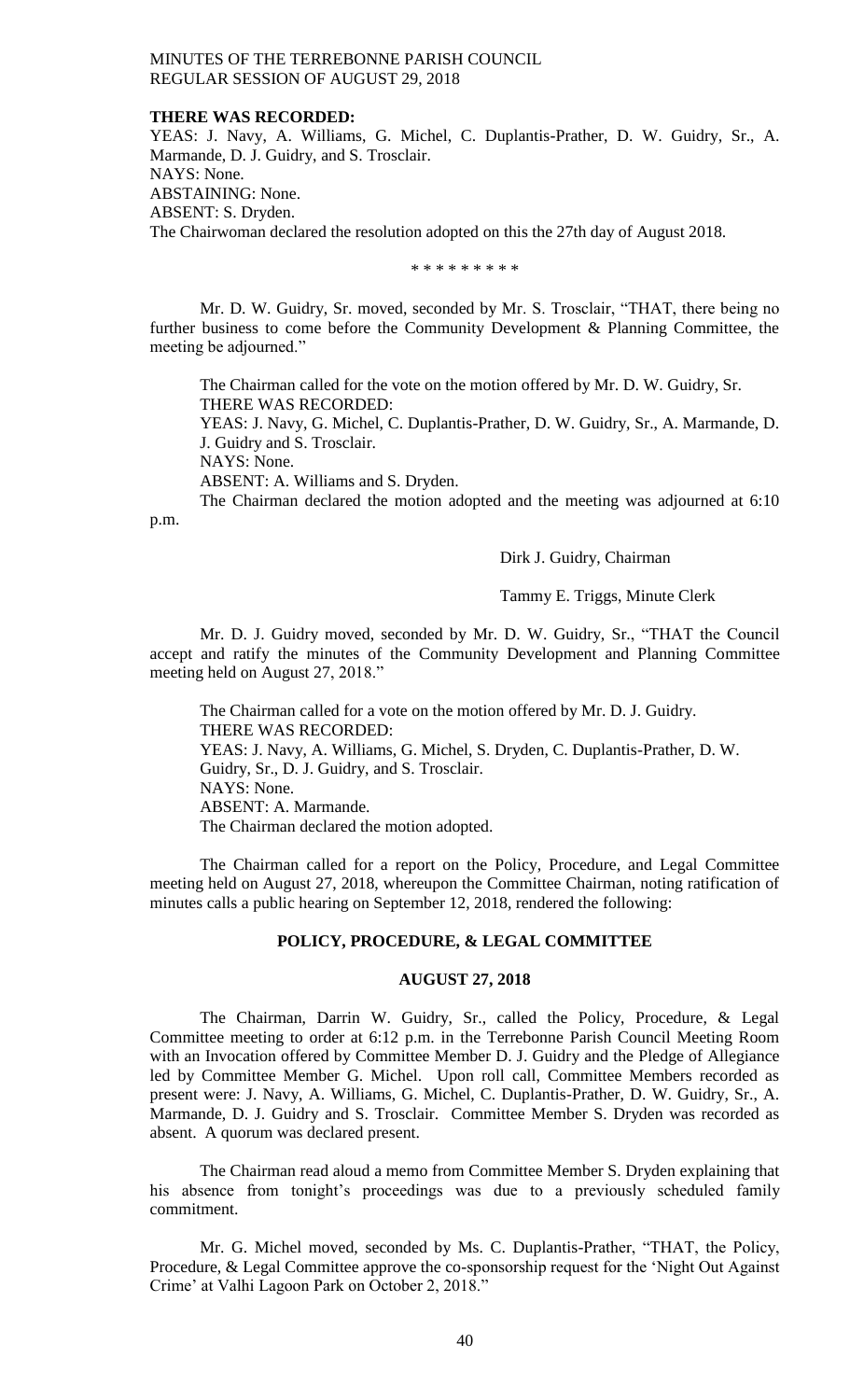The Chairman called for the vote on the motion offered by Mr. G. Michel. THERE WAS RECORDED: YEAS: J. Navy, A. Williams, G. Michel, C. Duplantis-Prather, D. W. Guidry, Sr., A. Marmande, D. J. Guidry and S. Trosclair. NAYS: None. ABSENT: S. Dryden. The Chairman declared the motion adopted.

OFFERED BY: MR. S. TROSCLAIR SECONDED BY: MS. C. DUPLANTIS-PRATHER

# **RESOLUTION NO. 18–325**

**WHEREAS,** Terrebonne Parish Consolidated Government (TPCG) is authorized to provide Property Insurance Coverage through its Department of Risk Management; and

**WHEREAS**, Administration and the Risk Management Department reviewed and analyzed Property Insurance Quotations for Hull and Machinery/ Protection & Indemnity Insurance premium to insure the Dulac Falgout Canal Pontoon Bridge and submits a recommendation for Hull and Machinery/ Protection & Indemnity coverage excluding Terrorism coverage; and

**WHEREAS**, it is the recommendation of Administration and the Risk Management Department that the attached Quote for Hull and Machinery/ Protection & Indemnity coverage in the amount of \$31,455.00 excluding Terrorism coverage become accepted effective for September 7, 2018 to September 7, 2019.

**NOW THEREFORE BE IT RESOLVED**, by the Terrebonne Parish Council (Policy, Procedure and legal Committee) on behalf of the Terrebonne Parish Consolidated Government that the recommendation of Administration and the Risk Management Department is to accept the attached Quote for Property Insurance coverage for Hull and Machinery/ Protection & Indemnity coverage premium effective for September 7, 2018.

### **THERE WAS RECORDED:**

YEAS: S. Trosclair, J. Navy, A. Williams, G. Michel, C. Duplantis-Prather, D. W. Guidry, Sr., A. Marmande, and D. J. Guidry. NAYS: None. ABSTAINING: None. ABSENT: S. Dryden.

The Chairwoman declared the resolution adopted on this the 27th day of August 2018.

\* \* \* \* \* \* \* \* \*

The Chairman read aloud Agenda Item No. 3 - RESOLUTION: A resolution of Terrebonne Parish Consolidated Government, as authorized by the Terrebonne Parish Council and the Terrebonne Parish President, Honorable Gordon E. Dove, to express support for the Houma-Terrebonne Airport Commission endeavor to expand the Houma-Terrebonne Airport Commission to accommodate the unmanned Aircraft Systems Industry, that was pulled from the agenda per Administration.

Parish President G. Dove explained that the parish is in favor of the aforementioned resolution and stated that the item was "pulled" because some of the verbiage in the resolution was changed and the Houma-Terrebonne Airport Commission is now proof reading the changes.

Mr. G. Michel moved, seconded by Ms. C. Duplantis-Prather, "THAT, the Policy, Procedure, & Legal Committee introduce an ordinance that will amend the Terrebonne Parish Code of Ordinances, Chapter 19, 'Offenses, Miscellaneous Law Enforcement Provisions', Article I, 'In General', Section 19-9 'Firearms-Free Zones', designating each of the Parish public libraries of the Terrebonne Parish Library System as Fire-Free Zone, and to prohibit the carrying, custody, possession or use of any firearm or dangerous weapon in or on the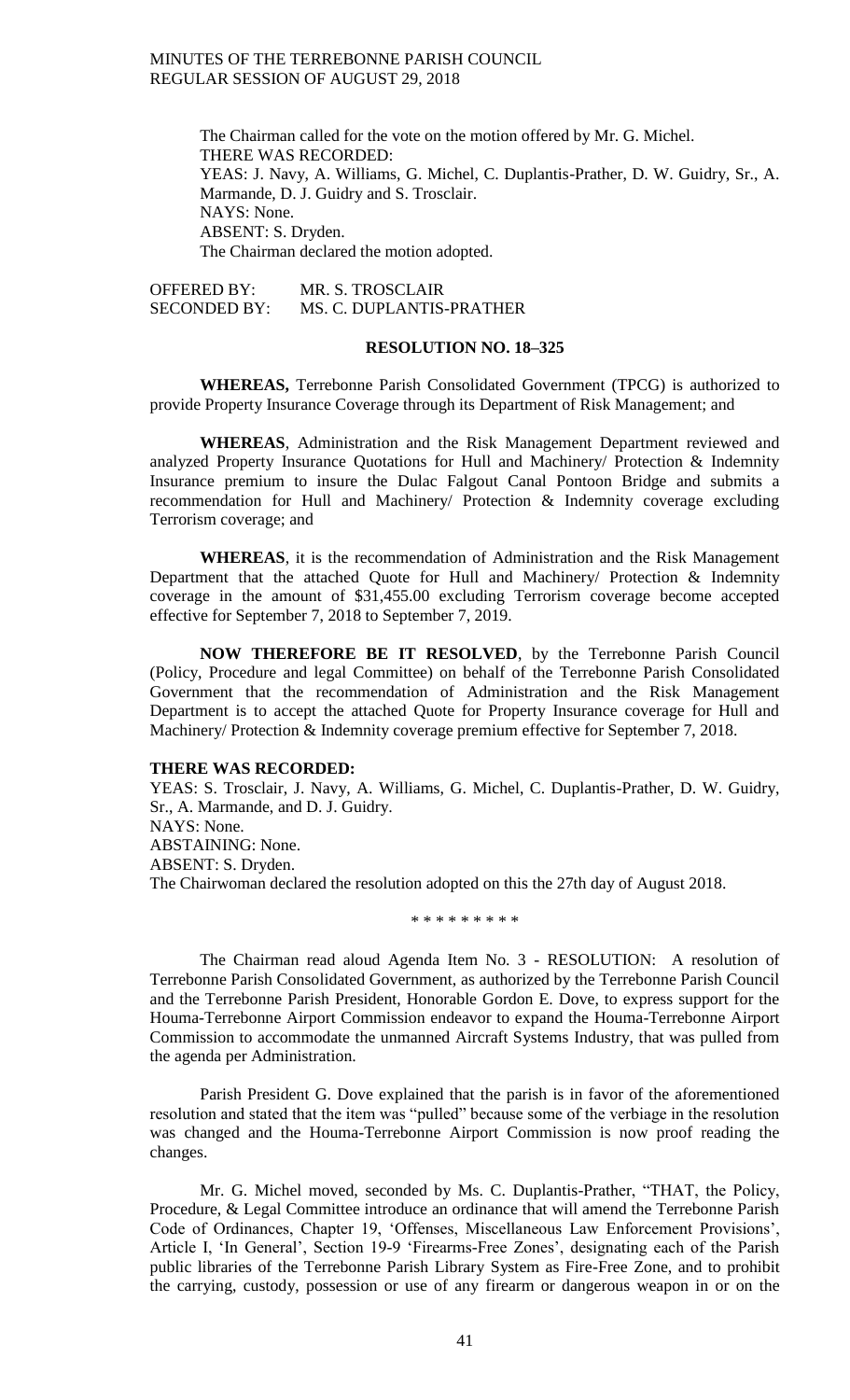premises of the Parish Public Libraries; to provide for other additional matters and call a public hearing on September 12, 2018 at 6:30 p.m." (\*\*MOTION ADOPTED AFTER DISCUSSION)

Ms. Alberta Adams, a member of the Library Board of Control, addressed the Policy, Procedure and Legal Committee regarding the matters of making libraries fire free zones. She stated she is in favor of making libraries a fire free zones; and added that libraries are a place where children and parents read, search for books, use computers and research information and is no place for a weapon. She thanked the Council and Administration for all of their support.

Committee Member G. Michel thanked Ms. Adams for attending the proceedings and for all of the work they do in supporting the children of Terrebonne Parish.

\*\*The Chairman called for the vote on the motion offered by Mr. G. Michel. THERE WAS RECORDED: YEAS: J. Navy, A. Williams, G. Michel, C. Duplantis-Prather, D. W. Guidry, Sr., A. Marmande, D. J. Guidry and S. Trosclair. NAYS: None. ABSENT: S. Dryden. The Chairman declared the motion adopted.

Mr. D. J. Guidry moved, seconded by Mr. G. Michel, "THAT, there being no further business to come before the Policy, Procedure, & Legal Committee, the meeting be adjourned."

The Chairman called for the vote on the motion offered by Mr. D. J. Guidry. THERE WAS RECORDED: YEAS: J. Navy, A. Williams, G. Michel, C. Duplantis-Prather, D. W. Guidry, Sr., A. Marmande, D. J. Guidry and S. Trosclair. NAYS: None.

ABSENT: S. Dryden.

p.m.

The Chairman declared the motion adopted and the meeting was adjourned at 6:16

Darrin W. Guidry, Sr., Chairman

Tammy E. Triggs, Minute Clerk

Mr. D. W. Guidry, Sr. moved, seconded by Mr. G. Michel, "THAT the Council accept and ratify the minutes of the Policy, Procedure, and Legal Committee meeting held on August 27, 2018."

The Chairman called for a vote on the motion offered by Mr. D. W. Guidry, Sr. THERE WAS RECORDED: YEAS: J. Navy, A. Williams, G. Michel, S. Dryden, C. Duplantis-Prather, D. W. Guidry, Sr., D. J. Guidry, and S. Trosclair. NAYS: None. ABSENT: A. Marmande. The Chairman declared the motion adopted.

The Chairman called for a report on the Budget and Finance Committee meeting held on August 27, 2018, whereupon the Committee Chairwoman, noting ratification of minutes calls public hearings on September 12, 2018, rendered the following:

# **BUDGET & FINANCE COMMITTEE**

# **AUGUST 27, 2018**

The Chairwoman, Arlanda Williams, called the Budget & Finance Committee meeting to order at 6:18 p.m. in the Terrebonne Parish Council Meeting Room with an Invocation offered by Committee Member J. Navy and the Pledge of Allegiance led by Committee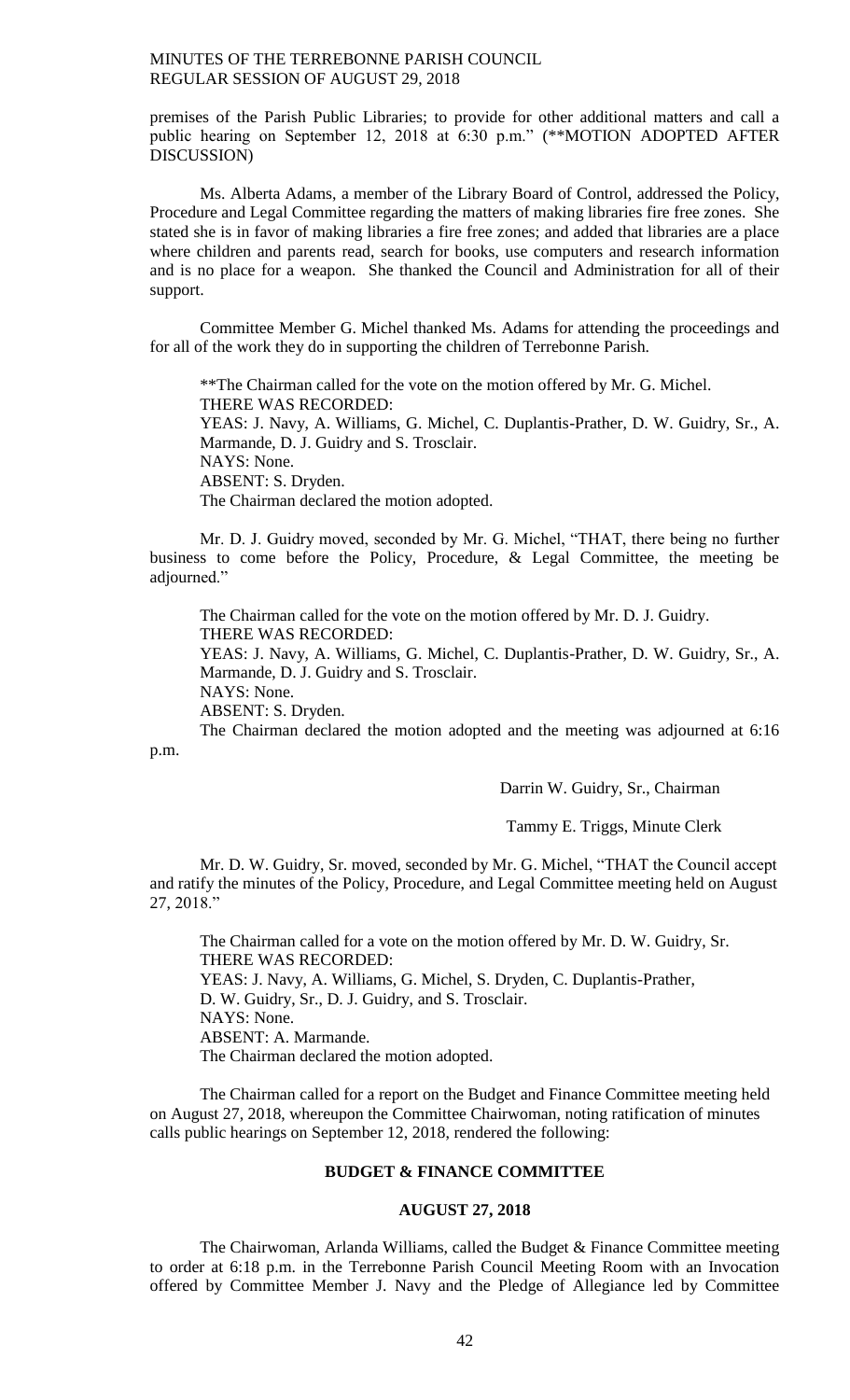Member D. J. Guidry. Upon roll call, Committee Members recorded as present were: J. Navy, A. Williams, G. Michel, C. Duplantis-Prather, D. W. Guidry, Sr., D. J. Guidry and S. Trosclair. Committee Members S. Dryden and A. Marmande were recorded as absent. A quorum was declared present.

Mr. Daniel J. Toepfer, Director of Accounting and Auditing with Bourgeois Bennett, LLC, presented the 2017 Audited Comprehensive Annual Financial Report. Mr. Toepfer stated that this single audit is required by the state and federal governments; noting that there were no significant findings with the grants in the 2017 audit. He stated that all components of the parish are included in the financial report. Mr. Toepfer stated there is a third report which is new and requires in depth testing; noting that it is primarily used to prevent and detect fraud. He explained that with the third test there were a few questions, but nothing that was out of the ordinary. He further explained that with the 2015 General Obligation Bonds, the ad valorem taxes that were passed are in excess of the bond payments, which is suggested that the millage taxes need to be lowered. Mr. Toepfer also stated that the group insurance had an increase in claims. Mr. Toepfer stated that the fund balance in the General Fund is in "good" shape and overall the parish is doing exceptionally well.

Discussion ensued with several Committee Members asking whether or not the parish has the option to pay off bonds early and do forensic audits as it relates to the recreation boards. Some members also inquired about the LEPA funding and where the funds are derived from.

Mr. Toepfer stated that, to his knowledge, you cannot end the mileages unless they are called but you cannot charge in excess of the bonds. He further explained that LEPA funding is derived from the Utilities Fund.

Committee Member S. Trosclair commended the Finance Department for all of their hard work in maintaining the parish's finances.

Parish President G. Dove thanked Administration, the Finance Department and Bourgeois and Bennett for a job well done.

Mr. Toepfer, along with his staff, Logan Curole, CPA Bobbie Howard and Tamela P. Shearer, Director of Tax Services thanked the Council and Administration for allowing their firm to provide services to Terrebonne Parish.

OFFERED BY: MS. C. DUPLANTIS-PRATER SECONDED BY: MR. D. J. GUIDRY

# **RESOLUTION NO. 18-326**

A RESOLUTION INDICATING THE INTENTION OF THE TERREBONNE PARISH CONSOLIDATED GOVERNMENT, STATE OF LOUISIANA, TO BECOME A PARTICIPATING POLITICAL SUBDIVISION IN THE LOUISIANA LOCAL GOVERNMENT ENVIRONMENTAL FACILITIES AND COMMUNITY DEVELOPMENT AUTHORITY (THE "AUTHORITY"); APPROVING THE APPOINTMENT OF A DIRECTOR TO REPRESENT THE TERREBONNE PARISH CONSOLIDATED GOVERNMENT ON THE BOARD OF DIRECTORS OF THE AUTHORITY; AND OTHERWISE PROVIDING WITH RESPECT THERETO AS PROVIDED BY CHAPTER 10-D OF TITLE 33 OF THE LOUISIANA REVISED STATUTES OF 1950, AS AMENDED.

**WHEREAS**, Chapter 10-D of Title 33 of the Louisiana Revised Statutes of 1950, as amended, comprised of R.S. 33:4548.1 through 4548.16 is known as the Louisiana Local Government Environmental Facilities and Community Development Authority Act (the "Act"); and

**WHEREAS**, the Act creates the Louisiana Local Government Environmental Facilities and Community Development Authority (the "Authority") for the purpose of assisting political subdivisions, as defined in the Act, and other designated entities in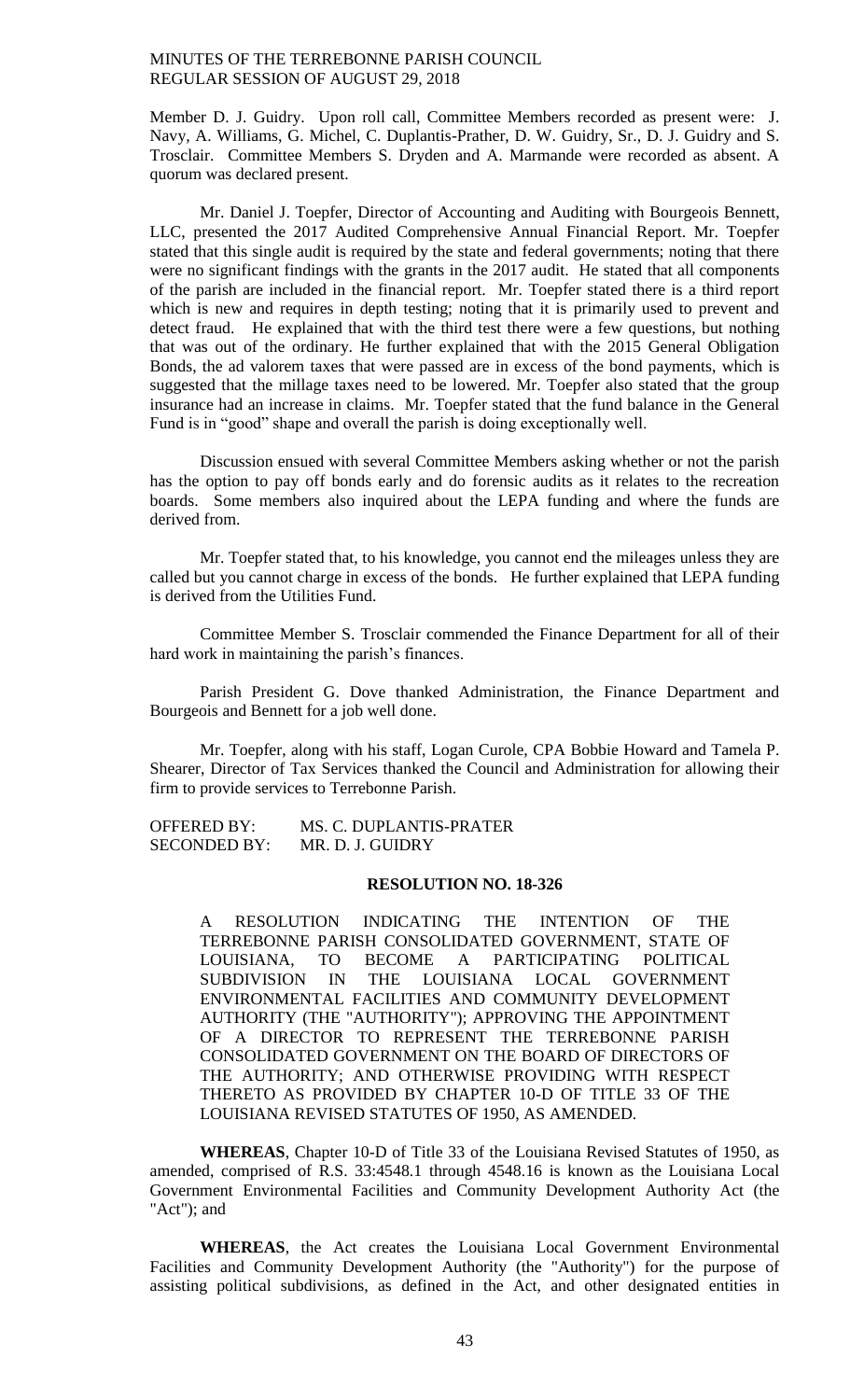acquiring, financing and constructing certain facilities, including environmental, public infrastructure, community and economic development purposes and to otherwise establish programs to aid in the financing of local government and economic development projects; and

**WHEREAS**, the Terrebonne Parish Consolidated Government, State of Louisiana, is eligible to become a participating political subdivision of the Authority in accordance with the Act; and

**WHEREAS**, pursuant to Section 4548.4 of the Act, the governing authority of the Terrebonne Parish Consolidated Government, State of Louisiana, desires to become a member of the Authority ("Member") and to approve the appointment of Steve Crispino to serve as a Director of the Authority and ratify any action taken heretofore by and on behalf of the member;

**NOW THEREFORE, BE IT RESOLVED** by the governing authority of the Terrebonne Parish Consolidated Government, State of Louisiana, acting in such capacity:

Section 1. Under the authority of Section 4548.4 of the Act, it is hereby declared to be the express intention of the Terrebonne Parish Consolidated Government, State of Louisiana, to become a participating political subdivision and member of the Authority

Section 2. Pursuant to the Act, the appointment of Steve Crispino to serve as a Director of the Authority for a term of two (2) years from the date hereof is hereby approved.

Section 3. This resolution shall take effect immediately and a certified copy hereof shall be forwarded to the offices of the Authority.

### **THERE WAS RECORDED:**

YEAS: J. Navy, A. Williams, G. Michel, C. Duplantis-Prather, D. W. Guidry, Sr., and D. J. Guidry. NAYS: None. ABSTAINING: None. ABSENT: S. Dryden, A. Marmande, and S. Trosclair. The Chairwoman declared the resolution adopted on this the 27th day of August 2018.

\* \* \* \* \* \* \* \* \*

OFFEREDBY: MR. J. NAVY SECONDED BY: MR. D. W. GUIDRY, SR.

## **RESOLUTION NO. 18-327**

A RESOLUTION AUTHORIZING THE PARISH PRESIDENT TO EXECUTE DNR COOPERATIVE ENDEAVOR AGREEMENT LAGOV NO. 2000358024 WITH THE LOUISIANA DEPARTMENT OF NATURAL RESOURCES WITH RESPECT TO THE "TERREBONNE PARISH LOCAL COASTAL PROGRAM IMPLEMENTATION."

**WHEREAS,** the Parish Administration has recommended the approval of the continued agreement with the Louisiana Department of Natural Resources for the "Terrebonne Parish Local Coastal Program Implementation"; and

**NOW THEREFORE BE IT RESOLVED** that the Terrebonne Parish Council, on behalf of the Terrebonne Parish Consolidated Government, that the Parish President, Gordon E. Dove, is hereby authorized and directed to execute DNR Cooperative Endeavor Agreement, LaGov No. 2000358024, between the Terrebonne Parish Consolidated Government and the Louisiana Department of Natural Resources for the "Terrebonne Parish Local Coastal Program Implementation."

### **THERE WAS RECORDED:**

YEAS: J. Navy, A. Williams, G. Michel, C. Duplantis-Prather, D. W. Guidry, Sr., and D. J. Guidry. NAYS: None.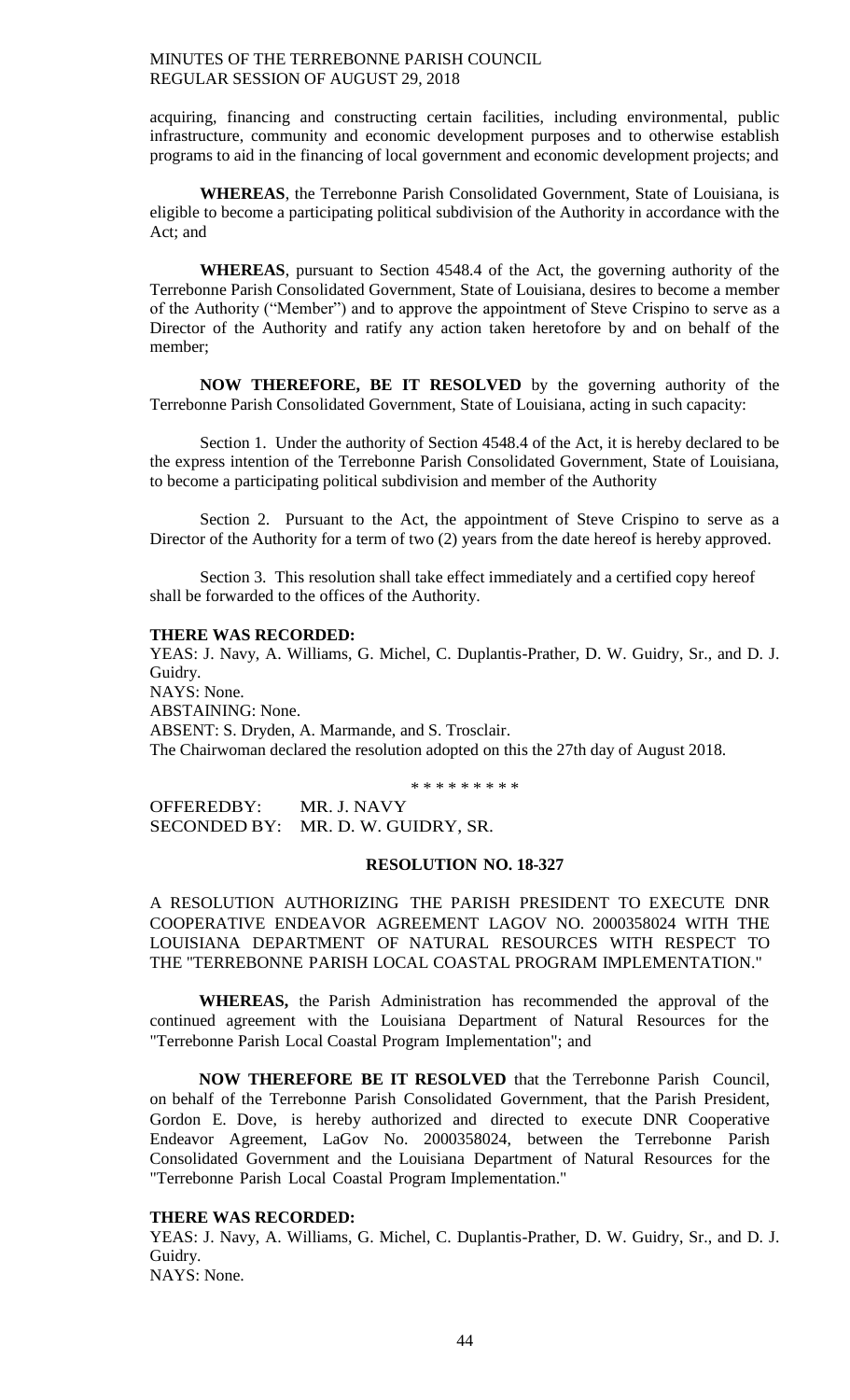ABSTAINING: None. ABSENT: S. Dryden, A. Marmande, and S. Trosclair. The Chairwoman declared the resolution adopted on this the 27th day of August 2018.

\* \* \* \* \* \* \* \* \*

| <b>OFFERED BY:</b>  | MR. D. J. GUIDRY |
|---------------------|------------------|
| <b>SECONDED BY:</b> | MR. J. NAVY      |

#### **RESOLUTION NO. 18-328**

A RESOLUTION IN ACCORDANCE WITH SECTION 21-90 OF THE TERREBONNE PARISH CODE OF ORDINANCES TO APPROVE MONETARY SPENDING FOR A PROJECT, CONTRACT OR PURCHASE WHICH LOUISIANA LAW REQUIRES BE LET FOR BID OR AWARDED THROUGH A REQUEST FOR PROPOSALS PROCESS, AS PROPOSED BY TERREBONNE PARISH RECREATION DISTRICT NO. 11 FOR APPROVAL OF FIELD LIGHTING AT BOUNDARY ROAD FOOTBALL FIELD

**WHEREAS**, Section 21-90 of the Terrebonne Parish Code of Ordinances requires each recreation district within Terrebonne Parish to obtain Terrebonne Parish Council approval by resolution for "any monetary spending . . . which Louisiana law requires be let out for bid or be awarded through a request for proposals process";

**WHEREAS**, on August 10, 2018, in accordance with Section 21-90, Terrebonne Parish Recreation District Number 11 submitted its request for this Council's approval for the project, contract, or purchase as further described in the attachments to this resolution;

**WHEREAS**, The Board of the said District advises that the project, contract, or purchase, as proposed, is one which Louisiana law requires be let out for bid or be awarded through a request for proposals process, and, therefore, requests approval via resolution by the Terrebonne Parish Council prior to any action by the District Board; and

**WHEREAS**, the Terrebonne Parish Council finds the project, contract, or purchase, as proposed and attached hereto, to be acceptable; and

**NOW THEREFORE, BE IT RESOLVED** that the Terrebonne Parish Council approves the project, contract, or purchase as proposed by and for Terrebonne Parish Recreation District No. 11, and directs the District Board to comply with all local, state, and federal laws and regulations when managing the said project, contract, or purchase.

### **THERE WAS RECORDED:**

YEAS: J. Navy, A. Williams, G. Michel, C. Duplantis-Prather, D. W. Guidry, Sr., and D. J. Guidry. NAYS: None. ABSTAINING: None. ABSENT: S. Dryden. The Chairwoman declared the resolution adopted on this the 27th day of August 2018.

\* \* \* \* \* \* \* \* \*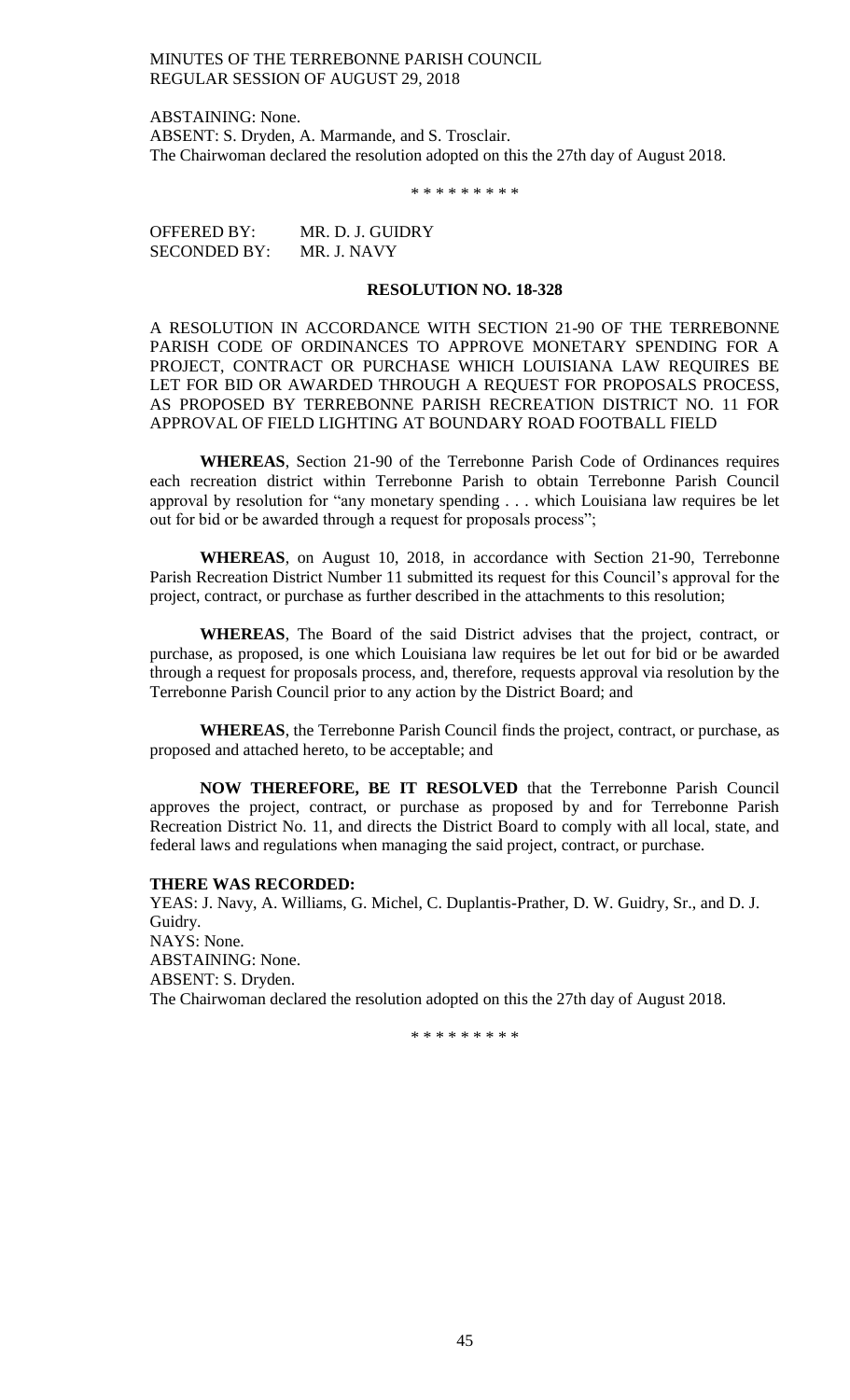OFFERED BY: MS. C. DUPLANTIS-PRATHER SECONDED BY: MR. D. J. GUIDRY

## **RESOLUTION NO. 18-329**

A RESOLUTION IN ACCORDANCE WITH SECTION 21-90 OF THE TERREBONNE PARISH CODE OF ORDINANCES TO APPROVE MONETARY SPENDING FOR A PROJECT, CONTRACT OR PURCHASE WHICH LOUISIANA LAW REQUIRES BE LET FOR BID OR AWARDED THROUGH A REQUEST FOR PROPOSALS PROCESS, AS PROPOSED BY TERREBONNE PARISH RECREATION DISTRICT NO. 11 FOR APPROVAL OF CONCRETE RETAINING WALLS AT TONY CAVALLO FIELD, ADULT SOFTBALL COMPLEX, W. HOUMA FIELD AND BABE RUTH FIELD

**WHEREAS**, Section 21-90 of the Terrebonne Parish Code of Ordinances requires each recreation district within Terrebonne Parish to obtain Terrebonne Parish Council approval by resolution for "any monetary spending . . . which Louisiana law requires be let out for bid or be awarded through a request for proposals process";

**WHEREAS**, on August 10, 2018, in accordance with Section 21-90, Terrebonne Parish Recreation District Number 11 submitted its request for this Council's approval for the project, contract, or purchase as further described in the attachments to this resolution;

**WHEREAS**, The Board of the said District advises that the project, contract, or purchase, as proposed, is one which Louisiana law requires be let out for bid or be awarded through a request for proposals process, and, therefore, requests approval via resolution by the Terrebonne Parish Council prior to any action by the District Board; and

**WHEREAS**, the Terrebonne Parish Council finds the project, contract, or purchase, as proposed and attached hereto, to be acceptable; and

**NOW THEREFORE, BE IT RESOLVED** that the Terrebonne Parish Council approves the project, contract, or purchase as proposed by and for Terrebonne Parish Recreation District No. 11, and directs the District Board to comply with all local, state, and federal laws and regulations when managing the said project, contract, or purchase.

#### **THERE WAS RECORDED:**

YEAS: J. Navy, A. Williams, G. Michel, C. Duplantis-Prather, D. W. Guidry, Sr., and D. J. Guidry. NAYS: None. ABSTAINING: None. ABSENT: S. Dryden, A. Marmande, and S. Trosclair. The Chairwoman declared the resolution adopted on this the 27th day of August 2018.

\* \* \* \* \* \* \* \* \*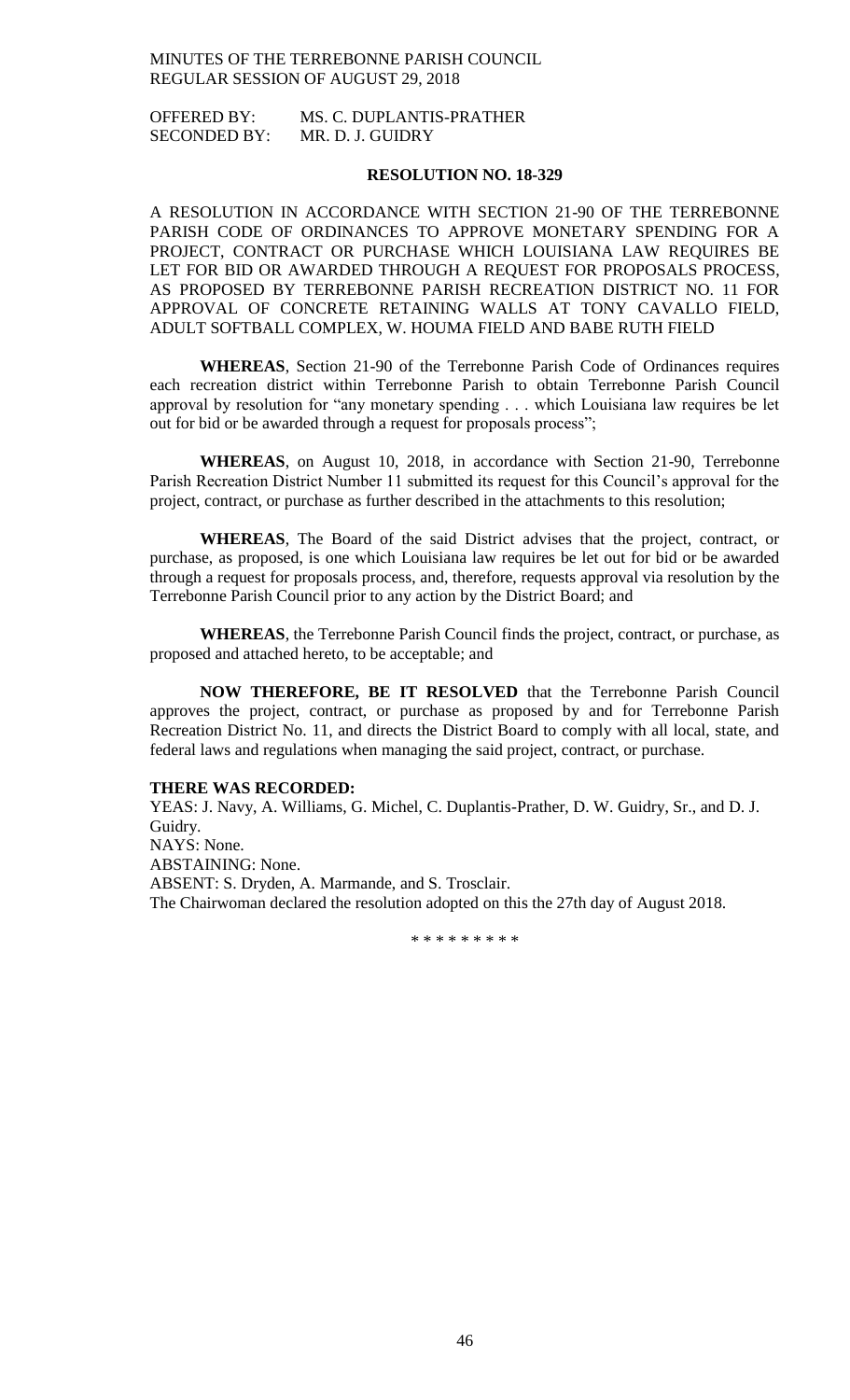OFFERED BY: MR. G.MICHEL SECONDED BY: MS. C. DUPLANTIS-PRATHER

## **RESOLUTION NO. 18-330**

A resolution authorizing the Parish President to execute an application form to the Louisiana Highway Safety Commission (LHSC) for the Federal Fiscal Year 2018/2019 LHSC Grant for the Houma Police Department of the Terrebonne Parish Consolidated Government; and to address other matters relative thereto.

**WHEREAS,** the Houma Police Department of the Terrebonne Parish Consolidated Government has been approved to implement an application for a grant from the Louisiana Highway Safety Commission (LHSC) for the Federal Fiscal Year 2018/2019 LHSC Grant in the amount of Eighty Two Thousand and Nine Hundred dollars (\$82,900.00) for the Terrebonne Parish Consolidated Government, The Funding will provide grant funding to improve the effectiveness and safety of our Police Officers by providing them with overtime to address highway safety issues and,

**WHEREAS,** the Parish Administrative staff and the Parish Finance Department will oversee the application process in the implementation and meeting all the requirements set forth by the Louisiana Highway Safety Commission (LHSC) and,

**NOW, THEREFORE BE IT RESOLVED,** that the Terrebonne Parish Council on behalf of the Terrebonne Parish Consolidated Government, authorizes the Parish President to execute any and all necessary documents to implement the grant from the Louisiana Highway Safety Commission (LHSC) and to address other matters relative thereto.

### **THERE WAS RECORDED:**

YEAS: J. Navy, A. Williams, G. Michel, C. Duplantis-Prather, D. W. Guidry, Sr., and D. J. Guidry. NAYS: None. ABSTAINING: None. ABSENT: S. Dryden, A. Marmande, and S. Trosclair. The Chairwoman declared the resolution adopted on this the 27th day of August 2018.

\* \* \* \* \* \* \* \* \*

OFFERED BY: MR. G. MICHEL SECONDED BY: MR. J. NAVY

### **RESOLUTION NO. 18-331**

A resolution authorizing the Parish President to execute an application form to the U.S. Department of Justice, Office of Justice Programs 2018 Edward Byrne Memorial JAG Grant for the Houma Police Department of the Terrebonne Parish Consolidated Government; and to address other matters relative thereto.

**WHEREAS,** the Houma Police Department of the Terrebonne Parish Consolidated Government has been approved to implement an application for a grant from the U.S. Department of Justice, Office of Justice Programs Fiscal Year 2017 Edward Byrne Memorial JAG Fund in the amount of Fourteen Thousand Seven Hundred and thirty one dollars(\$14,731.00) for the Terrebonne Parish Consolidated Government, The Fiscal Year 2018 Edward Byrne Memorial JAG Fund will provide grant funding to improve the effectiveness and safety of our Police Officers by providing them with overtime, Traffic Enforcement and complaints, improving Police Officer Safety, community policing with Terrebonne Young Marines,

**WHEREAS,** the Parish Administrative staff and the Parish Finance Department will oversee the application process in the implementation and meeting all the requirements set forth by the United States Department of Justice, Office of Justice Programs and,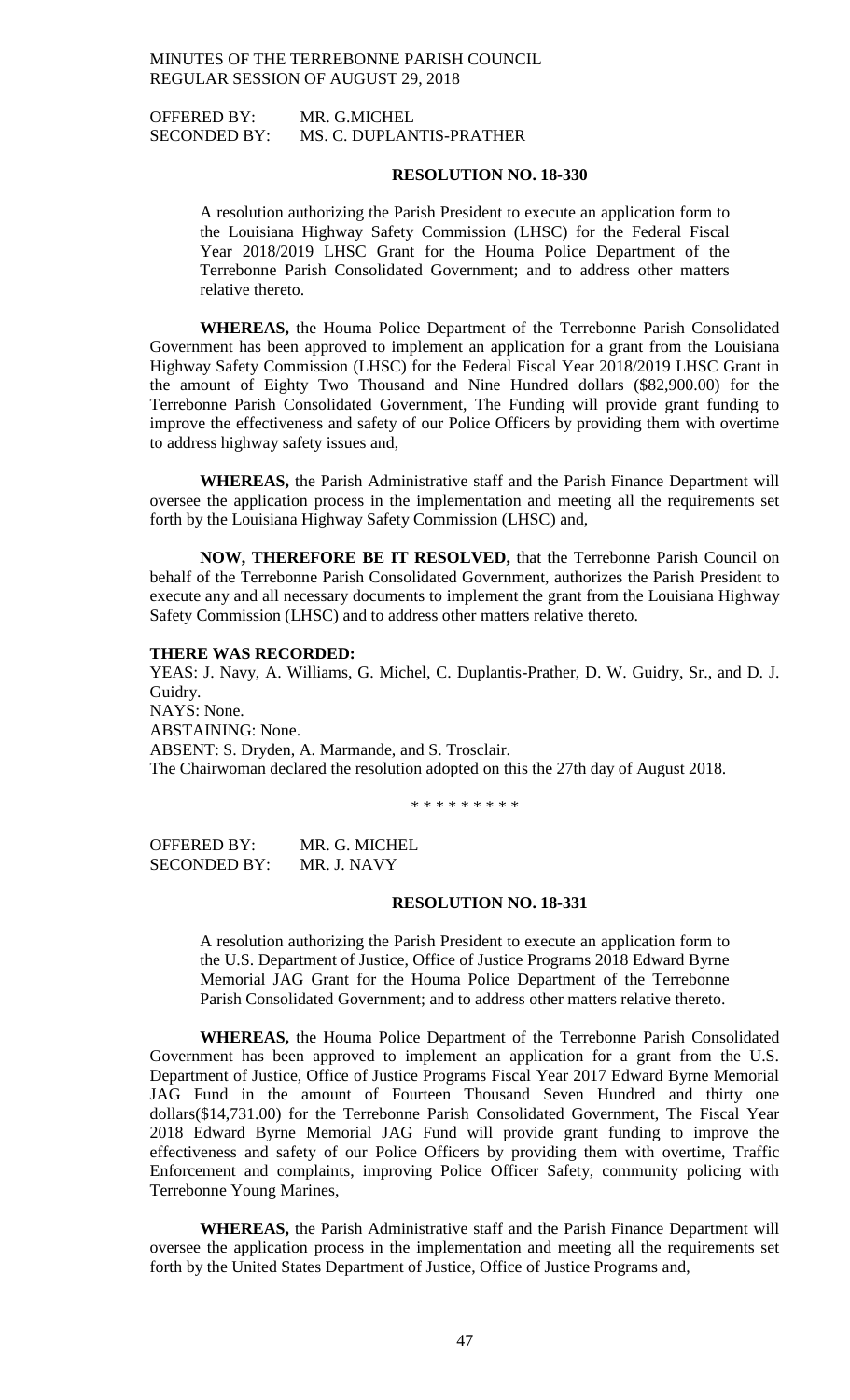**NOW, THEREFORE BE IT RESOLVED,** that the Terrebonne Parish Council on behalf of the Terrebonne Parish Consolidated Government, authorizes the Parish President to execute any and all necessary documents to implement the grant from the United States Department of Justice, Office of Justice Programs and to address other matters relative thereto.

### **THERE WAS RECORDED:**

YEAS: J. Navy, A. Williams, G. Michel, C. Duplantis-Prather, D. W. Guidry, Sr., and D. J. Guidry. NAYS: None. ABSTAINING: None. ABSENT: S. Dryden, A. Marmande, and S. Trosclair. The Chairwoman declared the resolution adopted on this the 27th day of August 2018.

\* \* \* \* \* \* \* \* \*

OFFERED BY: MR. G.MICHEL SECONDED BY: MS. C. DUPLANTIS-PRATHER

# **RESOLUTION NO. 18-332**

A resolution authorizing the Parish President to execute an application form to the Louisiana Commission on Law Enforcement and the Administration of Criminal Justice 2018-19 Crime Victim Assistance grant for the Houma Police Department of the Terrebonne Parish Consolidated Government; and to address other matters relative thereto.

**WHEREAS,** the Houma Police Department of the Terrebonne Parish Consolidated Government has been approved to apply for an application for a grant from the Louisiana Commission on Law Enforcement and the Administration of Criminal Justice Fiscal Year 2018-19 Crime Victim Assistance funding in the amount of One hundred and seventy-seven Thousand, two hundred and seventy-one dollars (\$177,271.00) for the Terrebonne Parish Consolidated Government. The Fiscal Year 2018-19 Crime Victim Assistance Fund will provide overtime grant funding to improve the effectiveness and safety of our Police Officers victim advocates and victims that are identified within the City of Houma and,

**WHEREAS,** the Parish Administrative staff and the Parish Finance Department will oversee the application process in the implementation and meeting all the requirements set forth by the Louisiana Commission on Law Enforcement and the Administration of Criminal Justice and,

**NOW, THEREFORE BE IT RESOLVED,** that the Terrebonne Parish Council on behalf of the Terrebonne Parish Consolidated Government, authorizes the Parish President to execute any and all necessary documents to implement the grant upon awarded amount from the Louisiana Commission on Law Enforcement and the Administration of Criminal Justice and to address other matters relative thereto.

#### **THERE WAS RECORDED:**

YEAS: J. Navy, A. Williams, G. Michel, C. Duplantis-Prather, and D. J. Guidry. NAYS: None. ABSTAINING: None. ABSENT: S. Dryden, D. W. Guidry, Sr., A. Marmande, and S. Trosclair. The Chairwoman declared the resolution adopted on this the 27th day of August 2018.

\* \* \* \* \* \* \* \* \*

Mr. D. J. Guidry moved, seconded by Mr. G. Michel, "THAT, the Budget & Finance Committee introduce an ordinance to declare as surplus a tax property located at 6712 Shrimpers Row adjudicated to the Terrebonne Parish Consolidated Government and to acquire authorization to dispose of said property in accordance with LA R.S. 47:2196; and calling a public hearing on said matter on Wednesday, September 12, 2018 at 6:30 p.m."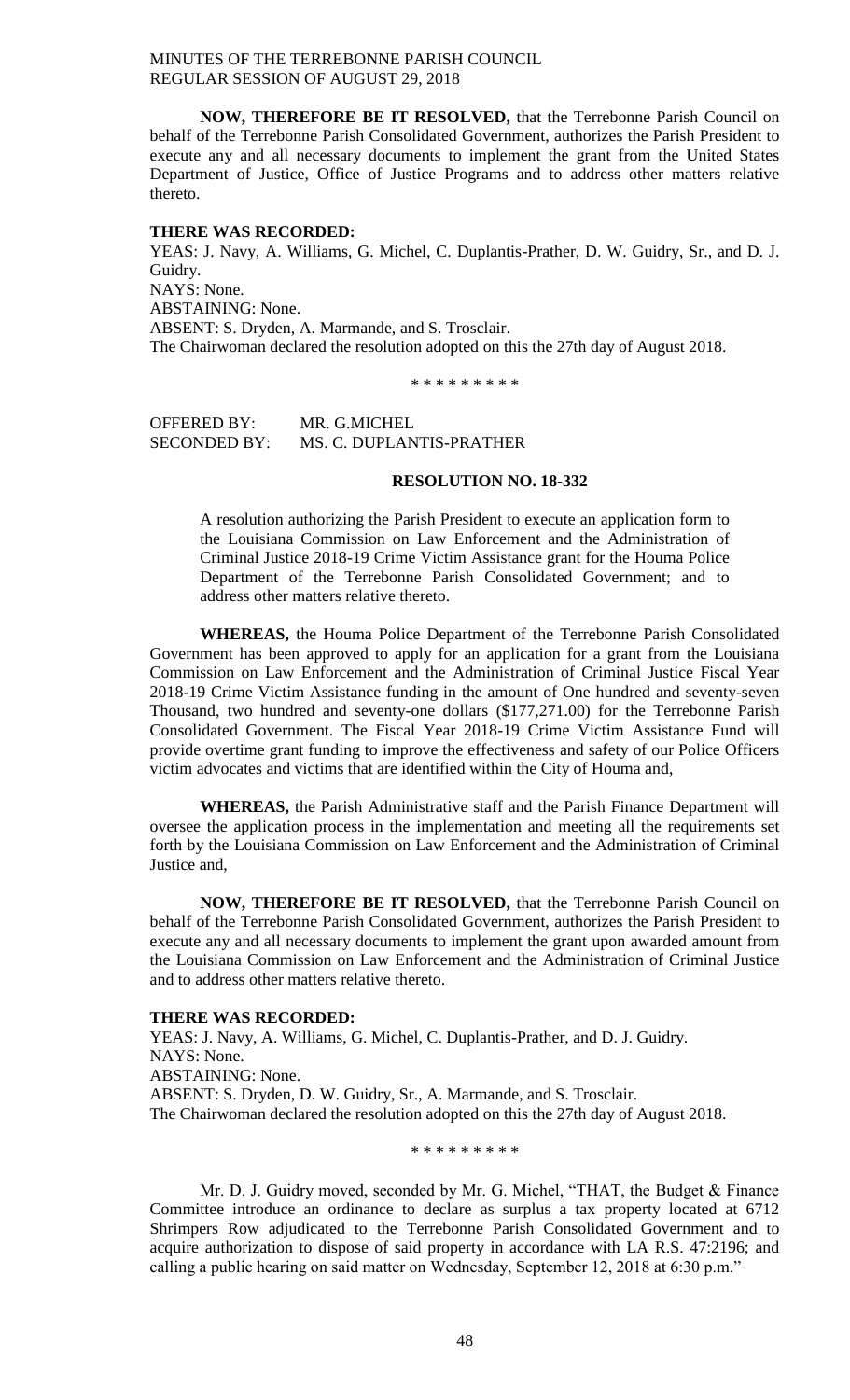The Chairwoman called for the vote on the motion offered by Mr. D. J. Guidry. THERE WAS RECORDED: YEAS: J. Navy, A. Williams, G. Michel, C. Duplantis-Prather and D. J. Guidry. NAYS: None. ABSENT: S. Dryden, D. W. Guidry, Sr., A. Marmande and S. Trosclair. The Chairwoman declared the motion adopted.

Mr. D. J. Guidry moved, seconded by Ms. C. Duplantis-Prather, "THAT, the Budget & Finance Committee approve the co-sponsorship request for Chauvin Culture and Heritage Festival from October 27-28, 2018."

The Chairwoman called for the vote on the motion offered by Mr. D. J. Guidry. THERE WAS RECORDED: YEAS: J. Navy, A. Williams, G. Michel, C. Duplantis-Prather and D. J. Guidry. NAYS: None. ABSENT: S. Dryden, D. W. Guidry, Sr., A. Marmande and S. Trosclair. The Chairwoman declared the motion adopted.

Mr. D. J. Guidry moved, seconded by Mr. J. Navy, "THAT the Budget and Finance Committee introduce approve the co-sponsorship request from the Blaine C. Lodge Annual Turkey Giveaway at the Houma-Terrebonne Civic Center." *\*(Motion Voted on After Brief Discussion)*

Council Clerk V. Chauvin informed the Budget and Finance Committee that the Civic Center is not available on November 17, 2018 but is on other dates in November and asked that the date stay open so that a date can be confirmed by Civic Center Staff.

A Member of the Blaine C. Lodge explained that they received notice that the Civic Center was not available on their original date but stated that it is available on the  $11<sup>th</sup>$  of November, 2018. He informed the Council that this is a parish-wide give-a-way and thanked them for all of their support.

**\***The Chairwoman called for the vote on the motion offered by Mr. D. J. Guidry. THERE WAS RECORDED: YEAS: J. Navy, A. Williams, G. Michel, C. Duplantis-Prather, D. W. Guidry, Sr., D. J. Guidry and S. Trosclair. NAYS: None. ABSENT: S. Dryden and A. Marmande. The Chairwoman declared the motion adopted.

Mr. D. J. Guidry moved, seconded by Mr. D. W. Guidry, Sr., "THAT the Budget and Finance Committee introduce an ordinance to amend the 2018 Adopted Operating Budget and 5-Year Capital Outlay of the Terrebonne Parish Consolidated Government for the following items and to provide for related matters:

- I. Parish Prisoners Fund, \$8,854
- II. Houma Downtown Development, \$42,565
- III. Sales Tax Bond Series 2018, \$339,552
- IV. FTA-City of Thibodaux, \$50,000
- V. OCD Hurricane Isaac, \$187,404
- VI. General Fund, Animal Shelter, \$4,768
- VII. Bayou Black Pump Station at Geraldine, \$300,000

and call a public hearing on said matters on September 12, 2018 at 6:30 p.m."

The Chairwoman called for the vote on the motion offered by Mr. D. J. Guidry. THERE WAS RECORDED: YEAS: J. Navy, A. Williams, G. Michel, C. Duplantis-Prather, D. W. Guidry, Sr., D. J. Guidry and S. Trosclair. NAYS: None. ABSENT: S. Dryden and A. Marmande. The Chairwoman declared the motion adopted.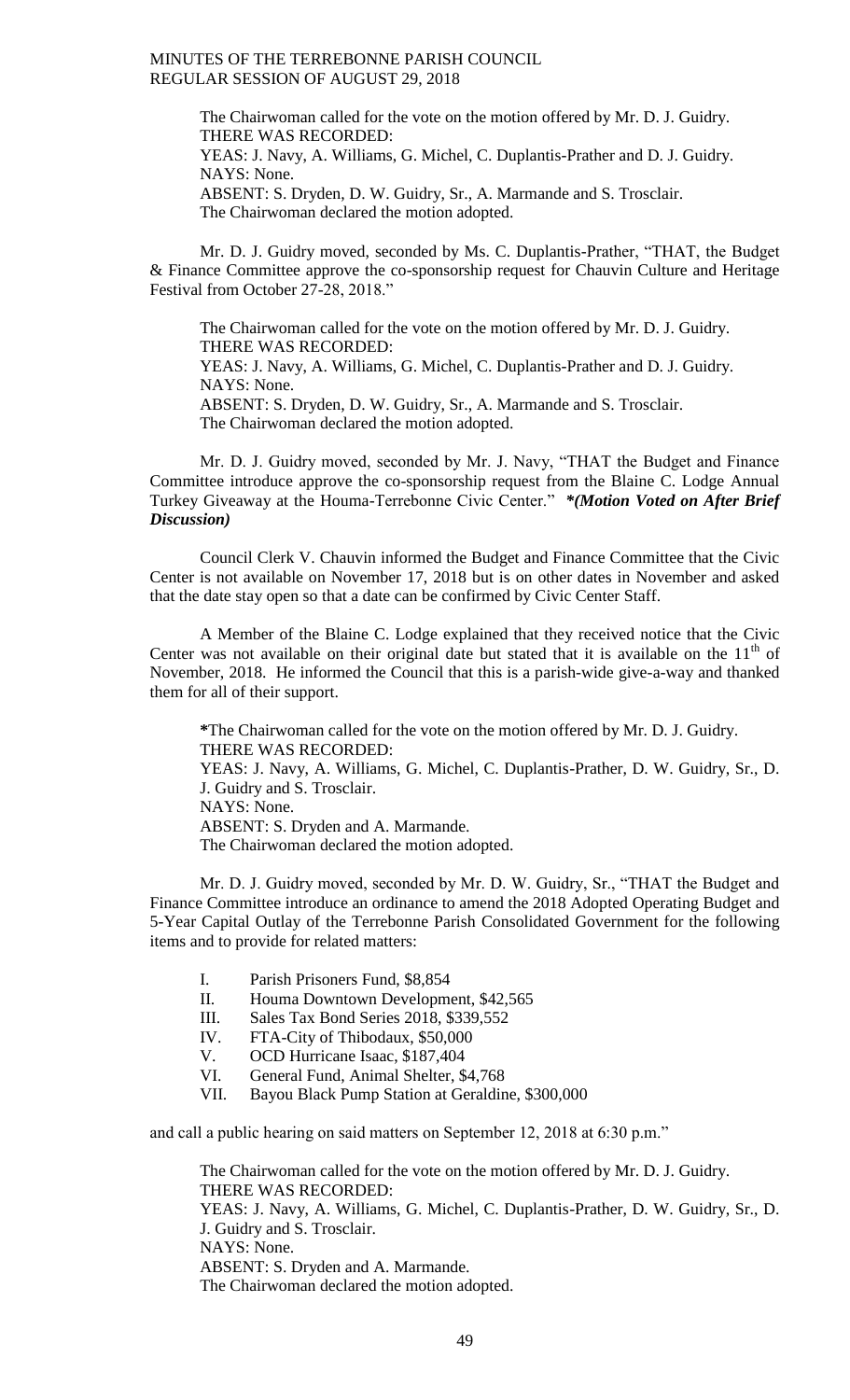Parish President G. Dove gave a brief statement pertaining to the Executive Session with regards to the litigation involving the Terrebonne Parish Consolidated Government, Hancock Whitney Bank vs. Westgate Development, Inc.

Mr. G. Michel moved, seconded by Mr. D. J. Guidry, "THAT, the Council pursuant to LA R. S. 42:16,17(A) convene into Executive Session at 7:00 p.m. to discuss the following litigation and strategy as it relates to:

'Terrebonne Parish Consolidated Government: No. 183254, 32<sup>nd</sup> Judicial District Court, Parish of Terrebonne, Hancock Whitney Bank vs. Westgate Development, Inc.' and that Parish President G. Dove, Council Members, the Legal Department, Housing and Human Services Director D. Waire, Chief Financial Officer K. Mauldin and Planning and Zoning Director C. Pulaski join in said session."

The Chairwoman called for the vote on the motion offered by Mr. G. Michel. THERE WAS RECORDED: YEAS: J. Navy, A. Williams, G. Michel, C. Duplantis-Prather, D. W. Guidry, Sr., D. J. Guidry and S. Trosclair. NAYS: None. ABSENT: S. Dryden and A. Marmande. The Chairwoman declared the motion adopted.

Mr. G. Michel moved, seconded by Mr. D. J. Guidry, "THAT, the Council convene back to the regular order of business."

The Chairwoman called for the vote on the motion offered by Mr. G. Michel. THERE WAS RECORDED: YEAS: J. Navy, A. Williams, G. Michel, C. Duplantis-Prather, D. W. Guidry, Sr., D. J. Guidry and S. Trosclair. NAYS: None. ABSENT: S. Dryden and A. Marmande. The Chairwoman declared the motion adopted.

Mr. G. Michel moved, seconded by Ms. C. Duplantis-Prather, "THAT, the Council concur with the recommendation of the parish legal department as it relates to the aforementioned litigation entitled: "Terrebonne Parish Consolidated Government: No. 183254, 32nd Judicial District Court, Parish of Terrebonne, Hancock Whitney Bank vs. Westgate Development, Inc."

The Chairwoman called for the vote on the motion offered by Mr. G. Michel. THERE WAS RECORDED: YEAS: J. Navy, A. Williams, G. Michel, C. Duplantis-Prather, D. W. Guidry, Sr., D. J. Guidry and S. Trosclair. NAYS: None. ABSENT: S. Dryden and A. Marmande. The Chairwoman declared the motion adopted.

Mr. D. J. Guidry moved, seconded by Mr. G. Michel, "THAT, there being no further business to come before the Budget & Finance Committee, the meeting be adjourned."

The Chairwoman called for the vote on the motion offered by Mr. D. J. Guidry. THERE WAS RECORDED:

YEAS: J. Navy, A. Williams, G. Michel, C. Duplantis-Prather, D. W. Guidry, Sr., D. J. Guidry and S. Trosclair.

NAYS: None.

ABSENT: S. Dryden and A. Marmande.

The Chairwoman declared the motion adopted and the meeting was adjourned at 7:26 p.m.

Arlanda J. Williams, Chairwoman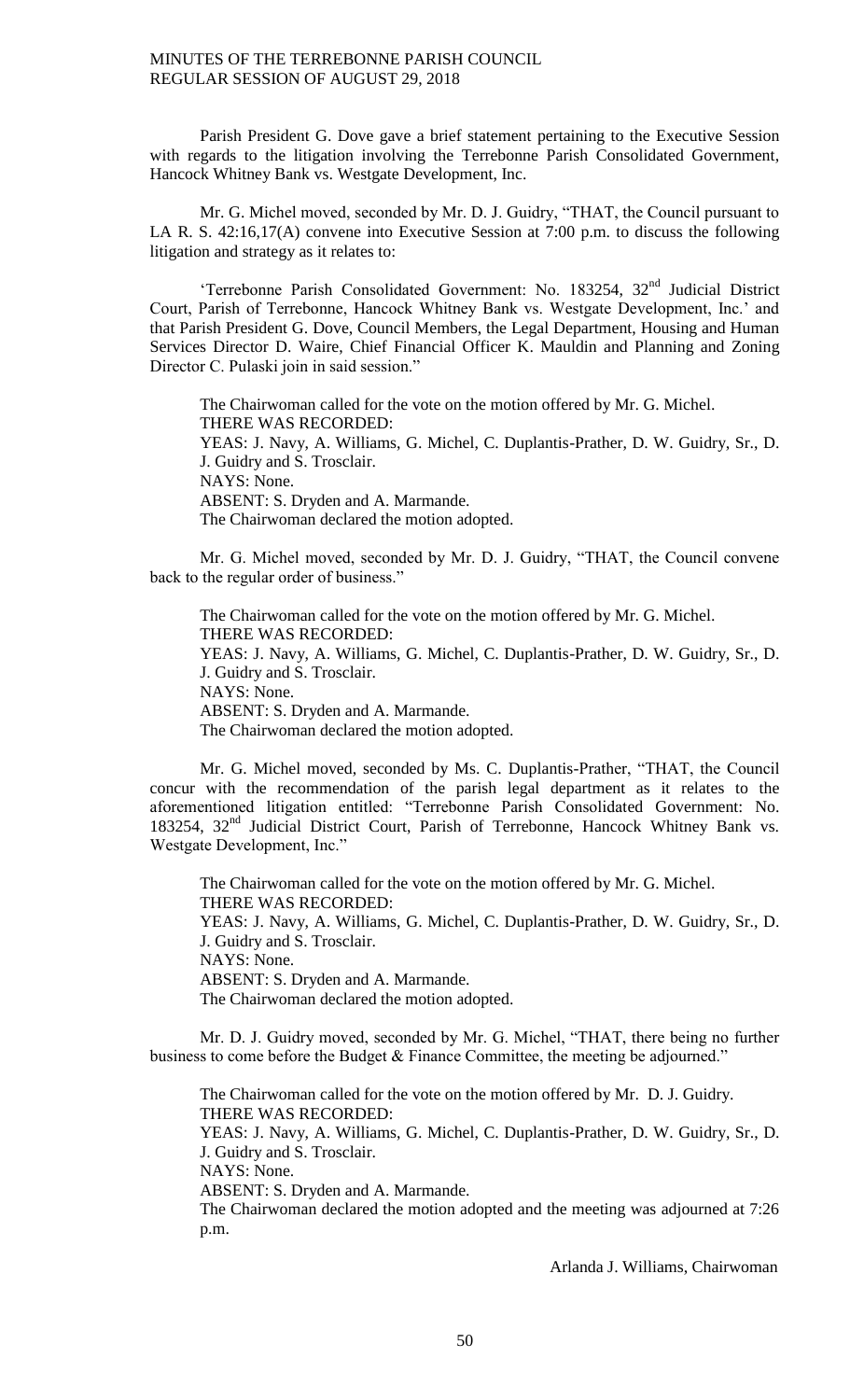# Tammy E. Triggs, Minute Clerk

Ms. A. Williams moved, seconded by Mr. D. J. Guidry, "THAT the Council accept and ratify the minutes of the Budget and Finance Committee meeting held on August 27, 2018."

The Chairman called for a vote on the motion offered by Ms. A. Williams. THERE WAS RECORDED: YEAS: J. Navy, A. Williams, G. Michel, S. Dryden, C. Duplantis-Prather, D. W. Guidry, Sr., A. Marmande, D. J. Guidry, and S. Trosclair. NAYS: None. ABSENT: None. The Chairman declared the motion adopted.

Mr. D. J. Guidry moved, seconded by Mr. S. Dryden, "THAT the Council approve the following street light list:

#### **STREET LIGHT LIST 8-29-18**

INSTALL ONE (1) 100-WATT STREET LIGHT ON EXISTING POLE BETWEEN 114 & 116 NORTH VAN AVENUE; ENTERGY; USD ROAD LIGHTING; JOHN NAVY; DISTRICT 1

TRANSFER BILLING OF 5 100-WATT HPS STREET LIGHTS IN THE ACCEPTED CAMERON ISLES BUSINESS PARK UNIT 1, "CENTURION LANE"; FROM LINTON ROAD CO., LLC.; RLD 3A; SLECA; DISTRICT 2; A. WILLIAMS

INSTALL 3 – 400-WATT LOW SODIUM STREET LIGHTS AND POLES FROM THE ROUNDABOUT WESTSIDE BLVD. EXT. TO HIGHWAY 311; RLD 3A; SLECA; DISTRICT 2; A. WILLIAMS."

The Chairman called for a vote on the motion offered by Mr. D. J. Guidry. THERE WAS RECORDED: YEAS: A. Williams, G. Michel, S. Dryden, C. Duplantis-Prather, D. W. Guidry, Sr., A. Marmande, D. J. Guidry, and S. Trosclair. NAYS: None. ABSENT: J. Navy. The Chairman declared the motion adopted.

Ms. C. Duplantis-Prather moved, seconded by Mr. D. J. Guidry, "THAT the Council hold nominations open for two weeks for the one vacancy to fill an unexpired term on the Recreation District No. 3 Board."

The Chairman called for a vote on the motion offered by Ms. C. Duplantis-Prather. THERE WAS RECORDED: YEAS: J. Navy, A. Williams, G. Michel, S. Dryden, C. Duplantis-Prather, D. W. Guidry, Sr., A. Marmande, D. J. Guidry, and S. Trosclair. NAYS: None. ABSENT: None. The Chairman declared the motion adopted.

Ms. A. Williams moved, seconded by Mr. S. Dryden, "THAT the Council hold nominations open for two weeks for the vacant positions on the Terrebonne Parish Youth Advisory Council."

The Chairman called for a vote on the motion offered by Ms. A. Williams. THERE WAS RECORDED: YEAS: J. Navy, A. Williams, G. Michel, S. Dryden, C. Duplantis-Prather, D. W. Guidry, Sr., A. Marmande, D. J. Guidry, and S. Trosclair. NAYS: None. ABSENT: None. The Chairman declared the motion adopted.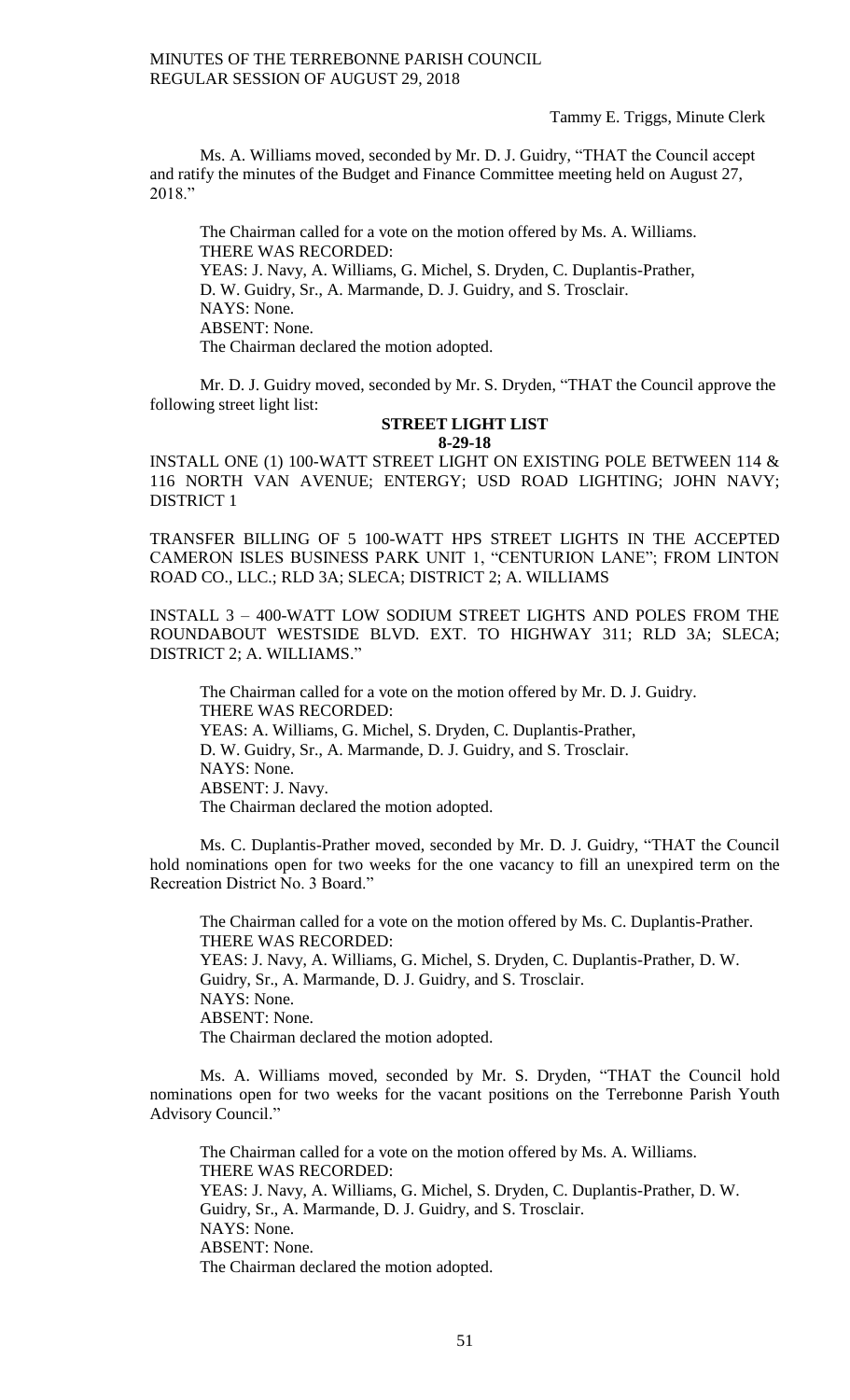Mr. D. W. Guidry, Sr. moved, seconded by Ms. A. Williams, "THAT the Council open nominations for the one vacancy on the Consolidated Waterworks District No. 1 Board representing Council District No. 4, nominate Mr. Emery Chauvin and Mr. Lloyd J. Kern, III, close nominations, and that a voice vote of the Council be taken to determine who will fill said Council appointment vacancy."

The Chairman called for a vote on the motion offered by Mr. D. W. Guidry, Sr. THERE WAS RECORDED: YEAS: J. Navy, A. Williams, G. Michel, S. Dryden, C. Duplantis-Prather, D. W. Guidry, Sr., A. Marmande, D. J. Guidry, and S. Trosclair. NAYS: None. ABSENT: None. The Chairman declared the motion adopted.

Voting to appoint Mr. Emery Chauvin

Voting to appoint Mr. Lloyd J. Kern, III J. Navy A. Williams G. Michel S. Dryden C. Duplantis-Prather D. W. Guidry, Sr. A. Marmande D. J. Guidry S. Trosclair

Minute Clerk K. Hampton recorded the votes and they were reported as follows: zero (0) of votes for Mr. Chauvin, and nine (9) votes for Mr. Kern.

The Chairman declared that, as per the above voice vote, Mr. Lloyd J. Kern, III was appointed to serve on the aforementioned board.

Ms. A. Williams moved, Mr. D. W. Guidry, Sr. seconded, "THAT the Council open nominations for two of the three expiring terms on the Terrebonne Economic Development Authority, nominate Mr. Jason Underwood and Mr. Ivan Williams, close nominations, reappoint Mr. Williams to serve another on the aforementioned board, appoint Mr. Underwood to serve on the aforementioned board, and hold the Chamber of Commerce nomination over to the next meeting."

The Chairman called for a vote on the motion offered by Ms. A. Williams. THERE WAS RECORDED: YEAS: J. Navy, A. Williams, G. Michel, S. Dryden, C. Duplantis-Prather, D. W. Guidry, Sr., A. Marmande, D. J. Guidry, and S. Trosclair. NAYS: None. ABSENT: None. The Chairman declared the motion adopted.

The Chairman announced that there were was one vacancy to fill an unexpired term (Veteran's Organization) and three terms (Regional Military Museum Foundation, Legislative Delegation South, and Veteran's Organization) expiring on 9/17/18 on the Terrebonne Parish Veterans' Memorial District board. He then announced that there was one vacancy representing Recreational Fishing on the Coastal Zone Management & Coastal Restoration Advisory Committee and that there was one vacancy to fill an unexpired term on the Terrebonne Parish Library Board of Control.

Council Member C. Duplantis-Prather encouraged the public to have their pets spayed and neutered in order to help control the pet population.

The Chairman encouraged the public to keep all veterans, active military, law enforcement, firefighters, and first responders in their thoughts and prayers daily, especially Senator John McCain and Mr. Jackson "Jack" Croker.